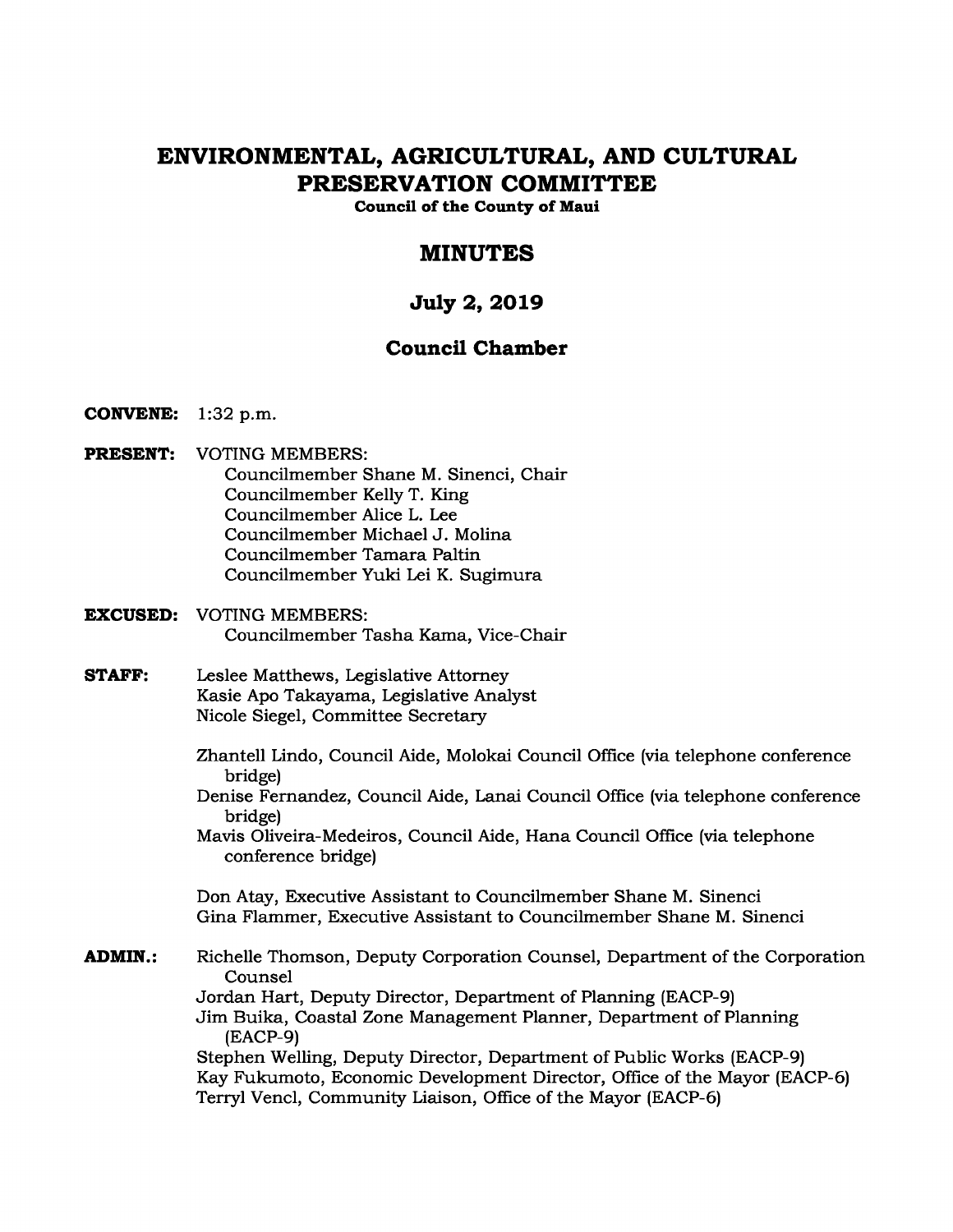**July 2, 2019** 

**OTHERS:** Paul Sensano, Boating Division Maui District Manager, Division of Boating and Ocean Recreation, State Department of Land and Natural Resources (EACP-9)

Daniel Ornellas, District Land Agent, Maui District Branch, Land Division, State Department of Land and Natural Resources (EACP-9)

Paula Kalanikau (EACP-9) Vernon Kalanikau (EACP-9) Foster Ampong (EACP-9) Sharon Leimomi Mynar Walter Ritte (via telephone conference bridge, Molokai Council Office) (EACP-9) Leo Caires (EACP-6, EACP-9) Joylynn Paman, Executive Director, 'Ao'ao O Na Loko I'a O Maui (EACP-9) Trinette Furtado (EACP-9) Jacque Sinenci (EACP-6, EACP-9) Robert Aldrich (EACP-9) Jasee Lau

Others (9)

**PRESS:** *Akaku: Maui Community Television, Inc.* 

CHAIR SINENCI: *. . .(gavel). . .* Aloha kakou. Will the Environmental, Agricultural, and Cultural Preservation Committee meeting, July 2, 2019, please come to order? It is 1:32 in the p.m. I'm Shane Sinenci, the Committee Chair. Welcome, everybody, and before we begin, may I please ask that everyone silence your cell phones or any noise-making devices? Mahalo. Introductions for our voting Committee Members, our Vice-Chair Tasha Kama is excused today. We have Council Chair Kelly King.

COUNCILMEMBER KING: Aloha, good afternoon, Chair.

CHAIR SINENCI: Aloha. Member Michael Molina from Upcountry.

COUNCILMEMBER MOLINA: Aloha, Mr. Chairman.

CHAIR SINENCI: Aloha. Ms. Alice Lee from Wailuku.

COUNCILMEMBER LEE: Mr. Chair, ni hao in Chinese.

CHAIR SINENCI: Ni hao ma.

COUNCILMEMBER LEE: Very good.

CHAIR SINENCI: Mahalo. And from West Maui, we have Tamara Paltin.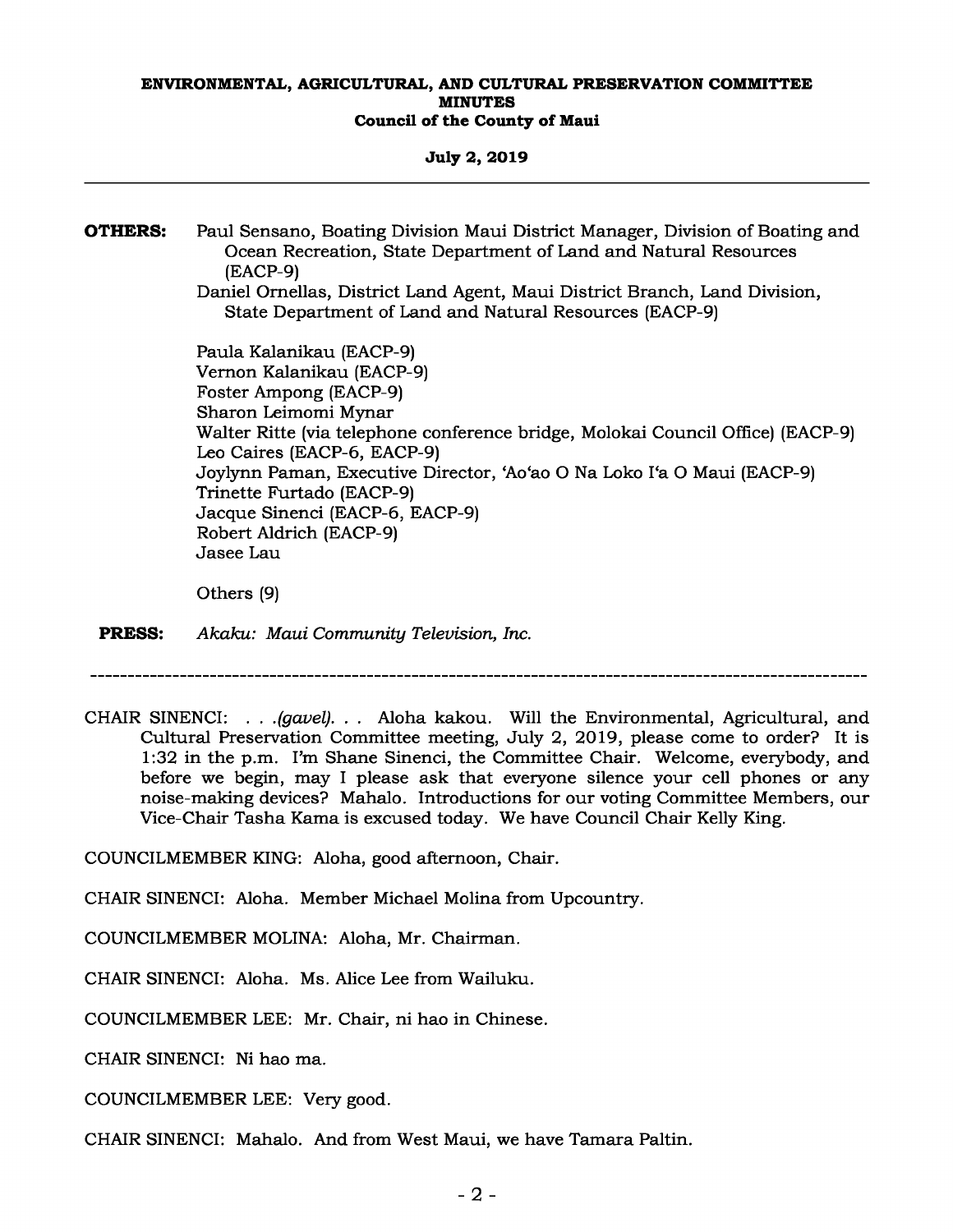#### **July 2, 2019**

COUNCILMEMBER PALTIN: Aloha auinala, Chair.

CHAIR SINENCI: Aloha auinala. Oh, and coming down to also join us is Yuki Lei Sugimura from Upcountry.

COUNCILMEMBER SUGIMURA: Aloha, Chair.

CHAIR SINENCI: Aloha. Our non-voting Members are Mr. Hokama and Ms. Rawlins-Fernandez if they do decide to join us today. On the Council floor, today we have Richelle Thomson from our Corporation Council. We have some Administration representatives, Mr. Jordan Hart, from the Department of Planning; Mr. Jim Buika, Senior Planner; Mr. Stephen Welling from the Department of Public Works. I don't see Ms. Terryl Vencl. She might be en route. And also, Ms. Fukumoto from the Administration. Today, we also have Mr. Paul Sensano, the Boating Division Maui District Manager. Mahalo, Mr. Sensano, for joining us today. And then we're also expecting Mr. Ornellas if he does come, walk in today. For our Staff, we have Ms. Kasie Apo Takayama, aloha; Ms. Leslee Matthews, Legislative Attorney; Ms. Nicole Siegel, Committee Secretary. Hana District, we have Ms. Mavis Oliveira-Medeiros; Lanai District, we have Denise Fernandez; and Molokai District Office, we have Ms. Zhantell Lindo. Today, Members, we have two items, EACP-9, the Sustainability and Restoration of Traditional Hawaiian Fishponds; and EACP-6, Visitor Impacts to County Environmental and Infrastructural Resources. And both of these items have been deferred on previous meetings, and so, we're just following up on some of the...these items today. For individuals testifying in the Chamber, please sign up at the desk just outside the Chamber door. If testifying from one of the remote testimony sites, please sign up with the District Office Staff. Testimony will be limited to the items on the agenda today. Pursuant to the Rules of the Council, each testifier will be allowed to testify for up to three minutes per item. When testifying, please state your name and the name of any organization you may be representing. Pursuant to the Rules of the Council, if you are a paid lobbyist, please inform the Committee. We have established the connection to the Council District Offices. I'll call on Ms. Mavis Oliveira-Medeiros in our Hana Office. Mavis, you have any testifiers there?

## *. . . BEGIN PUBLIC TESTIMONY . . .*

MS. OLIVEIRA-MEDEIROS: Aloha, Chair. This is Mavis Oliveira-Medeiros from the Hana Office. There is nobody here currently waiting to testify.

CHAIR SINENCI: Mahalo, Mavis. Ms. Denise Fernandez, from our Lanai District Office?

MS. FERNANDEZ: Good afternoon, Chair. This is Denise Fernandez at the Lanai Office and there are no testifiers.

CHAIR SINENCI: Mahalo. Ms. Zhantell Lindo, from our Molokai District Office, any testifier?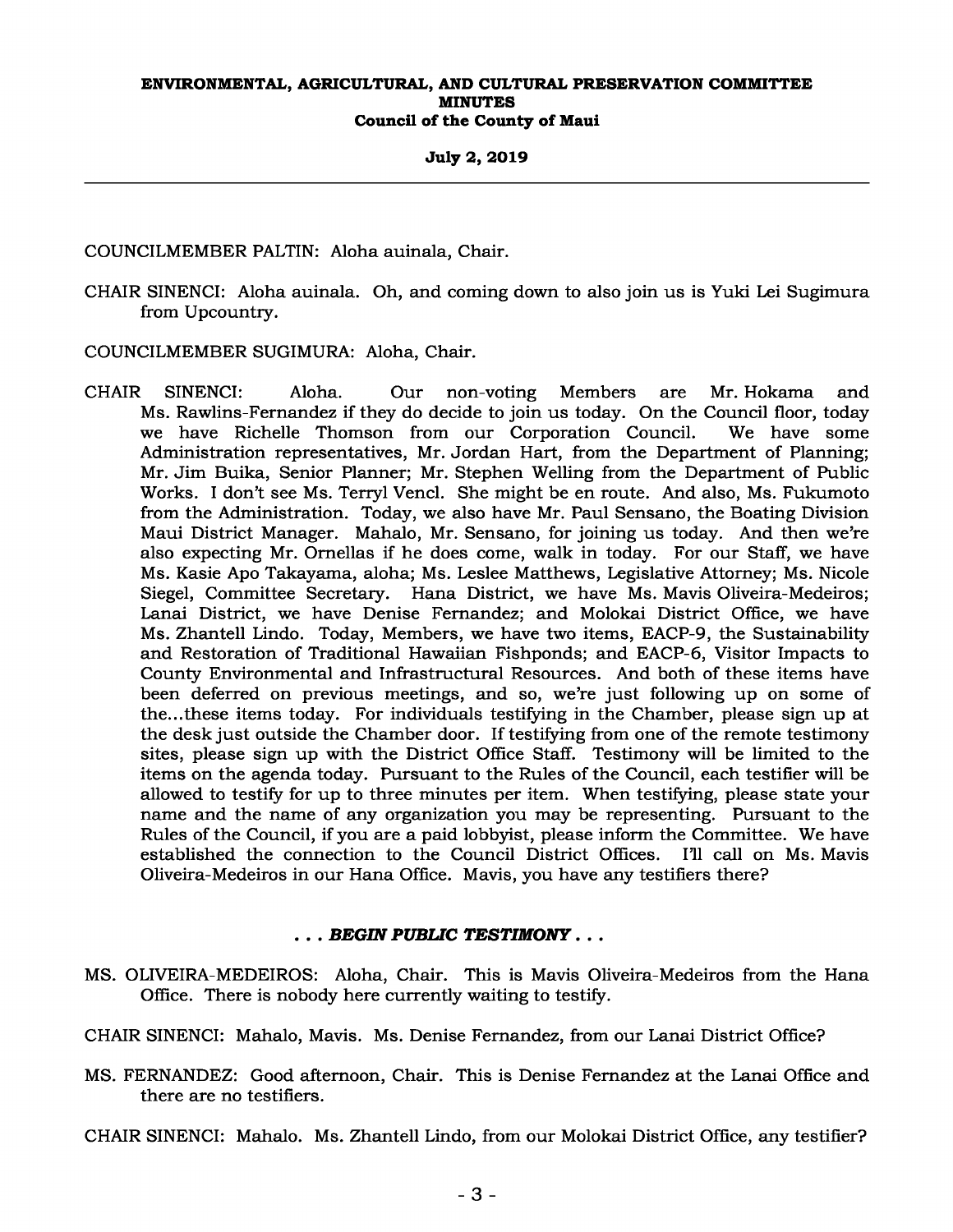**July 2, 2019** 

- MS. LINDO: Good afternoon, Chair. This is the Molokai District Office and there are no testifiers.
- CHAIR SINENCI: Thank you, Ms. Lindo. And the Chair recognizes Mr. Daniel Ornellas. Mahalo for joining us, the District Land Agent, Land Division of the Department of Land and Natural Resources. So, with that, we'd like to begin our testimony. Ms. Apo Takayama, do we have any testifiers?
- MS. APO TAKAYAMA: Yes, Chair. The first testifier is Paula Kalanikau, testifying on EACP-9, to be followed by Vernon Kalanikau.
- MS. P. KALANIKAU: Aloha.

## CHAIR SINENCI: Aloha.

- MS. P. KALANIKAU: Thank you, Council Chair [*sic*] and Members of the Council for having me this afternoon. My name is Paula Kalanikau. I'm the mom of Vernon Kalanikau. I'm also a resident of Kihei known as Kula Makai. I've lived there for 56 years. So, that's back down when we look back, it's back down in 1963, roughly. My family lived in that area for a long time and enjoyed the Ko'ie'ie Pond that we are currently concerned about. My husband who was Moses Kalanikau is also one of the founders of the Kihei Canoe Club. And as you probably know recently, there was an article in the paper regarding the phase one and the club, and it is very difficult for me to stand up for what is right, and that I did have to ask this particular club to abstain from it during the fishpond, as I feel as kupuna that it is improper to do so because of the inability of the fish to grow and to give us the opportunity as kupuna and children to be able to also go and harvest the limu and the fish as we once did years back. So, I plead with you to consider all this that is brought to you to think about what is important and our future not only now but in the future for our children. How can we...how can you all help us to make this possible? And I know that currently, there is a process of doing...they're doing some *. . .(inaudible). . .* for the canoe. For the pond right now, there is an activity coming up this weekend, and that is pono; however, we do need more time for the people to know that these things are coming up because we cannot do it in a one-week's notice 'cause we already have something in memory of my husband coming this week as well to celebrate the kupunas of the past as well as in the future. I mahalo you all for the time and I beg your kindness to consider. Mahalo.
- CHAIR SINENCI: Mahalo, Ms. Kalanikau. Members, do you have any questions for Ms. Kalanikau? Seeing none, thank you for your testimony.
- MS. P. KALANIKAU: Thank you. Mahalo.
- MS. APO TAKAYAMA: The next testifier is Vernon Kalanikau, to be followed by Foster Ampong.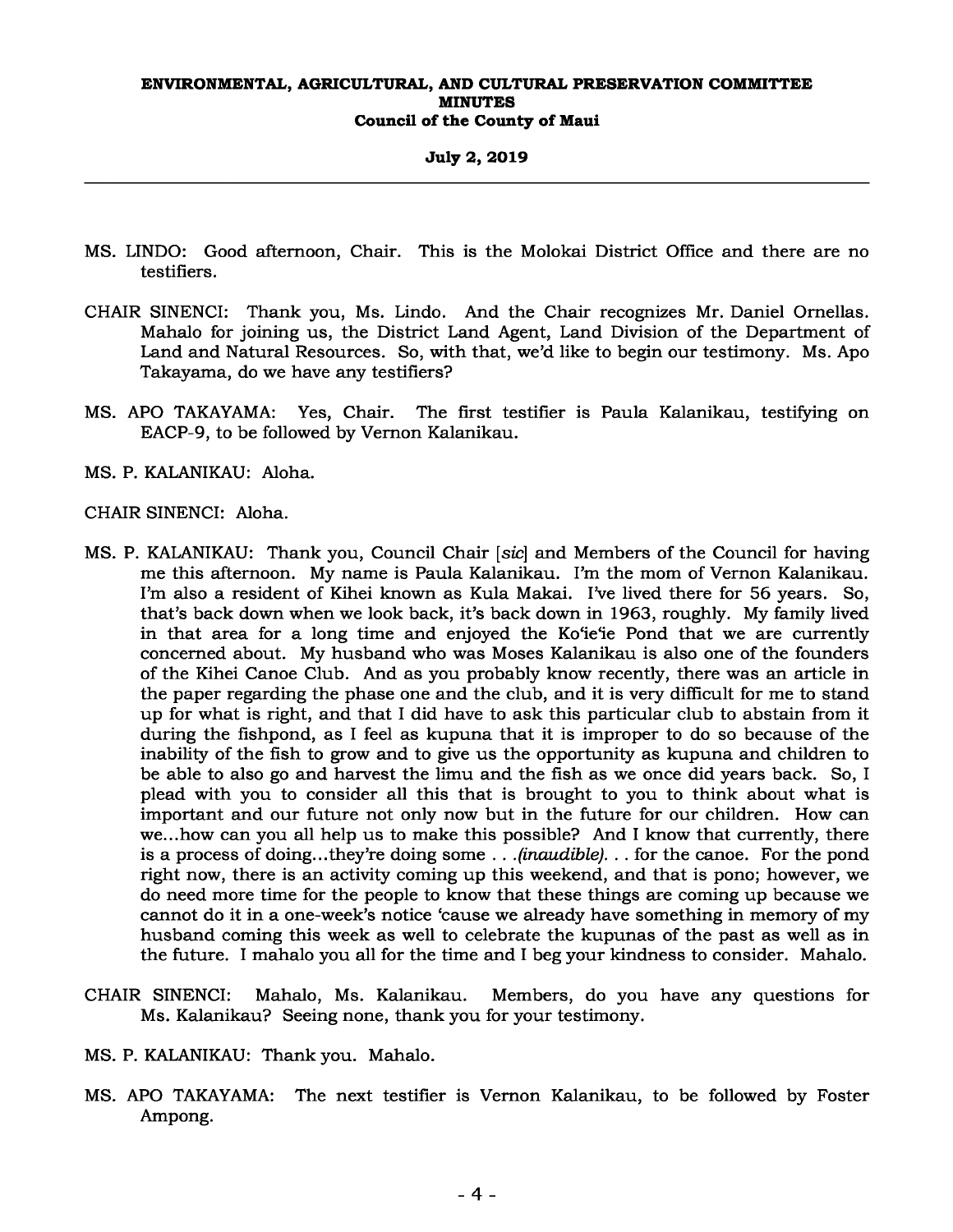**July 2, 2019** 

- MR. V. KALANIKAU: Good afternoon, Councilmembers and Chair. Hey, that was classic. We never stay together me and my mom and we live next-door to each other. So, this is the most I get to see her anyway but mahalo, mom, for showing up. But, you know, reading the agenda, as far as the jurisdictional part, you know, it's already determined already for the State and the nonprofit that operates in that fishpond. So, that's their lease agreement that's set. So, as far as the County seeking or whatever this agenda means for jurisdictional kind of stuff, you know, right now it's just a County park and permitted process if they're going to use the park in relationship to the nonprofit. So, that's still functioning. What I would ask the County if, you know, the help that I would need is, you know, the County Parks can at least follow up somehow with the nonprofit as far as their activities, their recreational activities, they got to sell canoe rides or something, to keep them going to function, you know, but it's in the County park, you got to go through the process of the permitting process, you know, if that can be followed up. I don't know how you do that. That's may be a lot to be asking. The other one is, you know, if you guys could the County, you know, I know Kelly King, you know, had the idea of, you know, trying to kakou all these wetlands that we have left in South Maui. We only get like 23, 25 percent of it. We're working on it, our little hui, and we're almost there, you know. So, that's the help we need. We need to preserve whatever mauka of this fishpond Ko'ie'ie. So, I'm so into preserving the wetlands because it relates to the fishpond. So, whatever happens inland mauka, the springs still exit out through Maui Lu, Koa Resort, and part of the fishpond. What the fear that I'm worried about is the Kihei High School, above Kihei High School, right above the Piilani Highway, there have been, you know, dynamiting a lot, lost track. What I'm afraid of, they could possibly affect the aquifer below. I know on the property get at least one well. I heard they get maybe two wells but at least one. That water goes out into Kulanihakoi muliwai and the fishpond and the fronting shoreline areas. If we deplete that water, then now we're talking where does the State come in and whether the County come in because we're dealing with resource, the spring from mauka to makai. So, we have to think about that pond. So, whose kuleana that going to be? You know, you cannot divert that water, you cannot deplete it, you cannot cut it off. That water has got to reach the kai, and that's my fear right now, the...as far as what's on the agenda, restoration, restoration is put back what was. Revitalization is one whole different term of, you know, to be inspired or a feeling to bring new life and vitality to something. So, we got to restore if the County is onboard with that. Mahalo.
- CHAIR SINENCI: Thank you. Thank you, Mr. Kalanikau. Members, any questions for the testifier?

COUNCILMEMBER KING: I have a question.

CHAIR SINENCI: Chair King and Member Lee afterwards.

COUNCILMEMBER KING: Thank you, Chair. Thanks for being here, Vernon.

MR. V. KALANIKAU: Yeah.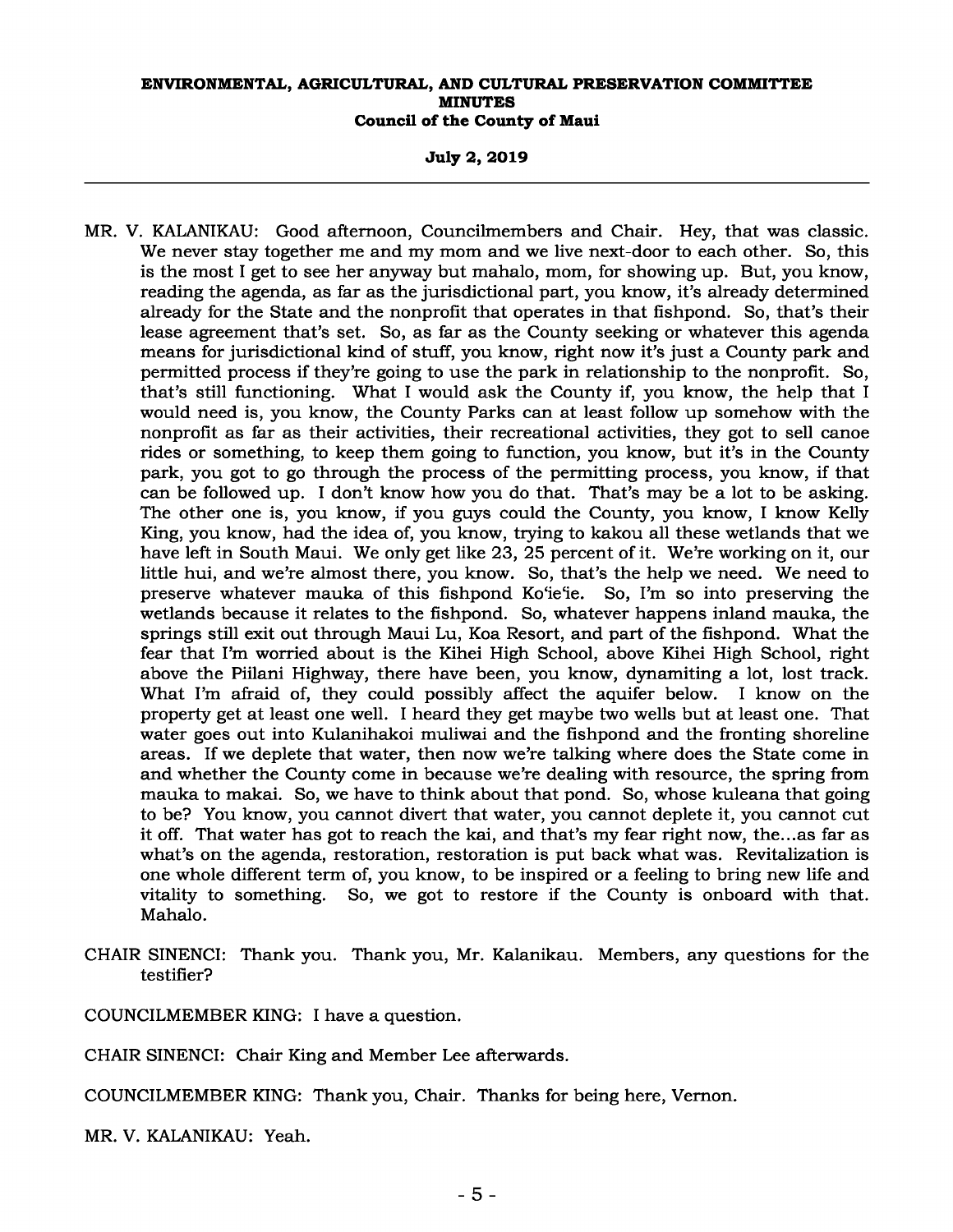**July 2, 2019** 

- COUNCILMEMBER KING: So, the...when you were talking about the canoe operations in the fishpond, are those commercial operations? Are they charging people?
- MR. V. KALANIKAU: Yeah, you know, and they made it, you know, we had that public meeting at the Whale Sanctuary, and it was explained. You know, they no more like one good budget but they do canoe tours and they sell tours online, you know, and they got to access the park, you know. When they purchase those tickets online, they still got to access the park, and maybe even gather in the park before they go on the canoe tours. But my thing is you got to do what you got to do, but you can't put the canoes outside the fishpond where it used to be, you know. So, why the canoe stay on the sand dunes on the poi hoi and the kaunaoa, the native plants. That's not right.

COUNCILMEMBER KING: So, this is a...it's not Kihei Canoe Club, it's not Maui Canoe Club.

MR. V. KALANIKAU: No, it's the 'Ao'ao --

COUNCILMEMBER KING: This is...

MR. V. KALANIKAU: --O Na Loko I'a O Maui, the nonprofit.

COUNCILMEMBER KING: It's a nonprofit --

MR. V. KALANIKAU: Yeah, it's a --

COUNCILMEMBER KING: --but they're --

MR. V. KALANIKAU: --nonprofit.

COUNCILMEMBER KING: --charging.

MR. V. KALANIKAU: Yeah.

COUNCILMEMBER KING: But they're charging for the...okay. All right. Thanks.

MR. V. KALANIKAU: You're welcome.

CHAIR SINENCI: Thank you. Ms. Lee?

COUNCILMEMBER LEE: Thank you, Mr. Chair. Hi, Vernon.

MR. V. KALANIKAU: Hi.

COUNCILMEMBER LEE: So, I was wondering when you're talking about the...them using dynamite to build the...develop the Kihei school, you know, that area is all blue rock, yeah? And --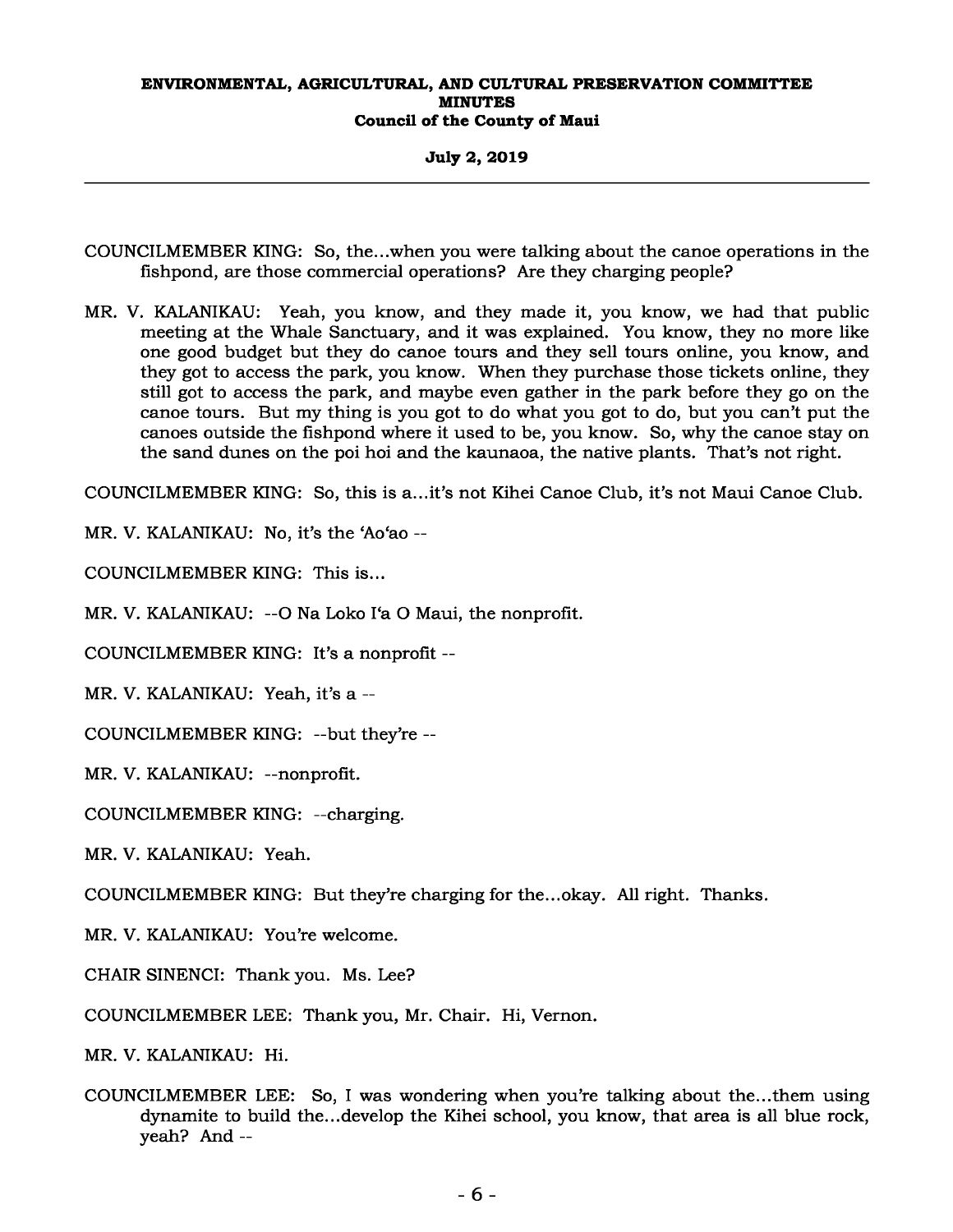### **July 2, 2019**

MR. V. KALANIKAU: Correct.

COUNCILMEMBER LEE: --there's no other way to get...

MR. V. KALANIKAU: There's no other way --

COUNCILMEMBER LEE: Yeah.

MR. V. KALANIKAU: --so...but under those blue rock get a lot of voids, you know, and that water still come from mauka and it exits out. So, they got to dynamite. But if those aquifers below expand or crack, and where that water going to go, that water, no...if it doesn't reach the kai, for me, as one kanaka and the kuleana, which I'm not going to explain right now, but it's...it...that water got to reach the kai. That's the circle of life, you know, top to bottom, and then up, that's the circle of life. If we cut that, that's my fear. If we cut that flow of water, and if that water no reach the fishpond, then there is no restoration to that fishpond.

COUNCILMEMBER LEE: I'm wondering --

MR. V. KALANIKAU: So...

COUNCILMEMBER LEE: --if the developer, and if you've ever talked to the developer?

MR. V. KALANIKAU: Yeah, I came later, you know, when this project had...

COUNCILMEMBER LEE: Already started?

MR. V. KALANIKAU: Yeah. So, this is all something that occurred to me like month-and-a-half ago. But the other thing I wanted to ask if you guys don't mind was include us, you know, myself and Aha Moku, right at the beginning of any projects that happen in Kula Kai. No go look at other cultural practitioners that they're not from there, you guys got to come to me and we nail this at the get-go before this kind issues creep up later. So, that's easy.

COUNCILMEMBER LEE: I think --

MR. V. KALANIKAU: That's...

COUNCILMEMBER LEE: --we're...we'd be very open to that.

MR. V. KALANIKAU: Correct.

COUNCILMEMBER LEE: I'm hoping that the dynamite doesn't continue much longer so you can check.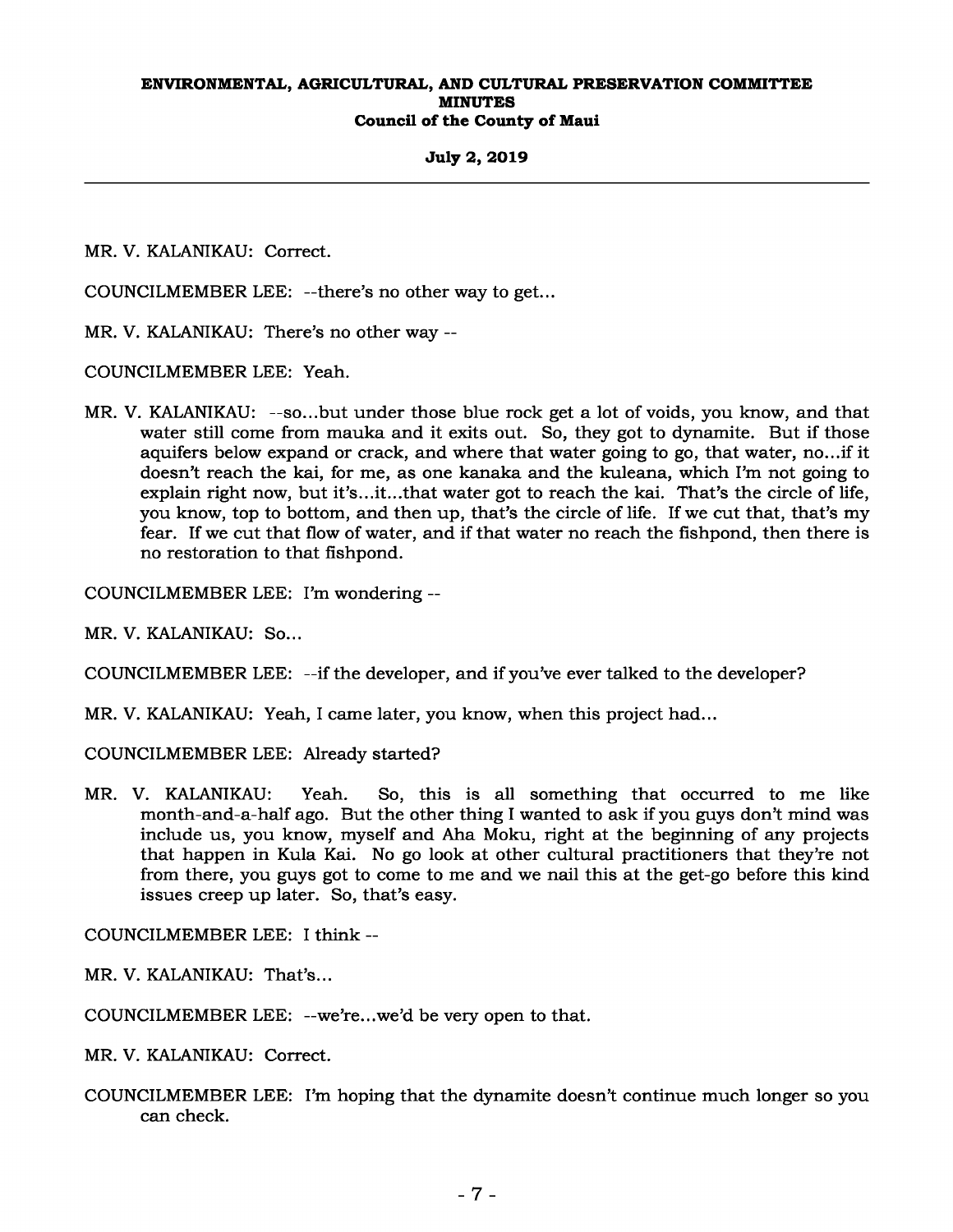## **July 2, 2019**

MR. V. KALANIKAU: You know...

- COUNCILMEMBER LEE: Yeah, I know it's a State project but, you know, they're only going to dynamite so much and then stop, right?
- MR. V. KALANIKAU: Yeah, so, going back to the agenda, you know, as far as County where they --

COUNCILMEMBER LEE: Yeah.

MR. V. KALANIKAU: --want to situate themselves --

COUNCILMEMBER LEE: Yeah.

MR. V. KALANIKAU: --related to fishpond. This one example, you know, if let's say the aquifers or the spring had one negative effect or impact to the kai, who are going to be pointing fingers at each other now? You know, is it State or is it County? Because that's what we deal with anyway today, you know. So, I just going based on what I read the agenda, so.

COUNCILMEMBER LEE: Okay. Well, thank you very much.

MR. V. KALANIKAU: Thank you.

- CHAIR SINENCI: Thank you, Ms. Lee. I had a question. You know, we've been having a lot of hotels that have concerns about shoreline erosion. And so, you know, and looking to build, to harden the shoreline to protect their properties along the shoreline, do you feel like fishponds could, well, technically do that, and also promote food security?
- MR. V. KALANIKAU: Yeah, so, yeah, I'm just going to spill the beans right now. So, you know, and Uncle Kimokeo who's here, you know, we had conversation with this landowner on Halama Street. He wants to put eight to ten groins going out from Halama Street out to the ocean. So, I met with the owner along with couple other people from KCA, and I entertained the idea, shucks, yeah, maybe we close a couple of them because all in front Halama Street to Saint Theresa Church was all fishponds. And if you go in front Halama Street, and you just walk into the shoreline, the water all cold. So, it's all the water that comes from mauka Keokea and Waiohuli that goes through this Welakahao Village project that we're intervening right now. cannot...we...see, that wetland it's going to negatively impact in front Halama Street. They're going to put the groins. I'm not supporting it because I don't know too much about it, but I gave them the idea with a larger hui behind me, let's close up a couple of those groins and make little fishponds 'cause get limu already.

CHAIR SINENCI: All right. Mahalo --

MR. V. KALANIKAU: So --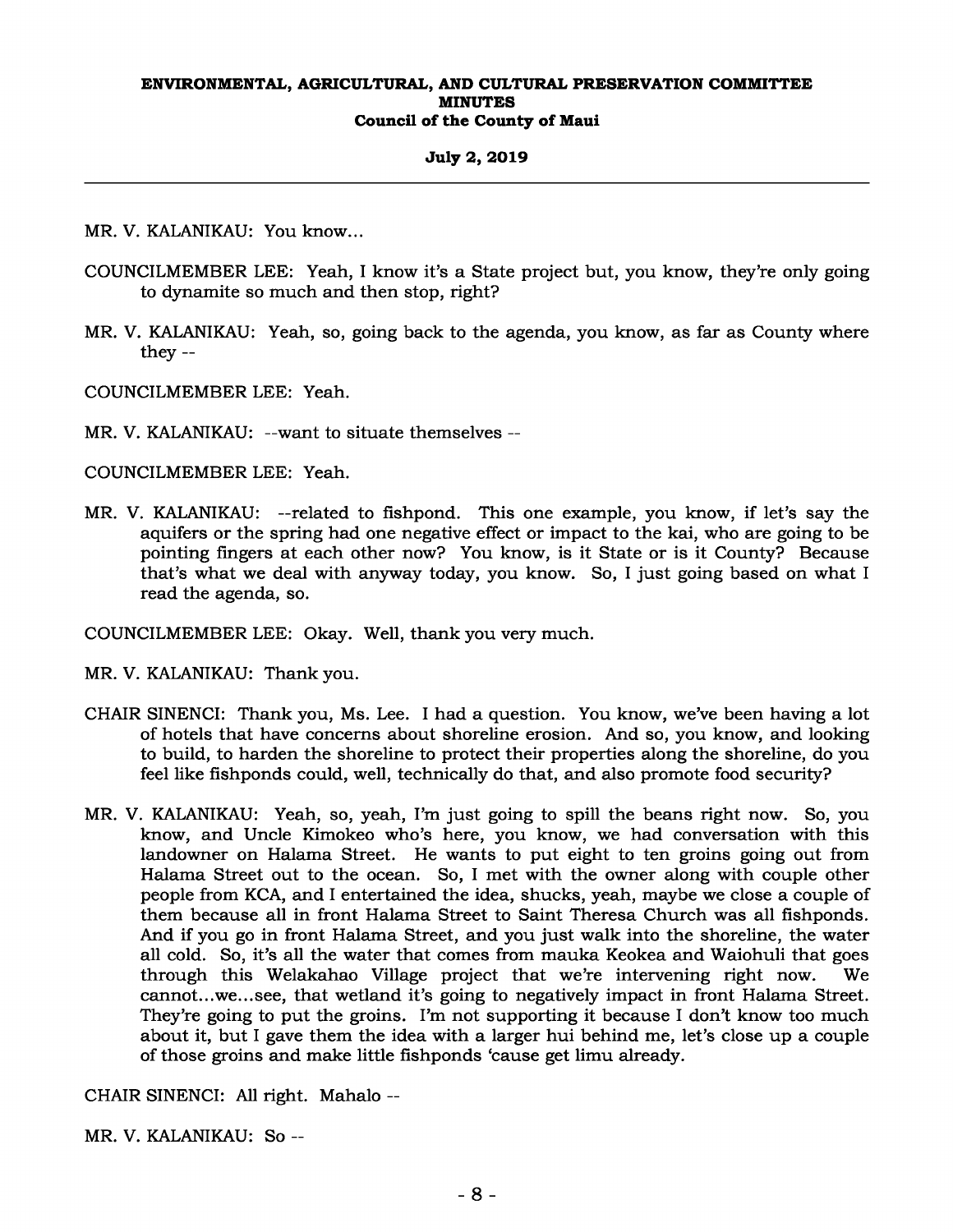## **July 2, 2019**

CHAIR SINENCI: --for that.

MR. V. KALANIKAU: --that's the idea, so.

CHAIR SINENCI: Mahalo. Any more questions for Mr. Kalanikau? Mahalo, Vernon --

MR. V. KALANIKAU: Yeah --

CHAIR SINENCI: --for being here.

MR. V. KALANIKAU: --thank you.

CHAIR SINENCI: Ms. Apo Takayama?

MS. APO TAKAYAMA: Chair, the next testifier is Foster Ampong, to be followed by Sharon Leimomi Mynar. And, Chair, we have one testifier on Molokai.

CHAIR SINENCI: Okay.

MR. AMPONG: Aloha, good afternoon, Councilmembers --

CHAIR SINENCI: Aloha.

MR. AMPONG: --Committee Chair Sinenci. My name is Foster Ampong. I'm from Wailuku. I live in Waiehu. Regarding item EACP-9, Sustainability and Restoration of Traditional Hawaiian Fishponds, I am definitely for this in its organic and holistic context. So, a lot of the...a lot of good points were brought up thus far by the testifiers, and also, you know, by the Councilmembers. What I want to share with the Committee and the Chair is that when we're speaking and we're talking about traditional Hawaiian fishponds, for me, my processing in addressing issues or concerns towards your remedy is first, what's the legal definition of a traditional Hawaiian fishpond? I, myself, being Hawaiian, coming from Lahaina, growing up there, having within my genealogy, within my cultural background, ancestors that actually lived and sustained themselves off of fishponds like most of us Hawaiian families have done throughout the millenniums, traditional Hawaiian fishponds are for cultivating fish and limu, making food, period. Activities such as recreational activities, activities outside of the definition of our cultural or traditional Hawaiian existence prior to Western contact is completely different than what we see and what we experience today. For me, traditional Hawaiian fishpond is to make food, period, to sustain a community. Recreational activities, educational components, which is not a bad thing, but in the context of Hawaiians teaching their children for generations about the, what a fishpond is, how to take care of it, what it means not only to the present generation but future generations is much more different than what I'm seeing happening today. So, we look at Ko'ie'ie Fishpond. That's a fishpond. And so, I can explain this further and give you more details. I know my time is almost up. I have 22 seconds left. But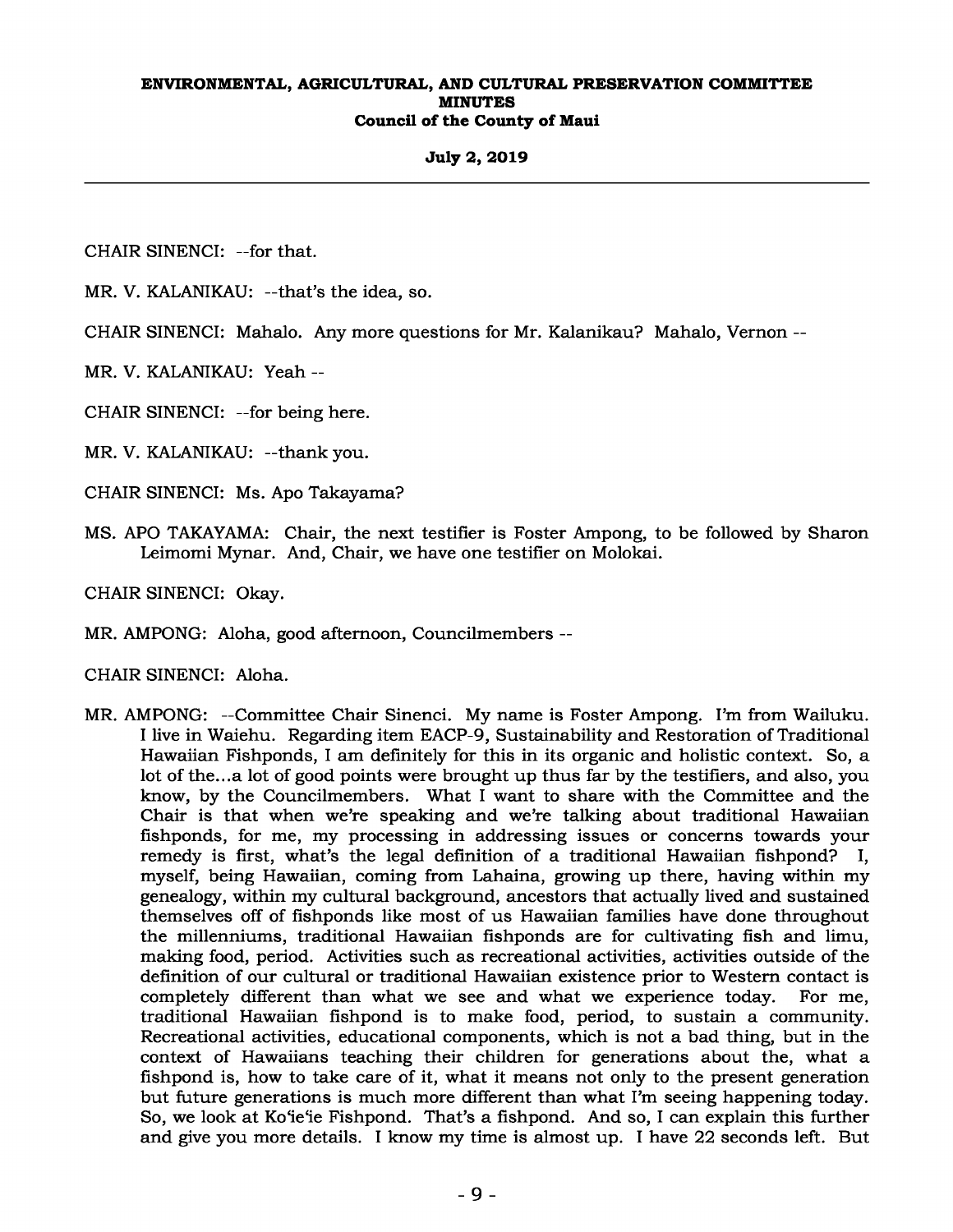## **July 2, 2019**

the Hawaiian fishponds, sustainable, restoring the fishponds, we're also talking about its environmental components, mauka to makai, the connectivity with everything mauka that comes into the wetlands down into the shorelines and out into the ocean. This I can go into more detail, and I'm happy to share with you. Sorry. I know my time up.

- CHAIR SINENCI: Mahalo, Mr. Ampong. Members, any questions?
- COUNCILMEMBER KING: I have a question.
- CHAIR SINENCI: Chair King?
- COUNCILMEMBER KING: Thank you. Thank you for being here, Mr. Ampong. So, what's happening with current practices of restoring fishponds is different from what you're describing as traditional, is it?
- MR. AMPONG: Okay. If you look at, I believe Hawaiian Airlines recently had an article out that explained the efforts and the work that have been done on Molokai. I can't give that to you now in detail. I don't have it with me. But what I'm referring to, I can look at Kula Kai at Ko'ie'ie Fishpond, it is a fishpond that was built hundreds if not over a thousand years ago. And today, the fishpond is...the last time I went there which was about a month ago, there were canoes being launched from the beach. There were canoes coming into the fishpond through an open area in the wall. There were tourists wading in the water chasing the turtles, and then there were paddle boarders. When I look at the current organization that has the lease for Ko'ie'ie, which is 'Ao'ao O Na Loko I'a O Maui, a nonprofit group, they have a lease currently with DLNR, and that lease says that they're able to do recreational activities. They can use the fishpond for recreational purposes. I understand semantically and legally, that's in the contract. That's what their lease says, it's a contract. But in a cultural, spiritual, traditional sense, because you have that verbiage within the contract, it's not traditional. So, you can talk to most Hawaiians and they will say, when the fishponds were being cultivated hundreds, two hundred, three hundreds, a thousand years ago, it wasn't for recreation at all. It was to make food, period.

COUNCILMEMBER KING: Okay.

MR. AMPONG: And that's what I meant.

COUNCILMEMBER KING: Okay. That's a great explanation. Thank you.

MR. AMPONG: Yeah.

CHAIR SINENCI: Thank you. Member Paltin?

COUNCILMEMBER PALTIN: Thank you, Chair. So, the openings had no makaha?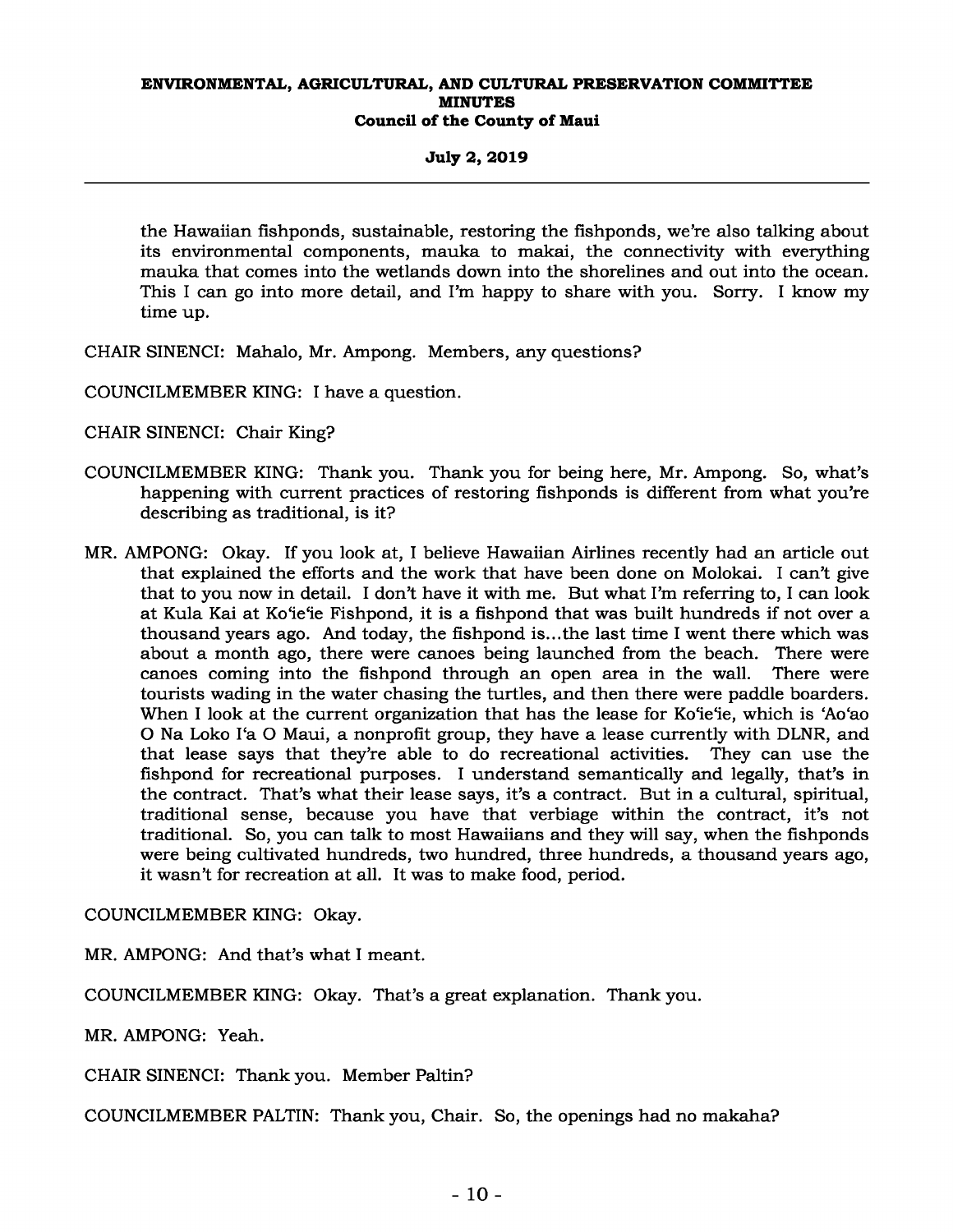## **July 2, 2019**

- MR. AMPONG: In fact, you can fit two canoes, you know, with the ama, side-by-side and go through, but obviously, they come in and out one at a time. No, no makaha. There's no makaha.
- COUNCILMEMBER PALTIN: And how long is your history with this? Have you seen restoration progress from, you know, the walls, are they getting restored or not?
- MR. AMPONG: I know Keeaumoku, Walter Ritte, several years ago, they came in and they started to do restoration. I know the nonprofit has had volunteers come in to restore the walls. I think there is one. I don't know if it's even a makaha but it's on the south-side of the fishpond. It's up along the shoreline but it's just standing there. It's not a partitioning. It's not a makaha, you know. So, there have been efforts, and then of course, there was the tidal wave, there was the earthquake. There was damages that the fishpond sustained. So, yes, there have been efforts to put it back together. But when we say restore and we say sustainability, is it for commercial tourist purposes or is to make food --

COUNCILMEMBER PALTIN: But you --

- MR. AMPONG: --you know?
- COUNCILMEMBER PALTIN: --are seeing progress in the restoration?
- MR. AMPONG: I would have to say no, I'm not seeing progress. I've seen work and efforts towards that. But for me to say...stand here and tell you that there is progress in the context of a traditional Hawaiian fishpond, I will have to say no, I don't see the progress at this moment.

COUNCILMEMBER PALTIN: Thank you.

MR. AMPONG: Yeah.

CHAIR SINENCI: Mahalo. Ms. Sugimura?

- COUNCILMEMBER SUGIMURA: Oh, one moment. So, just curious. So, what you see at the fishpond today or through the years, how long have you been checking it out or been part of it just...
- MR. AMPONG: Oh, I lived in Kihei, Kula Kai, back in the '80s. I frequented it in the '70s, you know, not just the Kihei-Wailea-Makena area but the fishpond area as well. What I'm seeing is that collectively, we can actually restore the fishpond. We can actually bring the fishpond back into its original purpose and use to make food, the fish, the limu, or what have you. It's doable, completely. But for me, what's important is that if we're going to the State, if we're going to go and say let's restore a traditional Hawaiian fishpond, then I would want to know and I would want to be assured that that's what we're doing, we're doing it for a traditional Hawaiian fishpond, not for a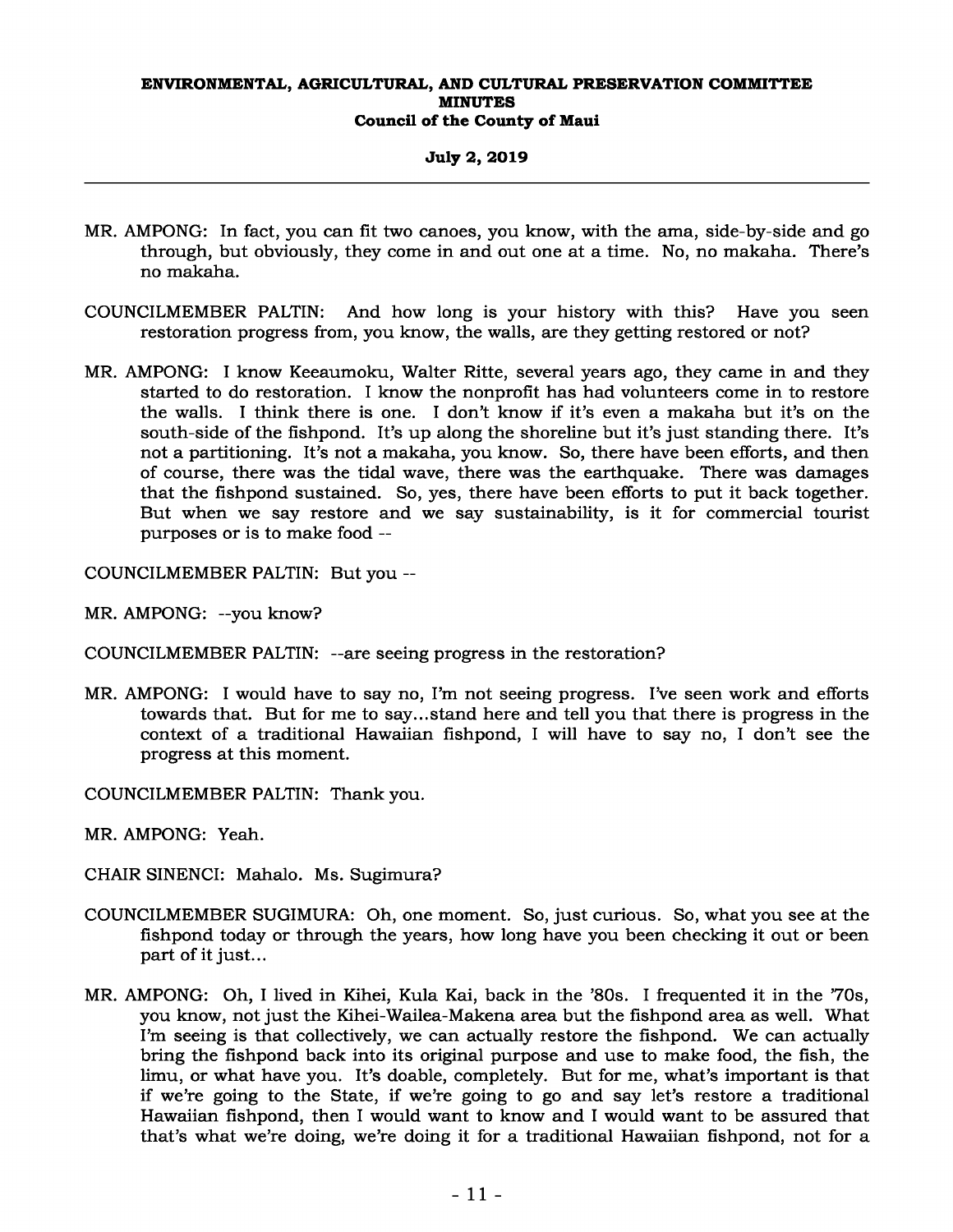**July 2, 2019** 

tour company to come sell tickets, you know, so tourists can come and enjoy that. I mean, you know, really, we could restore the fishpond, implement educational program in there. We could invite malihinis to come and restore the fishpond, making it functional as a fishpond, not as a recreational area, and then in return, cultivate the fish and the limu and feed the community with that, with the help of our visitors, with the help of non-Hawaiians, if you would allow me to say that in this context. We can actually do it altogether holistically, and it's doable. We just got to have the will to do it. You know, we got to stop and say, okay, I'm not going to exploit the fishpond anymore for tourism. I'm not going to act like, okay, you know, we Hawaiian 'cause we went put couple rocks back on top and the fishpond is restored, but then we're bringing in all this commercialism. And really, I'm trying to be very polite and I'm trying to be honest and real with this --

COUNCILMEMBER SUGIMURA: Can I just...

MR. AMPONG: --'cause I want remedy.

COUNCILMEMBER SUGIMURA: May I ask him --

MR. AMPONG: I see remedy.

- COUNCILMEMBER SUGIMURA: --another question? I understand what you're saying. So, my next question is what do you see today, if you have been visiting it from the '70s or '80s, but what do you see today that does not sit with you to make it culturally acceptable? Is it the canoes that are there? And if that disappeared, would you be okay?
- MR. AMPONG: The canoes is one part of it. Another part of it that does bother me...okay, on a cultural sense, we can...the fishpond, if you just leave it full, cultivating fish and limu, all the other activities that are non-Hawaiian or non-fishpond-related in its traditional, customary context, can happen outside of the fishpond, on the other side of the wall. And so, you know, if people want to come and see all the turtles and the honus that come in and out of the fishpond, okay, come to Kalepolepo Park, you know, that's a County park. They can watch and they can see that. But it bothers me when I see these tourists going in there chasing the turtle, and then trying to take picture, take selfies with the turtle, and try to pet the turtle. I mean, you know, I --

COUNCILMEMBER SUGIMURA: Thank you.

MR. AMPONG: --call that maha'oi --

COUNCILMEMBER SUGIMURA: Thank you.

MR. AMPONG: --if, you know, so.

COUNCILMEMBER SUGIMURA: Thank you.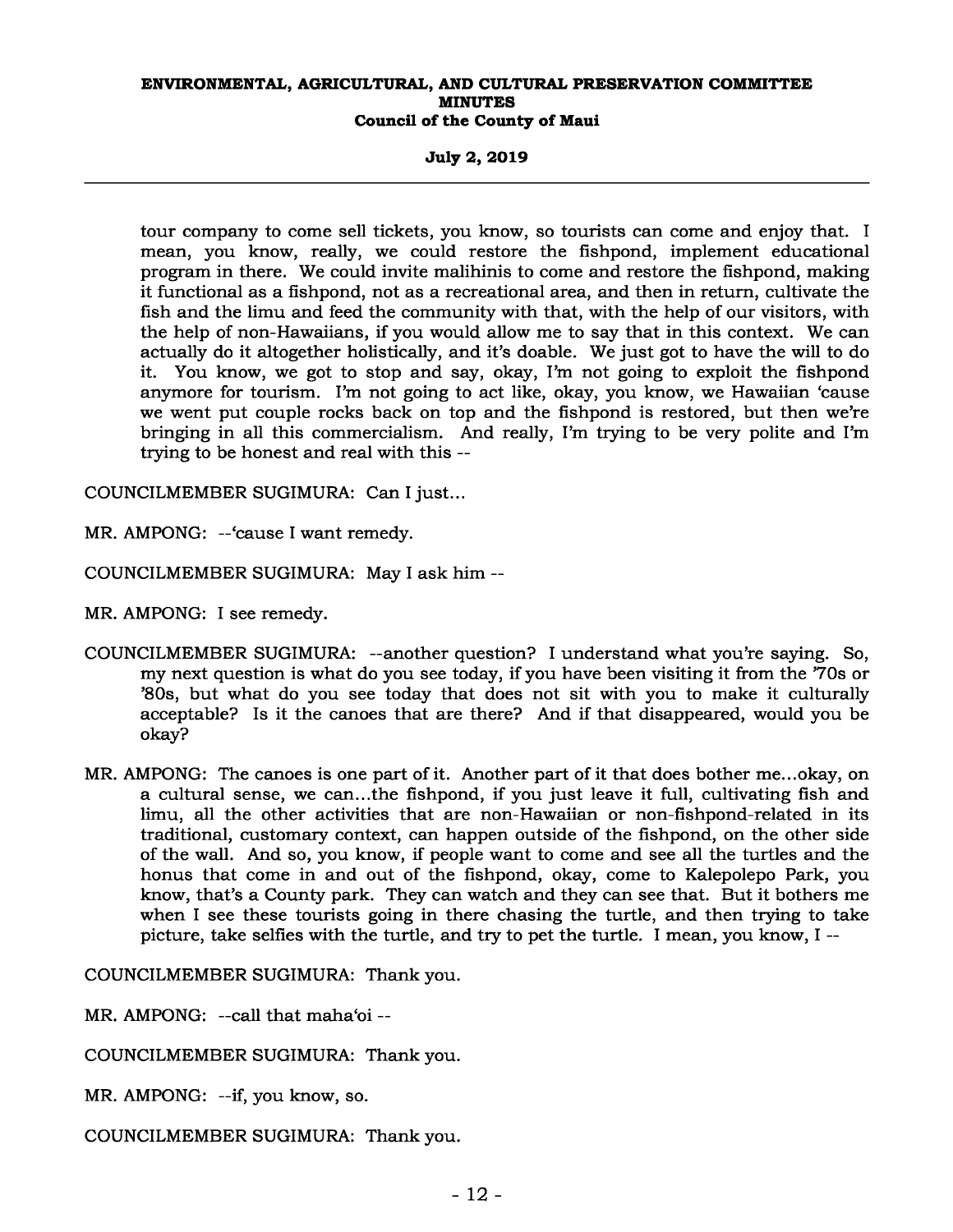## **July 2, 2019**

## MR. AMPONG: Okay.

- CHAIR SINENCI: Okay. Thank you, Mr. Ampong, for your testimony. Ms. Apo, we'll take one more testifier, and then we'll go to Molokai District Office.
- MS. APO TAKAYAMA: Okay. Chair, the next testifier is Sharon Leimomi Mynar.
- MS. MYNAR: Aloha ke akua ku'u 'ao'ao, stand by my side. I come from my original home was Hana. My mom was born in Hana. My dad came from the Philippine Islands. I'm almost 70 years old, and I'm going to stand firm for our family, our ancestors, and our kupuna. I have learned so many things now because our loko, the fishpond in Haneo'o is connected to a land that we don't own. The only thing I take care of that and protect is our fishpond and the gravesite, where we got couple chiefs that are buried there and a princess. So, I'm going to stand firm. When I see a land that was taken away from our family, which was sold by someone from your family, which was a land, a sacred land, a land that not supposed to be sold. It was Mahele land. But today, I look around, it's all these people. I'm saying this for my family, okay, I see all these people come to our islands that God had created for all of us. He created us the world. When you have people that come to our place and they have all this money in their hand, they want to buy a piece of property. That's what they want, to make things better for themselves, not for our family for who we are. Learn the legend. Learn the history of any land that is bought here on the island of Maui. This island is the last sacred land for all you to know. Okay. I'm not going to give up as long as I'm on this world. This is my job. When I went up to heaven, I came down. I was in a coma for four days, and I've seen what was going on. I'm not afraid to say what I want to say. I have a wonderful nephew here, Leo. He has all the important words that he'll come up and set it down to all of you. My great-grandfather was married to my great...I call her my great-grandma too, Mary Ann Kealoha Huihui. Okay. She was the one that was given the land by King Alapainui's only niece he had. Before she passed away, she was asked to lean on the side, which was on the right side. The land fell into the hands of my great-grandma, Mary Ann Kealoha Huihui. She passed away August 2, 1849. So, folks, I was born a 100 years after her, August 2, 1949. So, whoever comes to our islands, mess around all the beachfront properties is they want to have view for themself, they don't have the love for our people. What about our Lord, he created all of us, show some respect for Him, praise Him. Our people should understand to praise the Lord too because he had a reason why He gave us all of our land. But if we just lean back and ask the questions, we don't get the answer, we are wasting our time. And the other thing I want to say, when I was born, God didn't tell me you have three minutes to speak what you want to say, no, He didn't do that. Again, the rule was made to the mankind, not to Him, and that's all I have to say. May God bless and take care all of you.

CHAIR SINENCI: Mahalo, Ms. Mynar.

MS. MYNAR: Mahalo.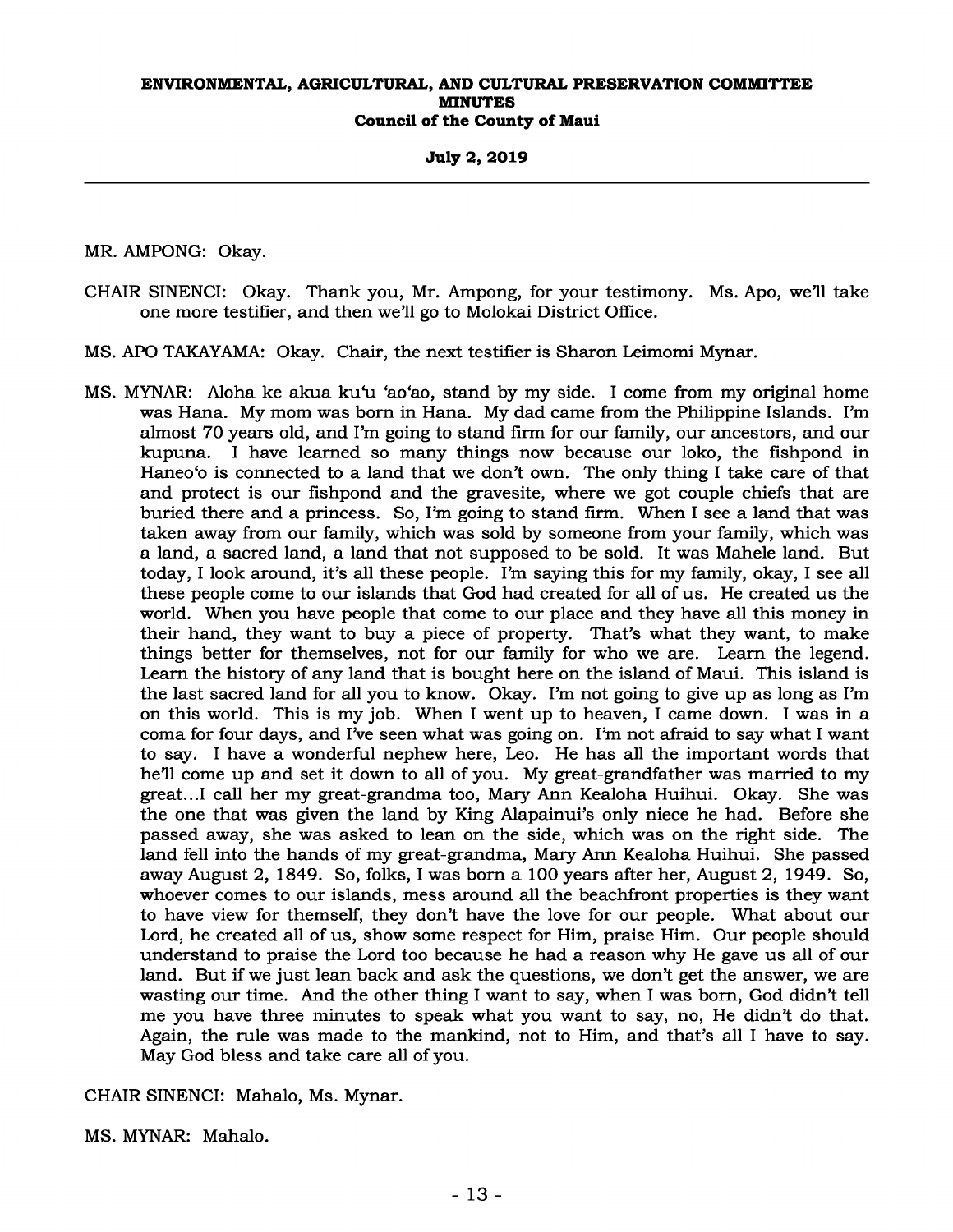**July 2, 2019** 

- CHAIR SINENCI: Any questions for the testifier? Thank you for your testimony. We'll go to Molokai District Office. Ms. Zhantell Lindo, go ahead.
- MS. LINDO: Aloha, Chair. This is Zhan at the Molokai District Office, and we have one testifier, Walter Ritte.
- CHAIR SINENCI: Mahalo.
- MR. RITTE: Aloha, Chair and Councilmembers.
- CHAIR SINENCI: Aloha.
- MR. RITTE: My name is Walter Ritte from Molokai, and I'm here to talk about fishponds, which is extremely important for the island of Molokai. We have decided on Molokai that we're going to stop playing defense and we're going to get into offense and bring the next generation to figure out the economic future of this island. And so far, food production is one of the best and most important concerns on this island, and that's because Molokai was aina momona, and aina momona because of our reef system. We have 14,000 acres of reef, the largest consecutive reef system in Hawaii, and our North Shore valleys, four valleys with millions of gallons of water and wall-to-wall terraces. So, aina momona can produce enough starches and taro for not only Molokai but outside of Molokai. Our reef system can produce enough protein to feed Molokai and our fishponds can produce enough babies to stock not only Molokai's reefs but the reefs of the State of Hawaii. So, we believe that our North Shore and our fishponds is a huge part of the future of Molokai. So, we've been talking on Molokai about fishponds since the early 1900s, not 1900 but 1990s, I'm sorry. And we formed a Molokai governor's task force on Molokai for fishpond restoration, and that was in 1992. And we also had stuff that we've taken to the Legislature to have the State of Hawaii participate. So, I'm here to testify today that we are going to need the County's support and help if our dream of having food production on Molokai in our fishponds come true. We had put together resolutions to the County Council from the times of Pat Kawano, Councilman Kawano, and we had a lot of support from the County during those days. Then came the last Administration, and we stopped getting any support from the last Administration. Public Works refused to help us. So, we did another...they demanded another resolution. We put together another resolution for the County to support, and they still wouldn't support. So, I'm hoping that this Council would encourage the Administration and Public Works to kokua fishpond restoration in any way that they can. And each fishpond is going to need different kinds of help so the resolution was broad enough to allow Administration and Public Works to help in any way that they can. So, some of the things that we talked about --
- MS. APO TAKAYAMA: Three fifteen.
- MR. RITTE: --that will be needed if we're going to be successful --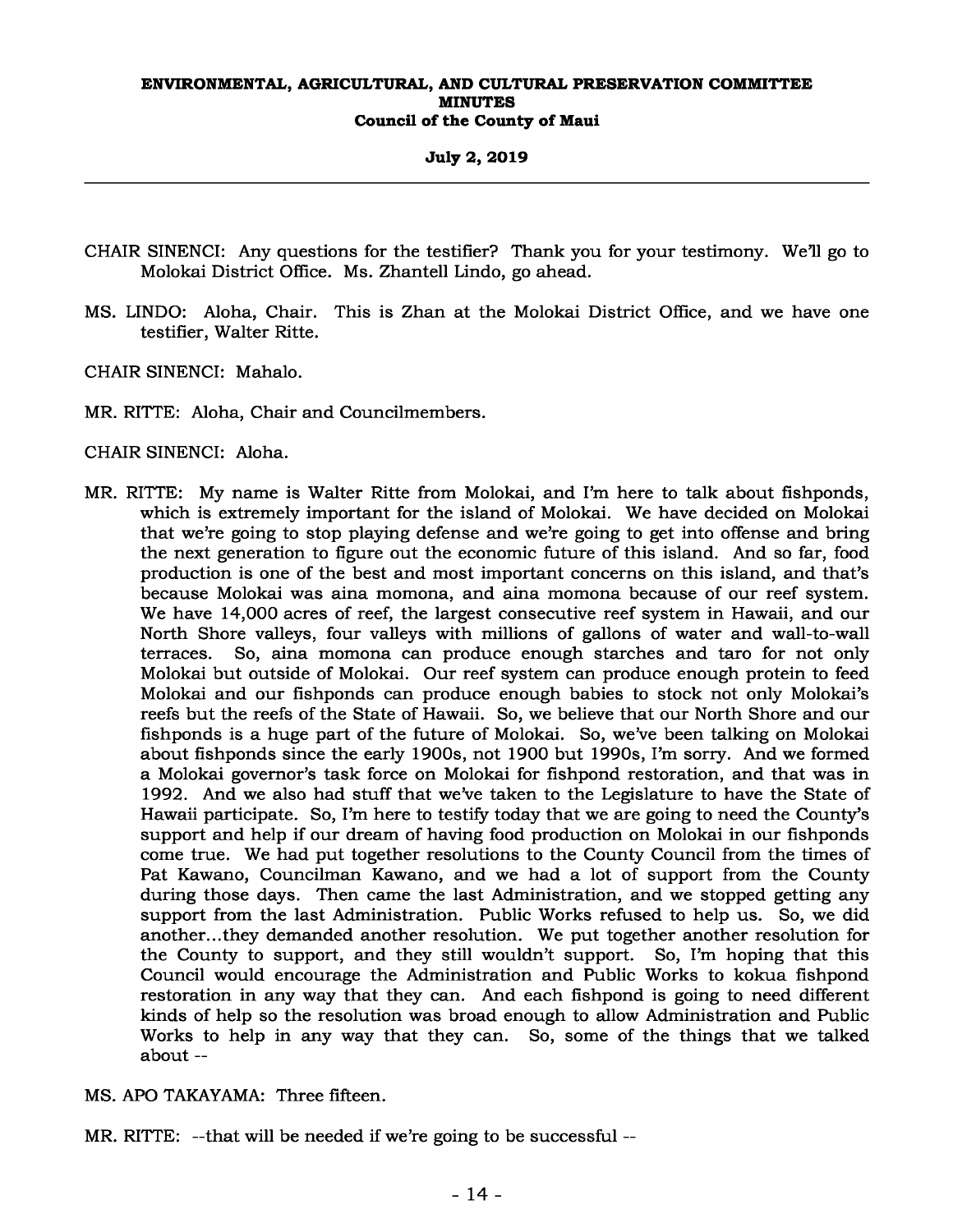#### **July 2, 2019**

CHAIR SINENCI: Mahalo.

- MR. RITTE: --and this can be found in the 1992 Governor's Task Force on Molokai Fishpond Restoration that was headed by chairperson William Paty, who was the head of DLNR at that time --
- MS. APO TAKAYAMA: Three thirty.
- MR. RITTE: --and it was --
- CHAIR SINENCI: Mahalo.
- MR. RITTE: --called the Governor's Task Force on Molokai's Fishpond Restoration. One of the --
- CHAIR SINENCI: Mahalo.
- MR. RITTE: --main things that the task force recommended was to build a hatchery, and that was asking the State to build a hatchery. So, maybe the County can have a resolution encouraging the State to build a fishpond hatchery that would service all the fishponds in the State of Hawaii.

CHAIR SINENCI: Mahalo, Uncle Walter.

MR. RITTE: And the...

CHAIR SINENCI: Okay. We have any, Members, we have any questions for Mr. Ritte? We have Chair King with a question for you.

COUNCILMEMBER KING: Hi, Uncle. How are you doing? Thanks for --

MR. RITTE: Aloha.

- COUNCILMEMBER KING: --phoning in. Aloha. I just wondered if you have...so, I've seen some of the fishponds that are being restored on Molokai, is there a plan being put together or do you already have a plan for distribution once you get the fish populated in there, how the distribution would work?
- MR. RITTE: What was the last question? Distribution, is that the word you used?
- COUNCILMEMBER KING: Right. How you're going to distribute the food to the people of Molokai?
- MR. RITTE: Okay. I'm having a hard time...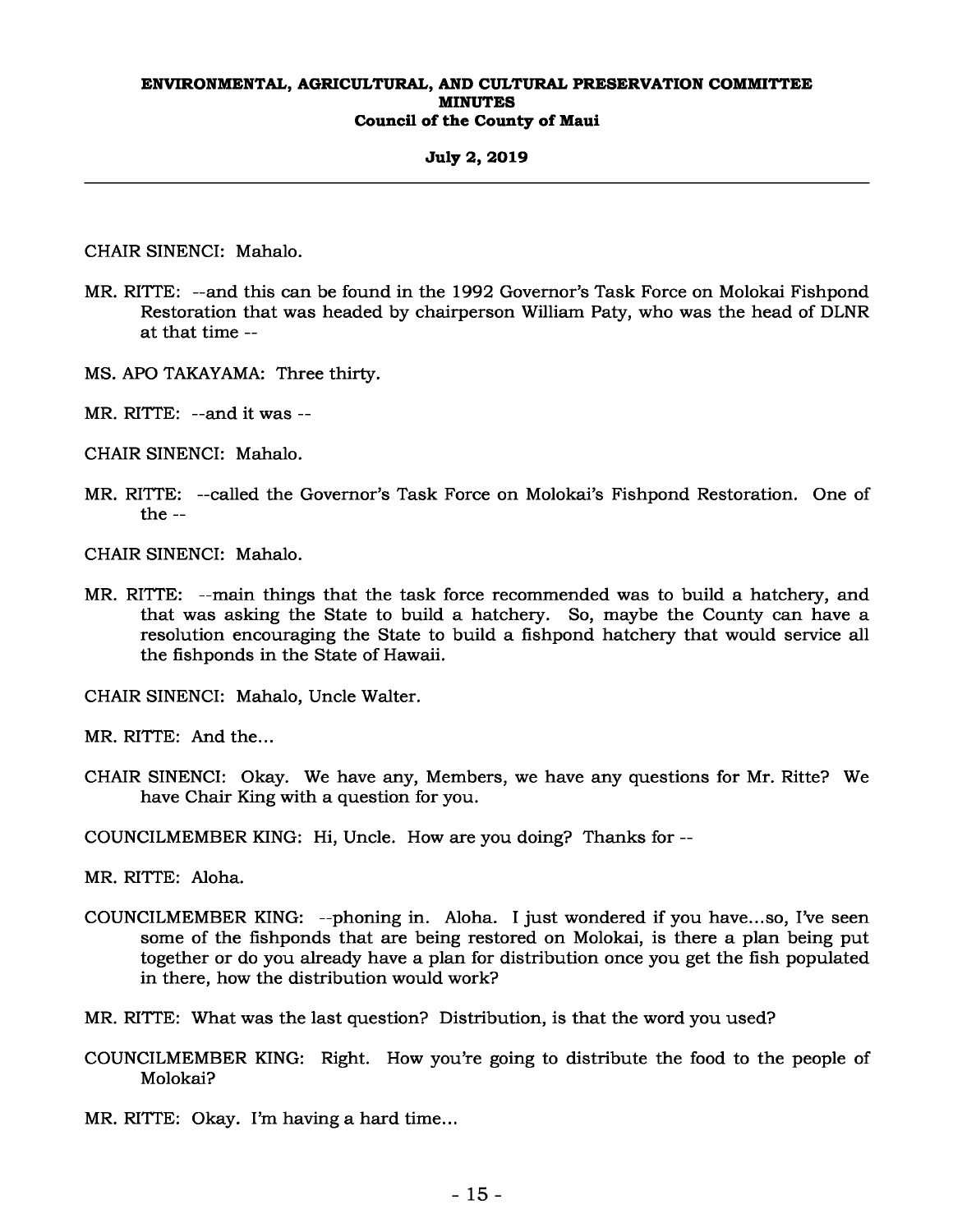## **July 2, 2019**

COUNCILMEMBER KING: Oh, we lost...are you still there?

MR. RITTE: Yeah. The fishponds, if you wanted...the fallacies is when we talk about fishponds and what we're going to do with fishponds, we use American and business kinds of terminology. I think it's important to realize that these fishponds were not high-producing fishponds. We...the fishponds weren't like...put fertilize in there to grow more limu in order to get more fish per square foot, in order to get the price up, in order to pay for this, pay for that. Fishponds were built in different ahupuaa. We have like 53 fishponds. So, each fishpond was...the amount of fish that you produce in these fishponds are dependent upon the natural elements, and the natural elements were how much freshwater that was coming into your pond and the freshwater that was needed to grow the limu, and the limu that the fish ate because you only grew limu-eating fish. You never grew carnivorous fish that were going to eat all the babies. So, it was...each district would feed their own district. So, we don't have any plans to become...to feed all of Hawaii or to produce so many fish per square foot in order to get so much money in order to get...we don't have business plans for our fishpond. These fishponds got to be done, you know, with the smallest amount of footprint as far as the kinds of negative impacts you have on nature, but in fact to allow the moon and the sun to change your water twice a day, to allow your rivers and your fish and your taro patches to bring nutrients into your pond, to allow carnivorous fish, a little bit of carnivorous fish in case you have some kind of a disease in your fish, those carnivorous fish would eat the sick fish so that you don't have to put any kind of chemicals in there to take care of your sick fish. It doesn't matter what you're sick of, you're going to get eaten. So, I guess what I'm trying to say is that these fishponds are Hawaiians working with nature. So, we don't have the kinds of plan that you're asking me to --

COUNCILMEMBER KING: No, I'm not asking...

- MR. RITTE: --give you information on.
- COUNCILMEMBER KING: No, I'm not asking for a business plan. I'm just wondering if you have a community plan for, you know, how you would distribute the fish. But, you know, we can talk offline --

MR. RITTE: Yeah, but --

COUNCILMEMBER KING: --probably over there.

MR. RITTE: --the important thing to realize about fishponds is that in the State of Hawaii, any lands below the high-water mark is public. Fishponds are the only entities below the high-water mark that are private. Fishponds have tax map key numbers. People pay taxes on it. It's private property. That's really, really critical to understand because people cannot...if you're doing research or if you're doing, growing fish, people cannot come in there and harvest whenever they want to harvest.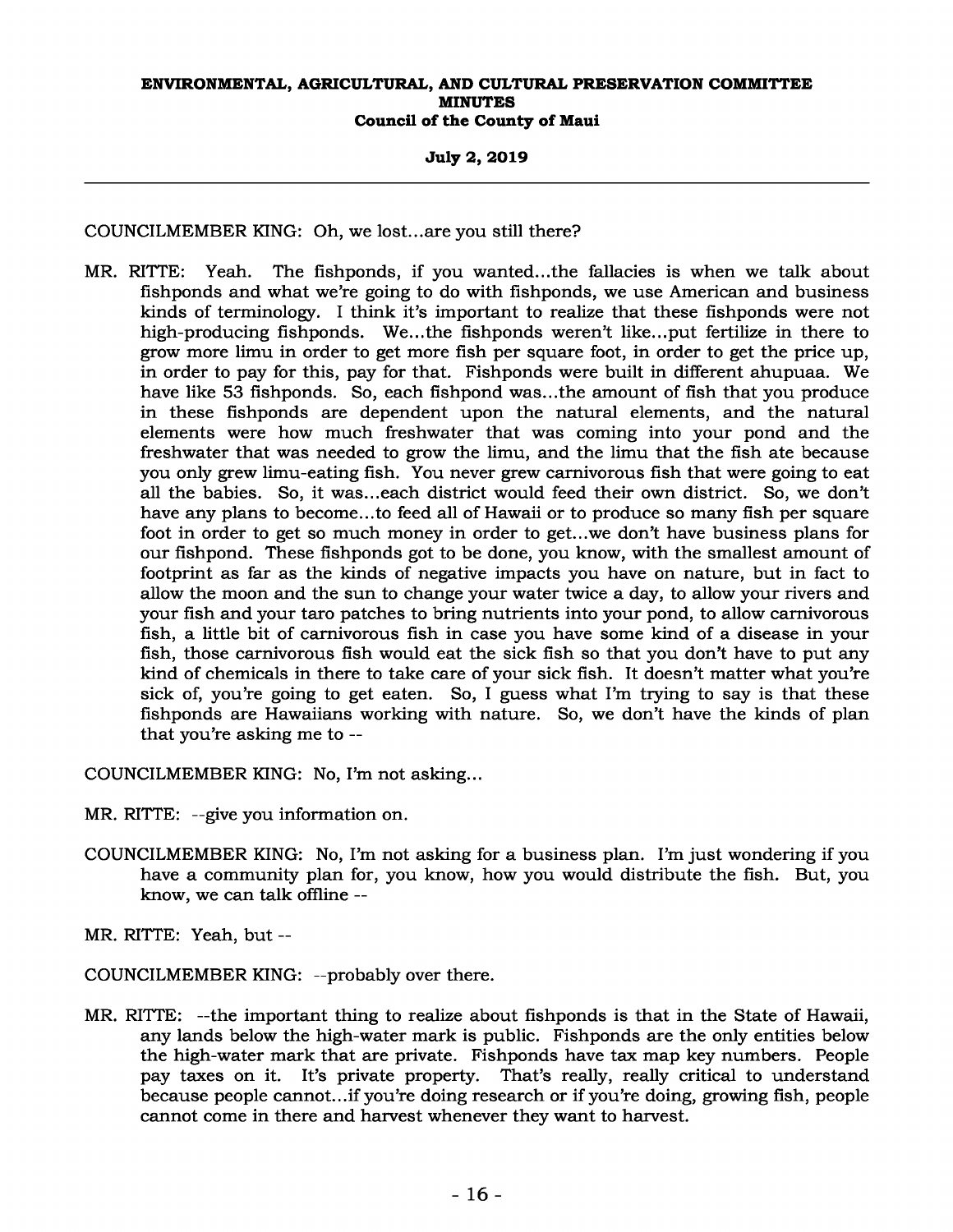## **July 2, 2019**

COUNCILMEMBER KING: Okay.

- MR. RITTE: These are private properties. So, in that sense, it's very, very important entities in the State of Hawaii.
- CHAIR SINENCI: Thank you. Mahalo, Uncle Walter, for your mana'o. Mahalo. Any other questions?
- COUNCILMEMBER KING: Mahalo.

CHAIR SINENCI: Ms. Apo?

MS. APO TAKAYAMA: The next testifier...

CHAIR SINENCI: Mahalo.

- MS. APO TAKAYAMA: Chair, the next testifier in the Chamber is Leo Caires, to be followed by Joylynn Paman.
- MR. CAIRES: Aloha, Chair and Committee. Nice to see all of you. Today...my name is Leo Caires. I'm from Upcountry, and today, I'll be speaking on two items. Well, I don't know if I just speak on one and conclude it, and then start again, Chair?

CHAIR SINENCI: You have --

- MR. CAIRES: Would that be --
- CHAIR SINENCI: --three minutes --
- MR. CAIRES: --appropriate?
- CHAIR SINENCI: --each --
- MR. CAIRES: Okay.
- CHAIR SINENCI: --for each item.
- MR. CAIRES: Okay. Mahalo. So, what I wanted to start is on EACP-9. When I think about the sustainability and restoration of traditional Hawaiian fishponds, loko i'a, I think about who built it and why. The loko i'a connects us to times, places, and events that were significant in the collective past of kanaka maoli even before the establishment of the Hawaiian Kingdom. The fishponds have both physical and spiritual purposes. One purpose in building a fishpond was to secure the survival of a people and a culture through food production. My family owns a loko i'a named Hokuula. It means the red star, and it's over ten acres in size. It has a kuapa design, and it connects two points of land that extend into the ocean with a 900-foot long wall that's 40 feet wide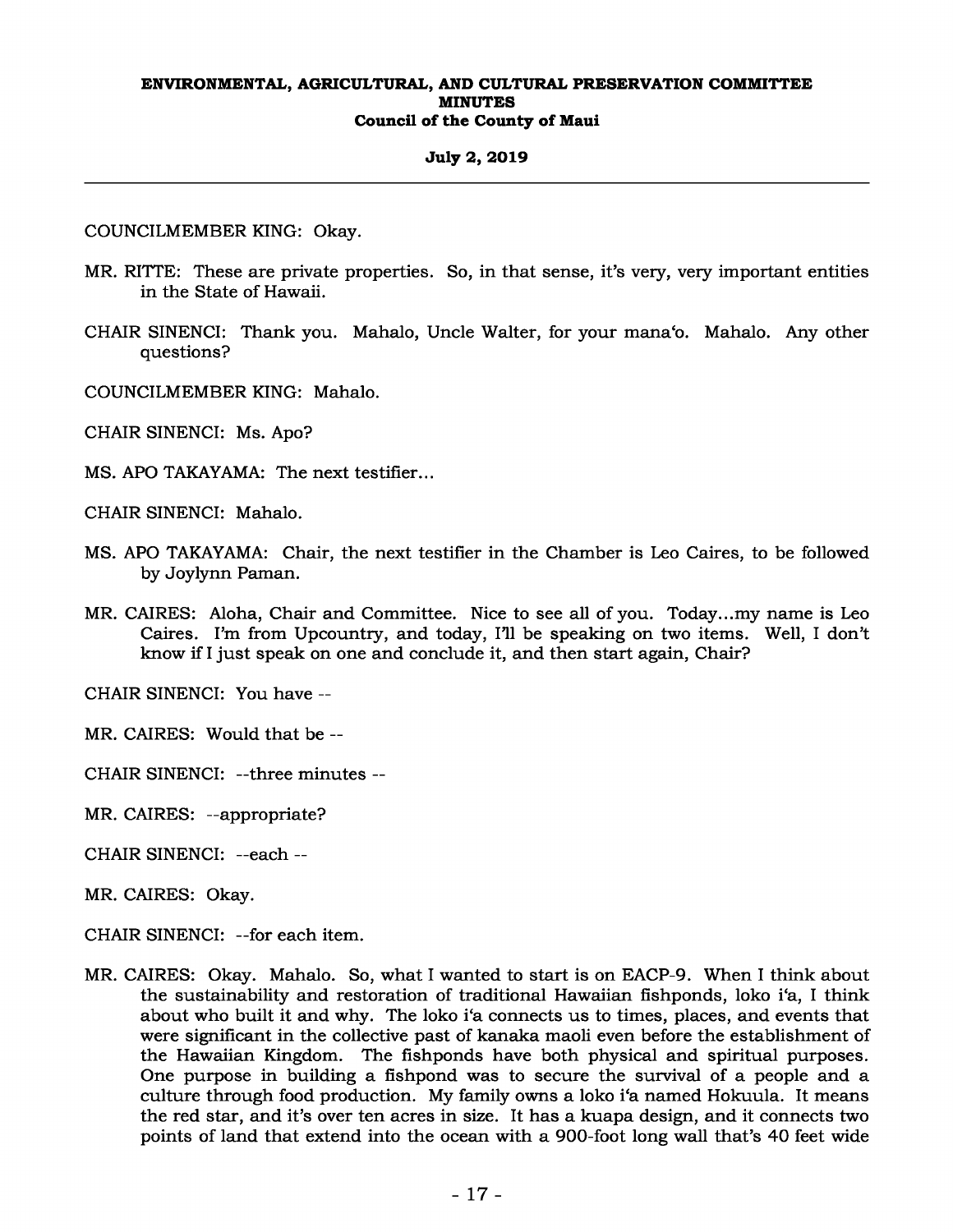**July 2, 2019** 

and approximately 3 feet high. The loko is situated at the bottom of the ahupuaa of Haneo'o in Hana and is the most well-known fishpond between Koki Beach and Hamoa Beach in the east side of Maui. It is hundreds of years old. It has been noted that King Kamehameha I came to help our ohana rebuild it. Our family continues to actively pursue means in order to preserve and protect the pond for the next generations especially from some of the residual damage that was done in the tidal wave of 1946 that took the lives of my three uncles. I've been involved in restoration projects of loko i'a and just returned one from Molokai. It is pretty hard work and laborious but the outcomes create several impacts to the people and the place. The loko i'a brings communities together and also defines the identity of the place while producing a wealth of resources by way of food, cultural education, and cultural practicing. In the context of this agenda item, we would ask you, as a body, your support, our community efforts to help protect these amazing structures by ensuring regulatory agencies ensure compliance from developments that could present harm to the health and sustainability of these ponds, which we are experiencing in our family right now. I would encourage all of you today if you have time to reach out to owners, managers of loko i'a in our community, or consider participating yourself in a restoration work of a pond. I can assure you, your eyes will see things completely different and your hearts will open wider, even wider, to the strangers who stand next to you carrying a huge pohaku that could smash your feet. That concludes my testimony on that first item, Chair.

- CHAIR SINENCI: Mahalo, Mr. Caires. Any questions for the testifier? Seeing none, you can go ahead on to your next item.
- MR. CAIRES: Okay. Mahalo. I just wanted to add today, as I noticed this agenda item, so I wanted to just share some thoughts today that came to mind as I saw it, on the posting. This is EACP-6, Visitor Impacts to the...to County Environmental and Infrastructural Resources. When I think about the visitor impact to the environment and infrastructure, I think about the long-term impacts on the future of my children, my family, my friends, and neighbors who all live in Maui. When I drive down from Upcountry towards town, it's very difficult to ignore the growing Central Maui mountains of trash dominating the landscape. The trash is buried with dirt and sprinkled with grass just so that it becomes out of our sight and out of our minds. According to the EPA, a person on average throws away about four pounds of trash a day. So, if you times that to 2.9 million visitors, that's a pretty significant amount of trash. I think about the waste fluids from all that trash entering the ground and permeating out to the reefs in Maui where our children, our neighbors play on the beaches in the future if that hasn't already occurred. I think about the sand on our beaches and how I continue to read about the increasing levels of bacteria concentrations and how harmful that is becoming for our community. I think about visitors eating freshly-caught fish, and then I think about the children I see on the side of the road holding their fish poles, sitting along the reef for hours not catching anything. I think about how we as a community have ensured that 2.9 million visitors have access to water in Maui at the turn of a dial in a hotel room where we as a community cannot even provide access to water or water meters for less than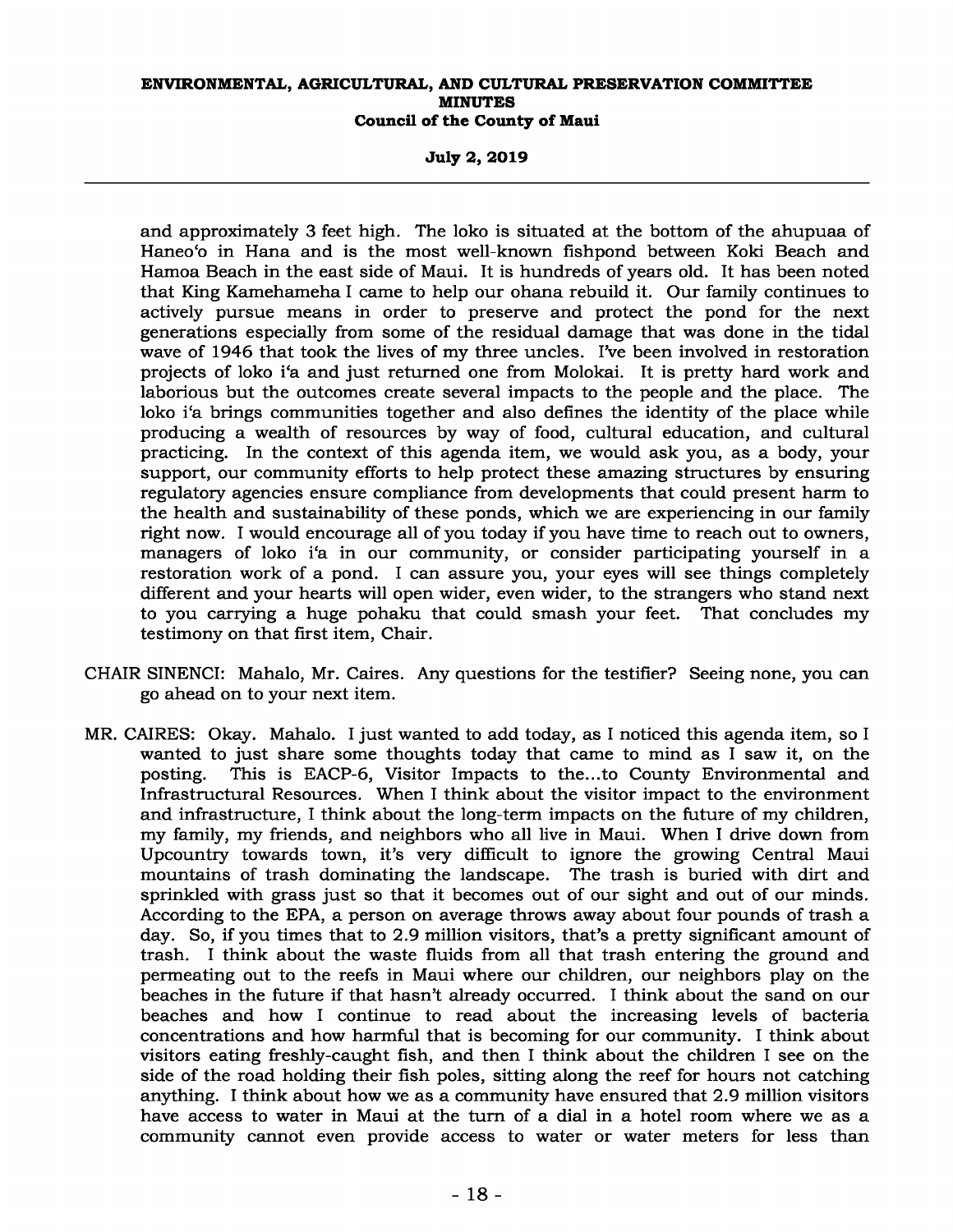**July 2, 2019** 

2,000 people waiting on a waiting list. I think about how many visitors are landing on Maui each month. The amount of people visiting Maui if you can imagine is nearly twice more than the entire population of Maui going on and off in a 30-day cycle. I think about our new rental car facility with covered parking at the Kahului Airport, you know, what a fancy structure with miniature sugar trains moving people around while our people in our community get to park in the rain outside and wishing they could park in covered parking too. I think about the visitors enjoying the warm pizza ovens fired with amazing smell of burning kiawe wood cooking in the night and how fun that must be, and then I think about the rancher who sees a depletion of kiawe trees he once could afford to use as a post to fence in his cattle. Some of these thoughts are not to point out the finger to any one person. It just makes me think about how we have led ourselves to this point. I recognize the economic allure of the visitor industry. It certainly has a means to create too many jobs for too many people on islands that are too small. The pressures place on our environment and infrastructure from this industry is a social experiment --

CHAIR SINENCI: Closing remarks.

MR. CAIRES: --which test the patience of our community. That concludes my testimony.

CHAIR SINENCI: Mahalo, Mr. Caires. Members, any questions? Member Molina?

COUNCILMEMBER MOLINA: Thank you, Mr. Chair. Aloha, Mr. Caires.

MR. CAIRES: Aloha, Mike.

COUNCILMEMBER MOLINA: Good to see you again.

MR. CAIRES: Nice to see you.

- COUNCILMEMBER MOLINA: And thank you for bringing up that point about, you know, the...a parking structure for rent-a-cars and no roof for our residents to park their cars at the airport. But, you know, I appreciate the...from you, the sight of someone, a resident who's been here a while seeing the impacts. Do you believe that it's high time for this County to consider maybe doing some type of study to see the impacts of the visitor industry to help us better plan and deal with the impacts?
- MR. CAIRES: Thank you. Yeah, thank you for the question. I would certainly support, and I think it's warranted at this point in time to have an assessment formally done. Because when you are in the community, we can all have that situational awareness among our peers and community that that's a big concern for them. So, certainly, as long as I have been here on Maui all my life, I can certainly see that it will be a...it's the appropriate time to take on something like that.

COUNCILMEMBER MOLINA: Okay. Thank you.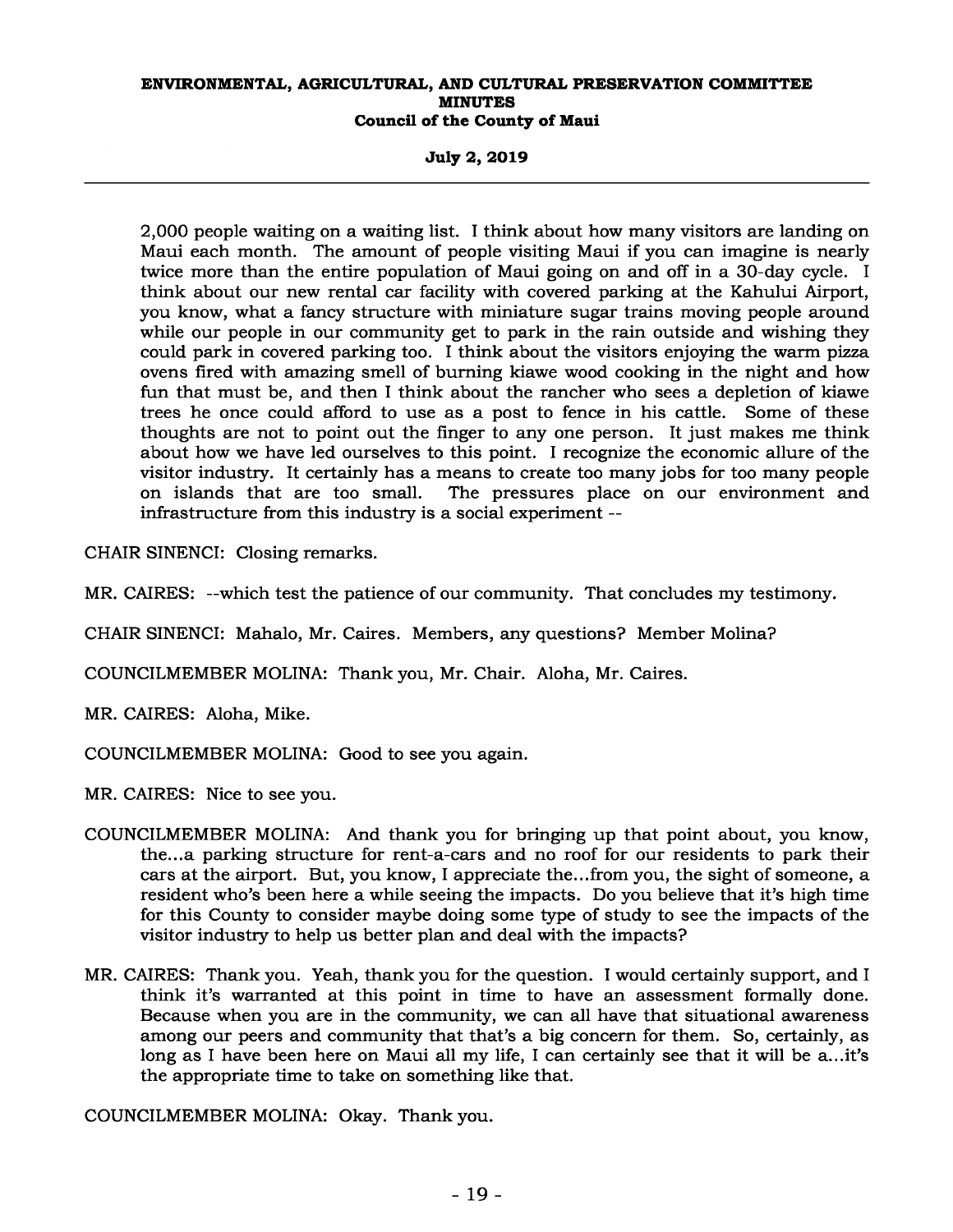## **July 2, 2019**

MR. CAIRES: You're welcome.

COUNCILMEMBER MOLINA: Thank you, Chair.

CHAIR SINENCI: Mahalo. Do you have any questions? Thank you, Mr. Caires, for your testimony.

MR. CAIRES: Mahalo.

CHAIR SINENCI: Ms. Apo?

MS. APO TAKAYAMA: The next testifier is Joylynn Paman, testifying on behalf of 'Ao'ao O Na Loko I'a O Maui on agenda item EACP-9, to be followed by Trinette Furtado.

MS. PAMAN: Aloha mai kakou. It's wonderful to be here in front of all of you today.

CHAIR SINENCI: Aloha.

MS. PAMAN: Thank you for having me. My name is Joylynn Paman. I'm the Executive Director of 'Ao'ao O Na Loko I'a O Maui, which is a nonprofit organization in Kihei that helps to take care of Ko'ie'ie Fishpond. And I wanted to testify and mahalo the County for how the County has over the years since the late '90s helped to directly and indirectly help our nonprofit organization restore our fishpond at Ko'ie'ie. The main use is at Kalepolepo Park, being a County park it is the ideal location for students to come and learn about fishponds, the Hawaiian culture, and our marine environment. And over the last 21 years or so since '98, our nonprofit organization has hosted tens of thousands of students and community members who are educated about these different things. We also...the way how we use the park is we host different stations that the students rotate through and these stations often encompass learning about our ahupuaa system, about Kaonoulu. In fact, something that was mentioned today about how the wetlands influence our...the health of our environment, that's one of our lessons. We also tell moolelo, the history about fishponds and Ko'ie'ie, and for the scientific aspects, we focus on water quality and plankton. And in the water we have the students go out and the community members help us lift the rocks, and halehale pohaku, they help bring them all over to the wall, and we help rebuild it together. We also, as you've heard, we have our canoes, our nonprofit owns three different canoes that is right there at the shoreline, and we utilize these canoes as a educational tool to teach our community and students about the ahupuaa system and about our fishponds. By getting into a canoe, these people are able to get right up to the fishpond wall and see the length of the wall and go beyond the wall into our outer reef system. And when you're out there, then you can actually see the impacts of what the environment does to our...or to our environment--no, yeah--how it impacts it and how our reef is and the health of our reef. And then we take them canoe paddling towards Waiohuli Kai Fishpond, which is just to the south of Ko'ie'ie. So...and then the other thing that we do is by being out on the water, you can actually have a great vantage point of seeing Haleakala and being able to teach how mauka connects to makai and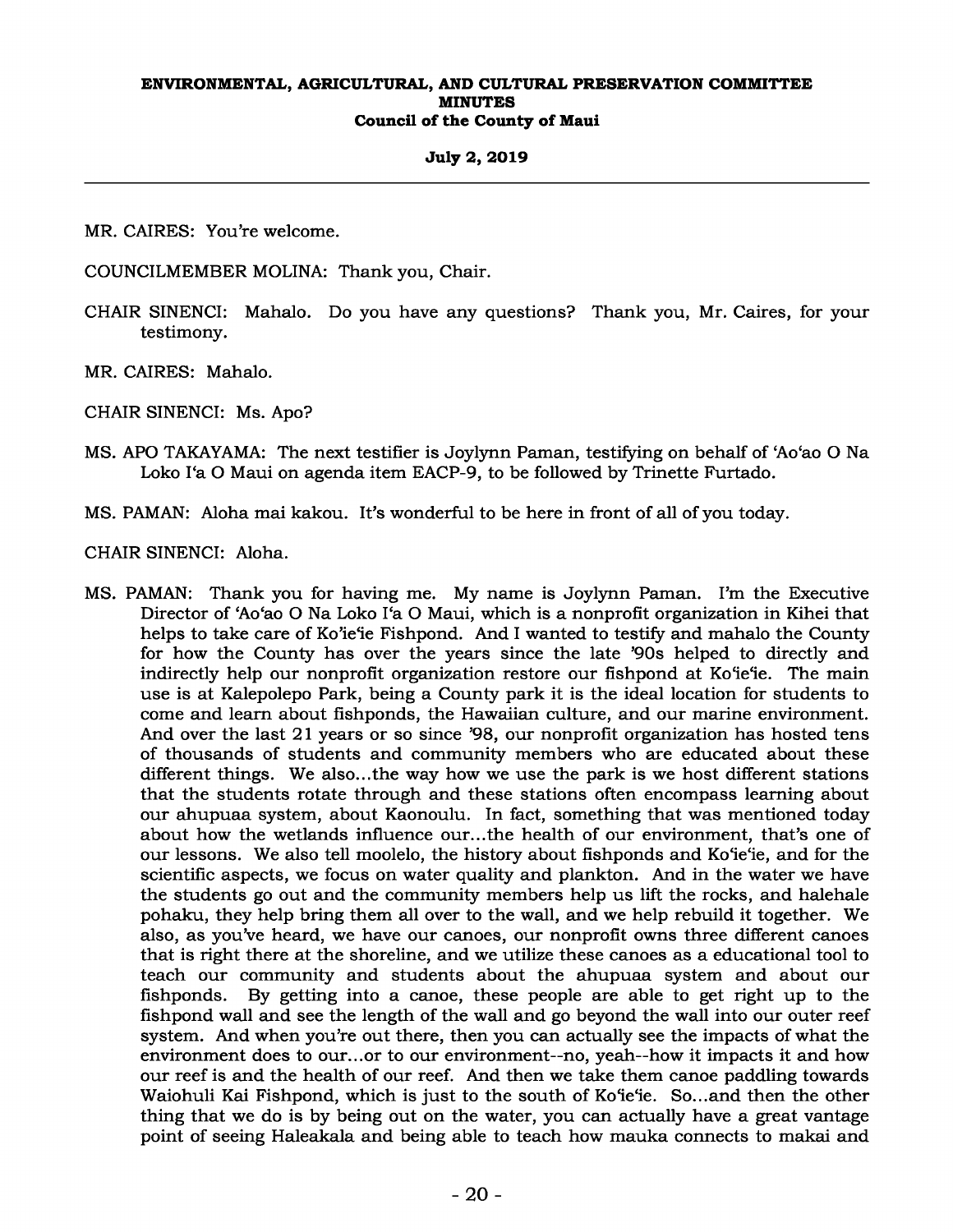**July 2, 2019** 

how our fishponds, ahupuaa of Kaonoulu begins at a place and ends down in the ocean where it at...at the outer reefs. We also help to malama the park on a daily basis. On weekly basis, we're there--oh, shoots--in fact, we also have opportunities to help with infrastructure. We had a group who was interested in actually building a new bathroom there if we wanted to and was willing to pay for it. So, through our programs, we bring in people who want to give back to our community. People are concerned about our canoes and I'd be happy to tell you more about that if...and if there are any questions about it as well.

CHAIR SINENCI: Mahalo. Members, do you have any questions?

COUNCILMEMBER SUGIMURA: I would like to hear about the canoes if --

CHAIR SINENCI: Oh.

COUNCILMEMBER SUGIMURA: --you would allow her to continue.

CHAIR SINENCI: Okay. We'll allow for --

MS. PAMAN: Okay.

CHAIR SINENCI: --closing remarks.

MS. PAMAN: Okay. Thank you. So, like I mentioned, we have three canoes. We got them about nine years ago through a grant, and it is used as a fundraiser for our nonprofit organization, and we pay general excise taxes on it. So, like any other nonprofit organization, there has to be a way to bring in income, and it's very common for nonprofits to host tours to be able to do so. We advertise it through our website and a lot of our participants go on travel reviews and discuss it as well out there. So, the money that we get from it goes back directly into our nonprofit so that we can provide these free educational presentations to schools.

CHAIR SINENCI: Okay.

COUNCILMEMBER SUGIMURA: Thank you.

CHAIR SINENCI: Ms. Paltin?

COUNCILMEMBER PALTIN: Thank you, Chair. Thank you, Ms. Paman, for your testimony and for your service to the fishponds. My question is, you know, when...so the goal of 'Ao'ao --

MS. PAMAN: O Na Loko I'a O Maui.

COUNCILMEMBER PALTIN: --O Na Loko I'a O Maui is to restore the fishpond?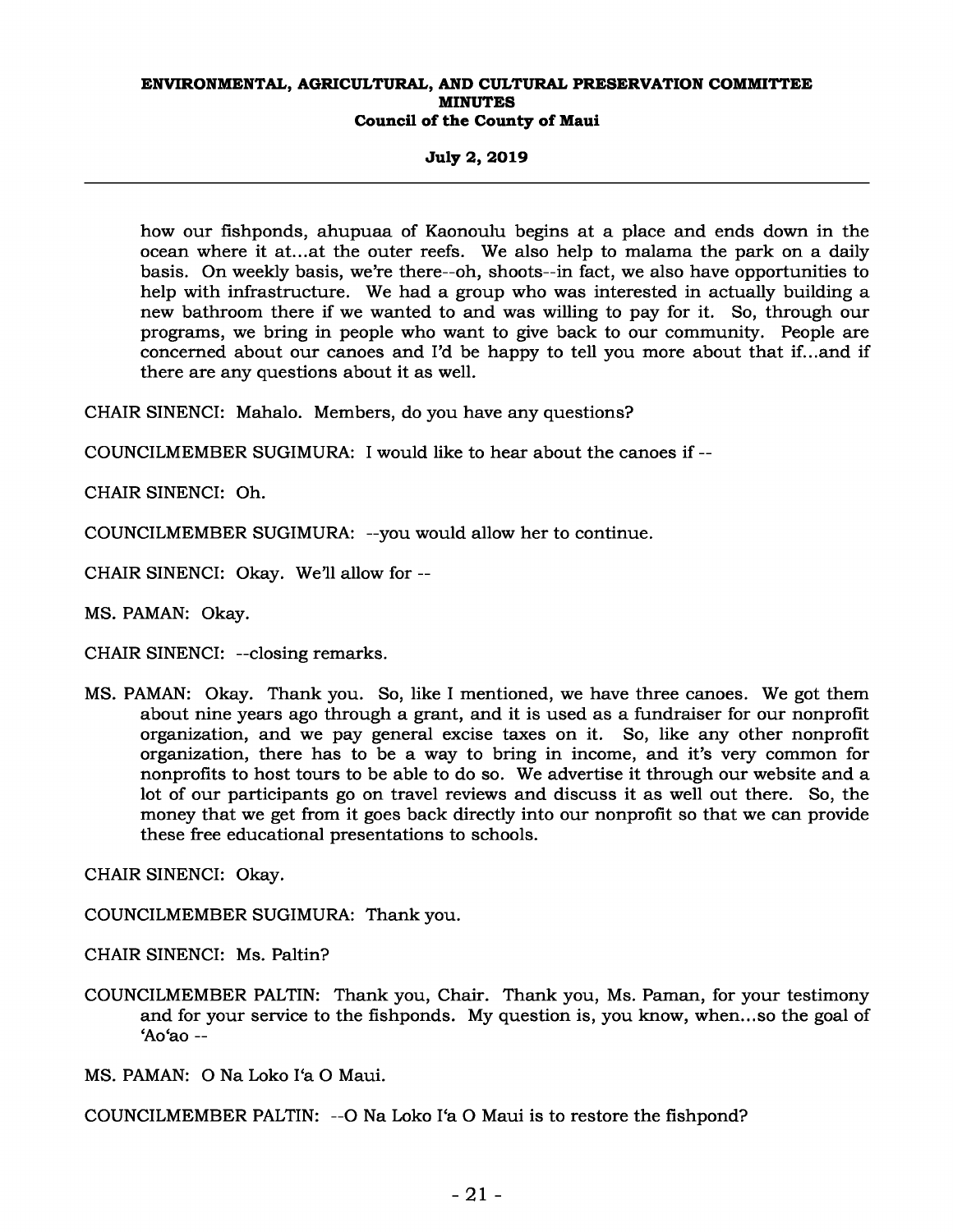## **July 2, 2019**

MS. PAMAN: We have two components of it, restoration of the fishpond and as well for education. When we did our Environmental Impact Assessment back in 2003, the community voiced their strong concern as to supporting the restoration of the fishpond, which is what we initially wanted to do. However, because --

COUNCILMEMBER PALTIN: So --

MS. PAMAN: --it had...

COUNCILMEMBER PALTIN: --restoration and education?

- MS. PAMAN: Yeah, and then that's where I was going to bring in the second part is that they also wanted to make sure that there was a educational component, and that recreational uses of the pond would not be restricted. So, a lot of the discussion that's been happening lately has been focused on within our lease, it's...when it refers to recreational use is that our nonprofit is not allowed to restrict recreational use of the pond based upon the community's input back when we did our Environmental Assessment.
- COUNCILMEMBER PALTIN: Okay. So, my question is in preparation for achieving your goal of restoration and education of the fishpond, and you put up the makaha, and then...and the fishpond is restored, the waa won't be able to go into the fishpond anymore at that point.
- MS. PAMAN: Right.
- COUNCILMEMBER PALTIN: And so, I mean I feel like you could accomplish the same objectives to your fundraiser from starting outside the fishpond and having them come up close to the walls, and then go out into the deeper reefs, and if it's an issue now if you couldn't translocate the canoes to the outside at this point in preparation of the finishing of the restoration. And then the other concern I have is in the educating of our people and our visitors that it's not a good...if we're educating people that it's okay to recreate in the fishpond when it wasn't traditionally a recreating area. Is that message being conveyed that we have to allow recreation because of this but that's not a traditional fishpond usage that this was an area to recreate? It's like going and playing in your icebox or something like that.
- MS. PAMAN: Well, in regard to the first part of your question about the location of where our canoes are placed, we place them there because it's within the near boundary of our...where our permit is. So, we don't want to go on to somebody else's property if it doesn't suit them to be able to be doing that, as well as we've been able to help build up the sand dunes that are in that area where some comments have been about the native plants in the area. I recall at one point, our students had helped to do planting of pohuehue so that we would be able to secure the sand in that area. So, that can be taken into consideration for our board members. And as for educating the public that it's okay to recreate, like I mentioned, we do not have any jurisdiction over saying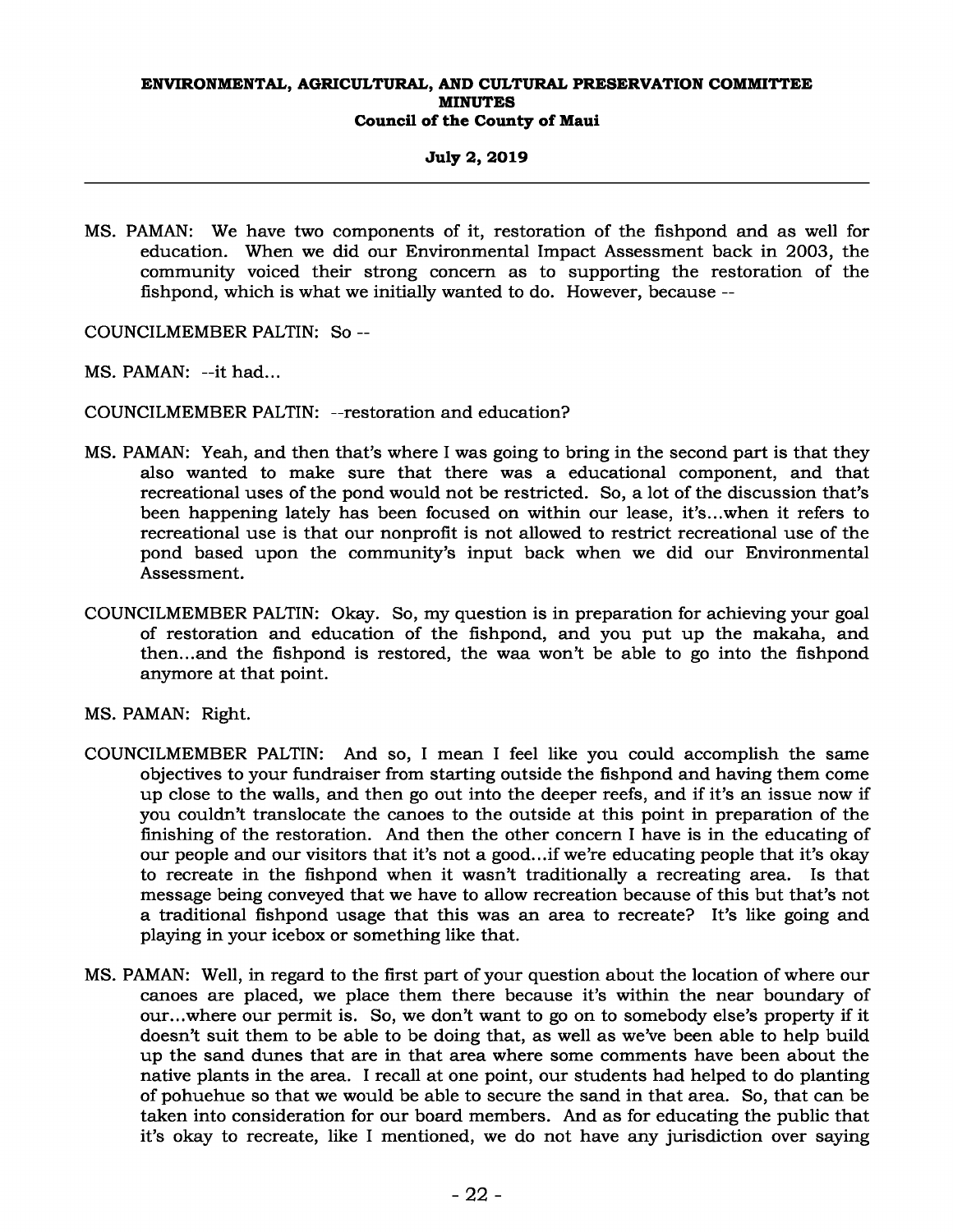**July 2, 2019** 

what can and cannot happen inside of the fishpond for recreation. So, that's partially why things have gotten to where they have been. It's not that we do or do not want certain things to happen there. It's that we are trying to be as best partners with the State and the County as possible by abiding to what we...our lease allows us to.

COUNCILMEMBER PALTIN: Is your group part of Hui Malama Loko I'a --

MS. PAMAN: Yes.

COUNCILMEMBER PALTIN: --or Kua'aina Ulu 'Auamo?

MS. PAMAN: Yes, we are.

COUNCILMEMBER PALTIN: Do you attend the gatherings?

MS. PAMAN: Yes. I was unable to attend this past gathering in May where this big article had come out. In fact, our current Vice-President, she is Brenda Asuncion, who is the head of Hui Malama Loko I'a for us and with KUA, and she brings great insight as to how things could happen on the State level and how...what's happening...being discussed now with our fishpond could impact fishponds Statewide. And something about restoration of fishponds is that no fishpond is alike. Molokai, Uncle Walter them have problems with invasive species. Heeia had problems with mangrove. Our problem is that we are in a extremely public location. We have Menehune Shores Condominium. We have a County park that hosts hundreds of people on the weekends, and we have a Federal facility. So, we have always been in a location where the community has always utilized it for decades prior to our nonprofit being there. And so, by focusing on education and using our restoration practices as a way to educate them, then that is a way for us to be able to get our message across and become better stewards of it. In fact, the Office of Economic Development has helped support our work and being able to --

COUNCILMEMBER PALTIN: One last...

MS. PAMAN: --do this.

CHAIR SINENCI: One more question.

COUNCILMEMBER PALTIN: One last --

CHAIR SINENCI: Okay.

COUNCILMEMBER PALTIN: --question. Have we...have you guys ever hosted a...

MS. PAMAN: Yeah.

COUNCILMEMBER PALTIN: What year was that?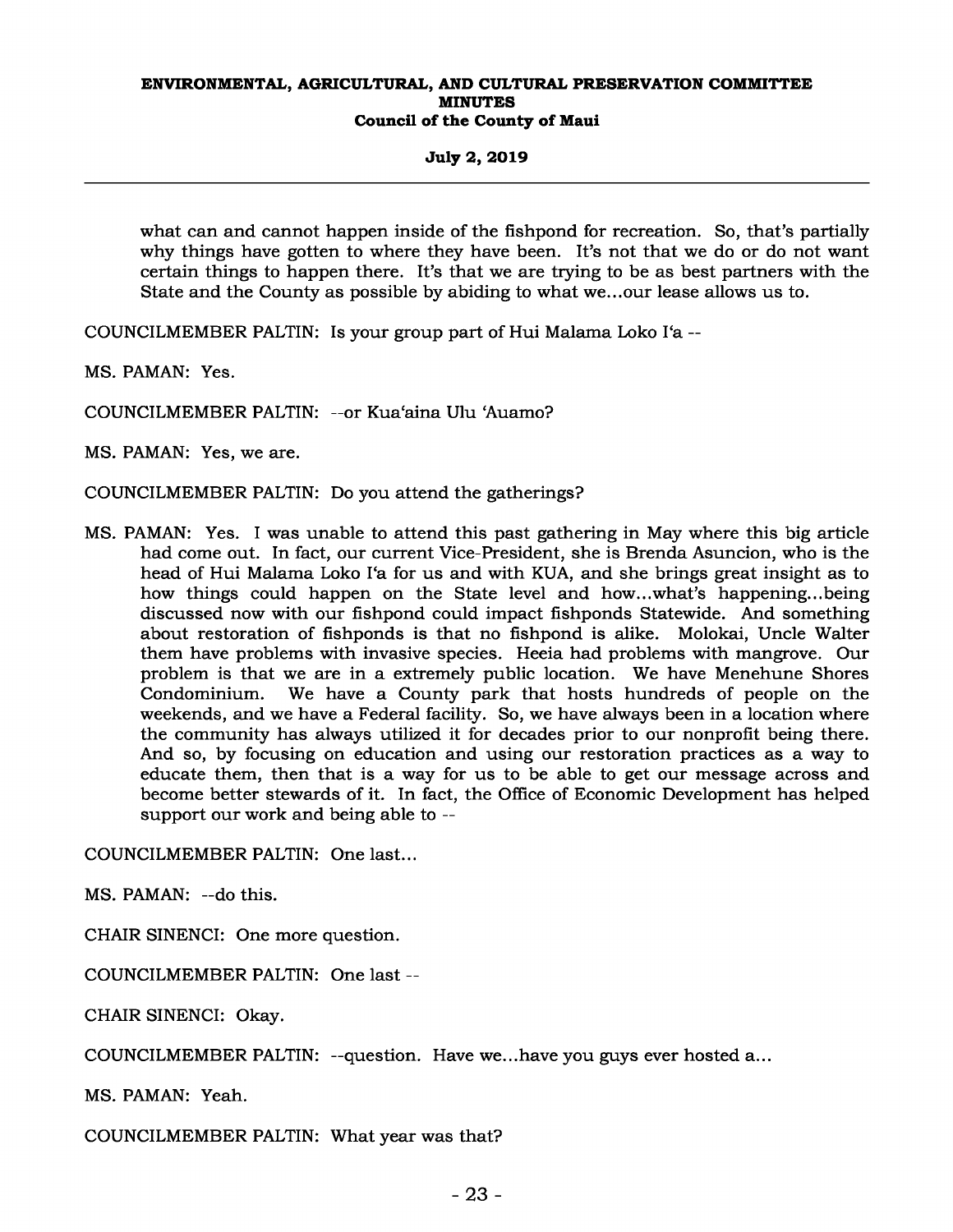**July 2, 2019** 

MS. PAMAN: Yeah. Probably about four years ago, we had hosted them at our fishpond in September, I want to say September 2014 probably, and then we went out to Hana after that. And the practitioners came, and they helped us build wall. And then the following year in 2015, Uncle Francis Sinenci came and he helped instruct Hui Malama Loko I'a members as to how to build makaha. And that's how our makaha was built by Francis Sinenci and fishpond practitioners so that they could take that knowledge and take it back to their ponds and transfer that knowledge on there.

COUNCILMEMBER PALTIN: Mahalo.

MS. PAMAN: Yeah, mahalo.

CHAIR SINENCI: Okay. We have Chair King and then Member Molina.

MS. PAMAN: Okay.

COUNCILMEMBER KING: Thank you. Thank you for being here so we can ask you some of these important questions.

MS. PAMAN: Yes.

COUNCILMEMBER KING: That was one of my questions was about the terminology of traditional Hawaiian fishpond. So, it sounds like maybe that's not part of your kuleana to make it traditional. But as far as your permits are you...do you have a CORA permit or you have a different --

MS. PAMAN: We have a --

COUNCILMEMBER KING: --type of...

MS. PAMAN: --CDUP, Conservation District Use Permit.

COUNCILMEMBER KING: A conditional use permit?

MS. PAMAN: Yes.

COUNCILMEMBER KING: Okay. And that's from the State or the...you said State --

MS. PAMAN: From the --

COUNCILMEMBER KING: --owns it.

MS. PAMAN: --State, yeah.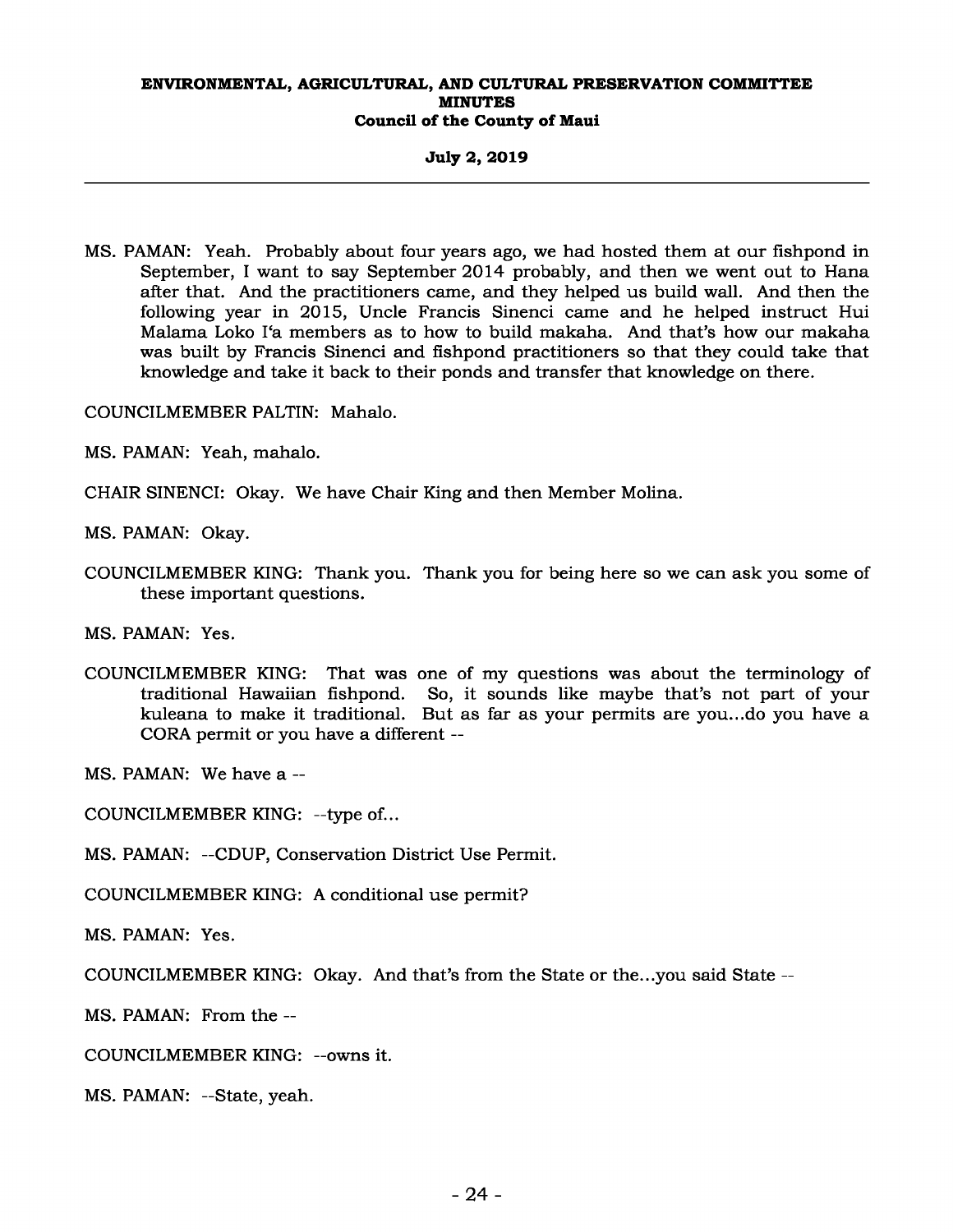#### **July 2, 2019**

COUNCILMEMBER KING: And that's a State permit. Okay. And then when you take out...when you're charging to take...do you charge to take students out?

MS. PAMAN: No --

COUNCILMEMBER KING: 'Cause you're...

MS. PAMAN: --our present...our education program is offered free and --

COUNCILMEMBER KING: Okay.

MS. PAMAN: --a lot of times it's volunteers. We have very little --

COUNCILMEMBER KING: Okay.

MS. PAMAN: --paid --

COUNCILMEMBER KING: And --

MS. PAMAN: --staff.

- COUNCILMEMBER KING: --what's your...what's the student clientele? Is it all schools on the island that come by or is it limited...
- MS. PAMAN: We have regularly had Kamehameha's fourth grade and seventh grade come. Annually, Makawao Elementary comes. We have classes...Kamehameha III comes. We have about maybe about 20 or 30 classes that come every year at least.

COUNCILMEMBER KING: Okay. And those are all free?

MS. PAMAN: Yeah.

COUNCILMEMBER KING: And then so you're charging the tourists only or what --

MS. PAMAN: The only thing --

COUNCILMEMBER KING: --is the charge...

MS. PAMAN: --that we charge for is for our canoe tours and the money that's raised, it --

COUNCILMEMBER KING: Okay.

MS. PAMAN: --goes straight back into our nonprofit.

COUNCILMEMBER KING: Okay. That's what I was going to ask you. So, you charge for your tours, is that to tourists or...and when is that? Who is your clientele for that?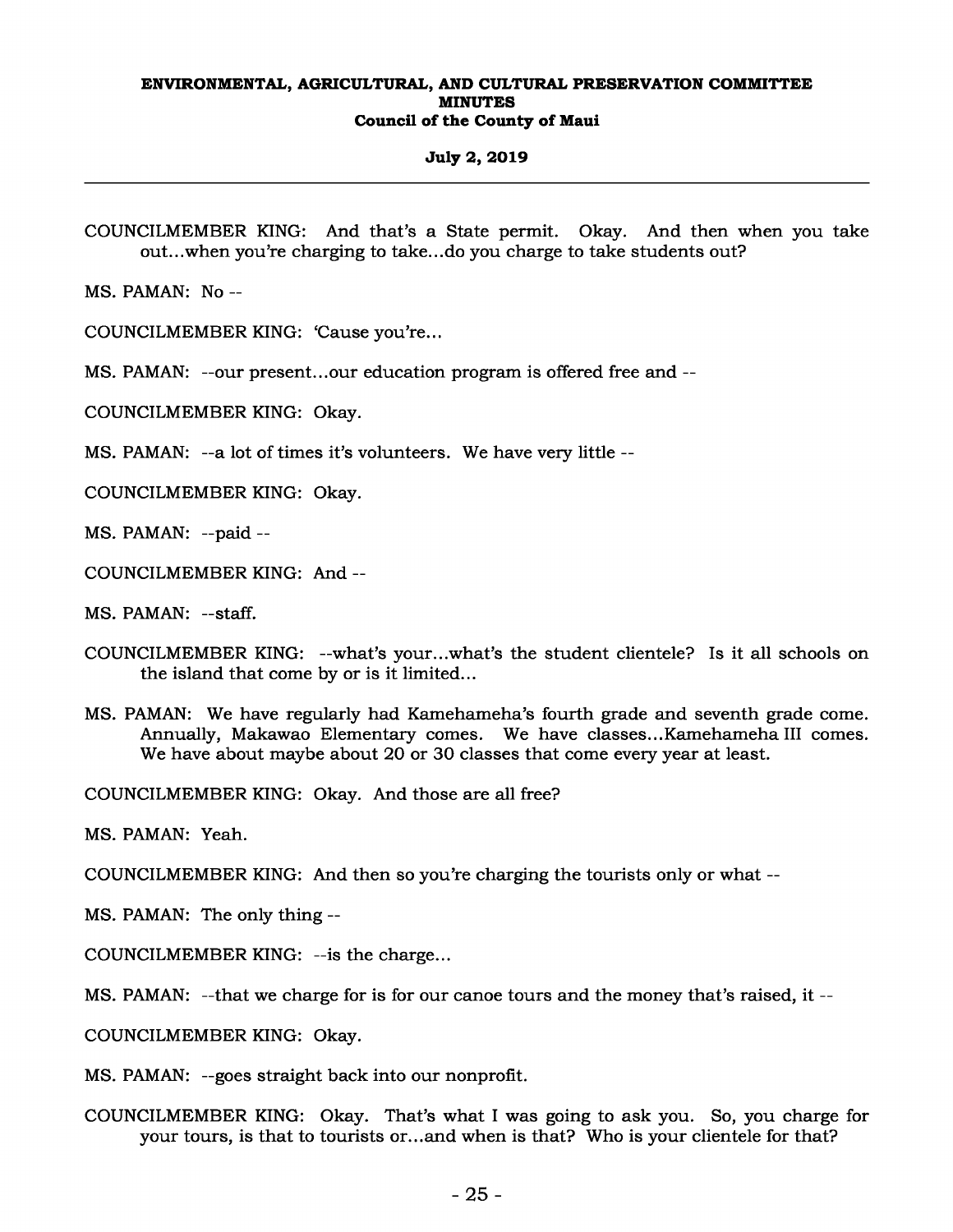**July 2, 2019** 

MS. PAMAN: Anyone who wants to sign up. We have local residents who sign up. We have people from New York sign up. And our goal with it also besides teaching about the value of fishponds is to create better stewards of these people who come to our islands with visitors. I mean that's part of how we work with the Office of Economic I mean that's part of how we work with the Office of Economic Development was by the County support, we would be able to offer a unique tour to the...to anyone, residents and visitors, and show them the value of our culture and the environment, and how to be better stewards of it. So, we in turn create this ripple effect and generationally --

COUNCILMEMBER KING: Okay. So, your program --

MS. PAMAN: --impact.

COUNCILMEMBER KING: --is kind of the same for the paid tours or the paid adults --

MS. PAMAN: Oh, yeah.

COUNCILMEMBER KING: --it's also for the --

MS. PAMAN: Yeah.

COUNCILMEMBER KING: --student but you just charge them for --

MS. PAMAN: Yeah.

COUNCILMEMBER KING: --the same experience.

MS. PAMAN: Yeah.

COUNCILMEMBER KING: And then you're...are you getting a grant from OED --

MS. PAMAN: We --

COUNCILMEMBER KING: --from the...

MS. PAMAN: --are or we --

COUNCILMEMBER KING: So...okay.

MS. PAMAN: --just got awarded about last month.

COUNCILMEMBER KING: Okay. So, you have a County grant, and then the...and how much...so how much revenue are you bringing in through your business part of your operations?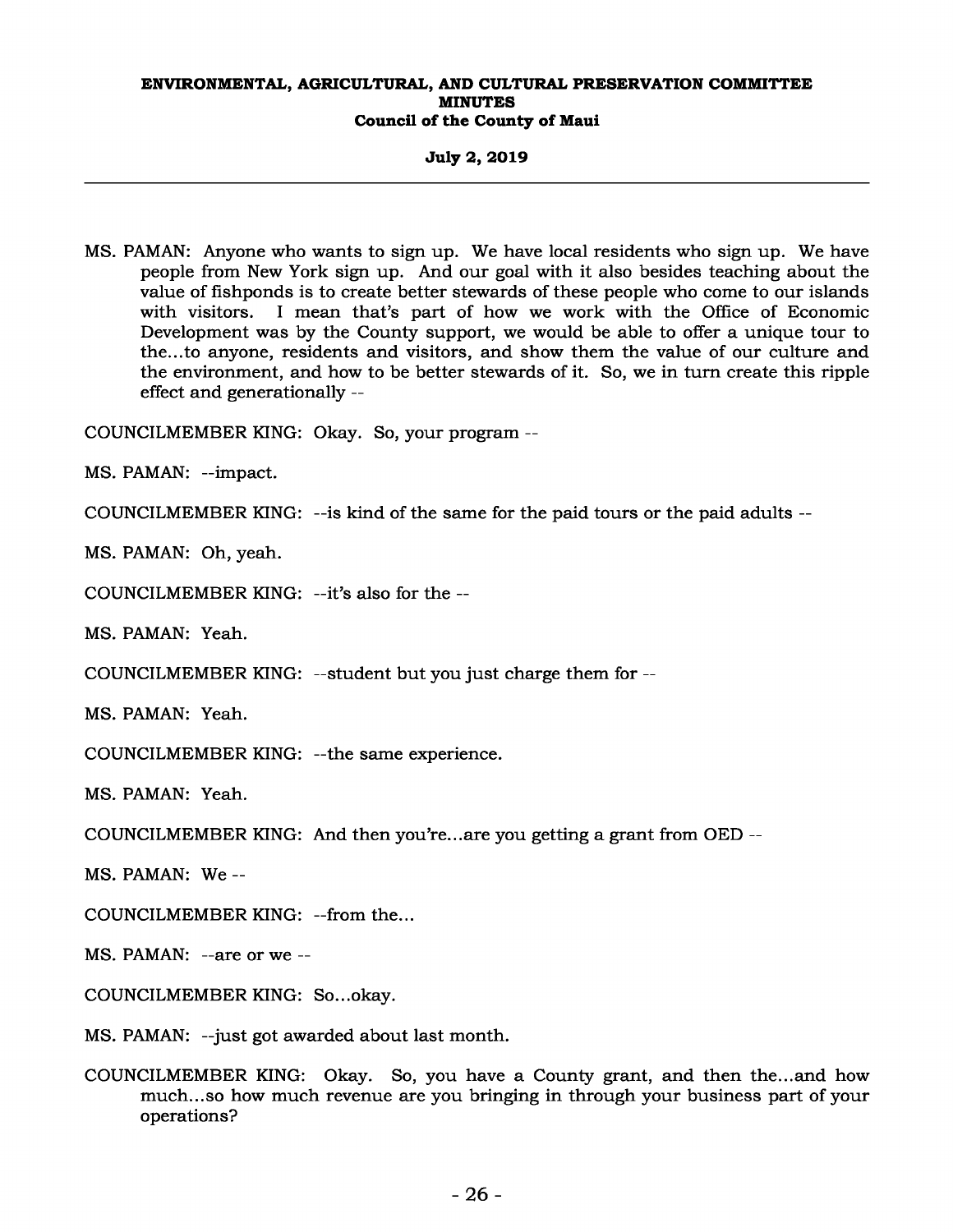#### **July 2, 2019**

MS. PAMAN: Through our tours, it...we only have like last year's budget was about 30,000 --

COUNCILMEMBER KING: Per year?

MS. PAMAN: --was our annual operating --

COUNCILMEMBER KING: Okay.

MS. PAMAN: --budget. So, we're not making money. So, people who turn out commercial, it's like we're not making choke money off of this.

COUNCILMEMBER KING: Okay.

MS. PAMAN: Sorry.

COUNCILMEMBER KING: So, it's about thirty --

MS. PAMAN: That's not --

COUNCILMEMBER KING: --thousand a year.

MS. PAMAN: --a technical --

COUNCILMEMBER KING: Okay.

MS. PAMAN: --term, choke, but...but last year, we had about 60 percent supported by our...of our income supported by our tours, but we often use grant monies and personal private donations to also support it 'cause we haven't always had the tours. We don't completely rely on the tours, but when grants are not active, then that's when you see less work on the --

COUNCILMEMBER KING: Okay.

MS. PAMAN: --fishpond restoration.

COUNCILMEMBER KING: What's your annual budget if that...if 30,000 --

MS. PAMAN: The 30,000.

COUNCILMEMBER KING: --is...that's...you said that was 60 percent of your budget.

MS. PAMAN: Yeah, the tours.

COUNCILMEMBER KING: So, your annual budget is --

MS. PAMAN: It's --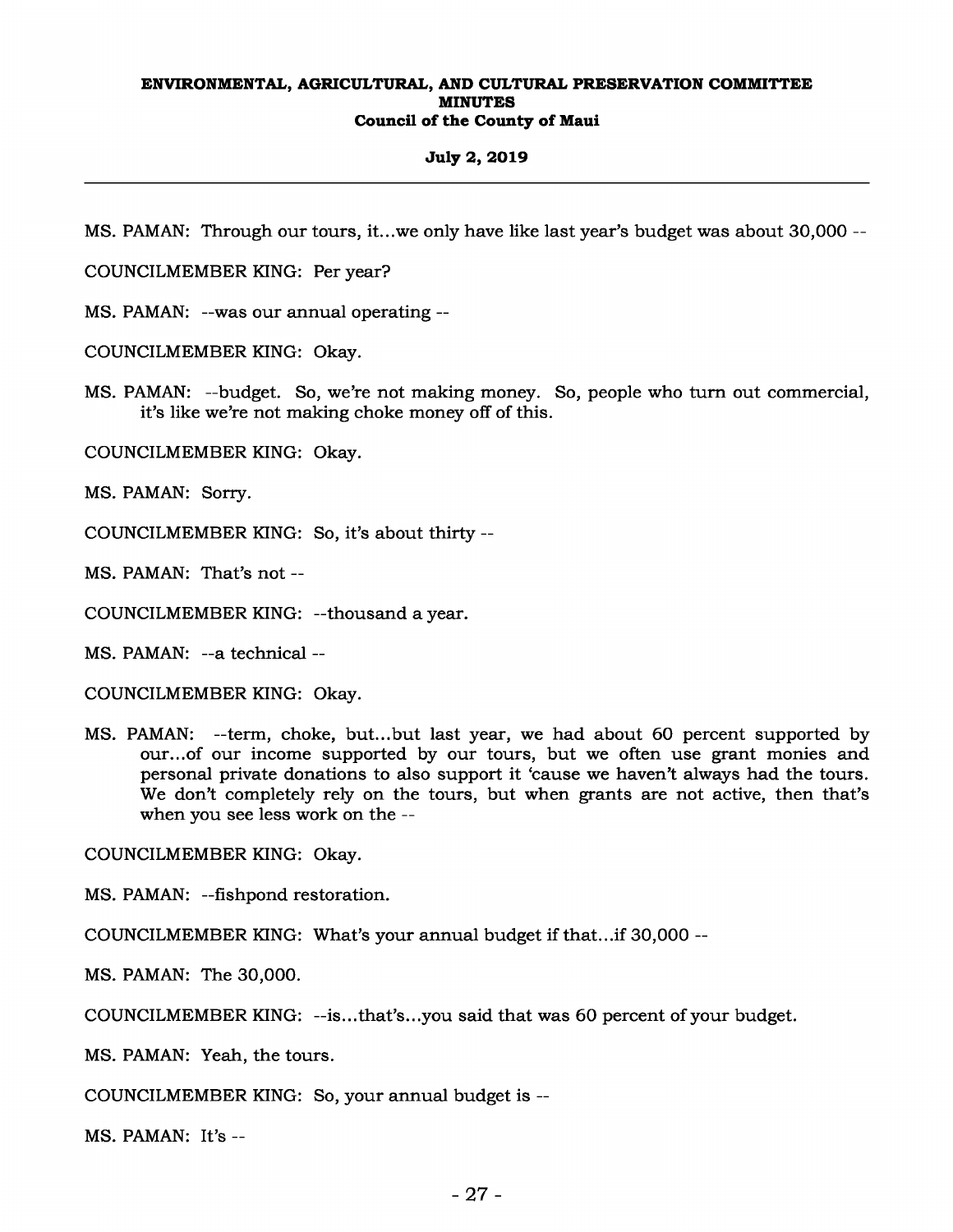## **July 2, 2019**

COUNCILMEMBER KING: --about 50?

MS. PAMAN: --30,000. Like --

COUNCILMEMBER KING: Then that's --

MS. PAMAN: --our...

COUNCILMEMBER KING: --a 100 percent of your budget then.

MS. PAMAN: No, I'm sorry if I got confused to hear or said it confusingly. So, our annual budget last year was about 30,000. I don't have the exact number off the top of my head. And about 16,000 of that was income from our canoe tours, yeah.

COUNCILMEMBER KING: Okay. And then --

MS. PAMAN: So, it's the 60...

COUNCILMEMBER KING: --the rest is your grant.

MS. PAMAN: Yes, from grants and private donations.

COUNCILMEMBER KING: Okay. Grants.

MS. PAMAN: And quite often, we've had it be the reverse where private donations and grants were the main --

COUNCILMEMBER KING: Okay.

MS. PAMAN: --bulk of our income.

COUNCILMEMBER KING: Okay. And that's what...those are the only...that's the only operation you have that's commercial is the tours?

MS. PAMAN: Yeah.

COUNCILMEMBER KING: Okay.

MS. PAMAN: I mean when people say commercial, I envision it as being massly projected out there, and when you walk through Costco, you'll see it on rack cards, but we don't advertise like that. It's often word through...by word --

COUNCILMEMBER KING: Well --

MS. PAMAN: --of mouth.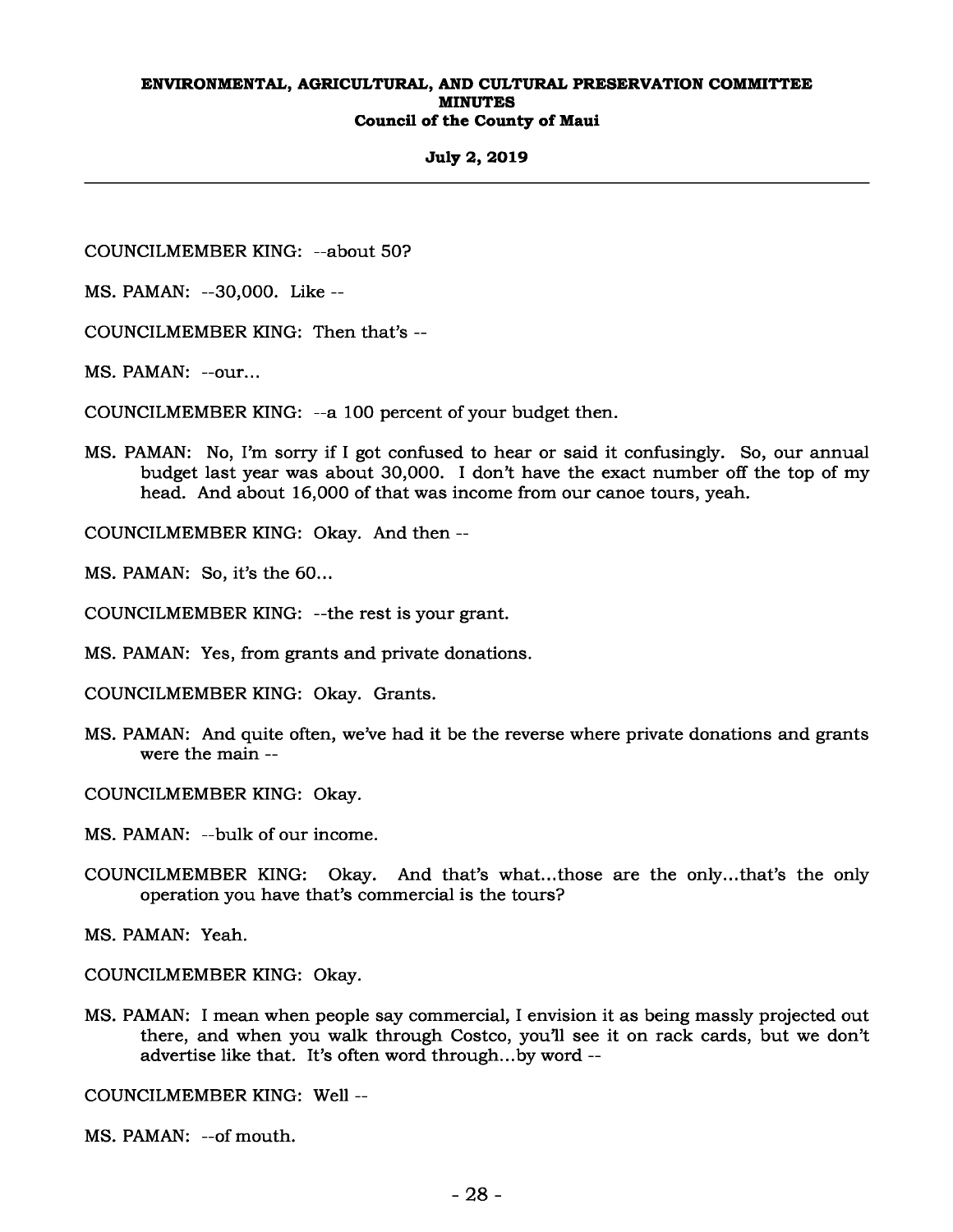## **July 2, 2019**

COUNCILMEMBER KING: --that's why I'm asking because I want to try to get the scope of what you guys are doing --

MS. PAMAN: Yeah.

COUNCILMEMBER KING: --and what...and so --

MS. PAMAN: And you're welcome --

COUNCILMEMBER KING: --how many --

MS. PAMAN: --to come and visit too.

COUNCILMEMBER KING: --people does that support? Is that just one...you...are you the only paid...are you paid?

MS. PAMAN: There's two of us part --

COUNCILMEMBER KING: Two --

MS. PAMAN: --time.

COUNCILMEMBER KING: --paid --

MS. PAMAN: Yeah.

COUNCILMEMBER KING: --personnel? Okay. Okay. Thank you, Chair.

MS. PAMAN: Thank you.

CHAIR SINENCI: Thank you. Mr. Molina, you have a question?

COUNCILMEMBER MOLINA: Thank you, Chairman. Aloha, Ms. Paman. Thank --

MS. PAMAN: Aloha.

COUNCILMEMBER MOLINA: --you for being here. Earlier, we heard testimony from Mr. Ampong and the concern about I guess tourists playing with the turtles and so forth. And, you know, I don't think in general, tourists mean to do anything malicious. It's more out of maybe just innocent ignorance. Now, you mentioned to Chair King in your response that you do educate the folks, have you had other complaints about maybe the tourists who go into the fishpond and not, you know, I guess listening to what you folks are telling them? I assume it's...it includes being sensitive to whatever marine life...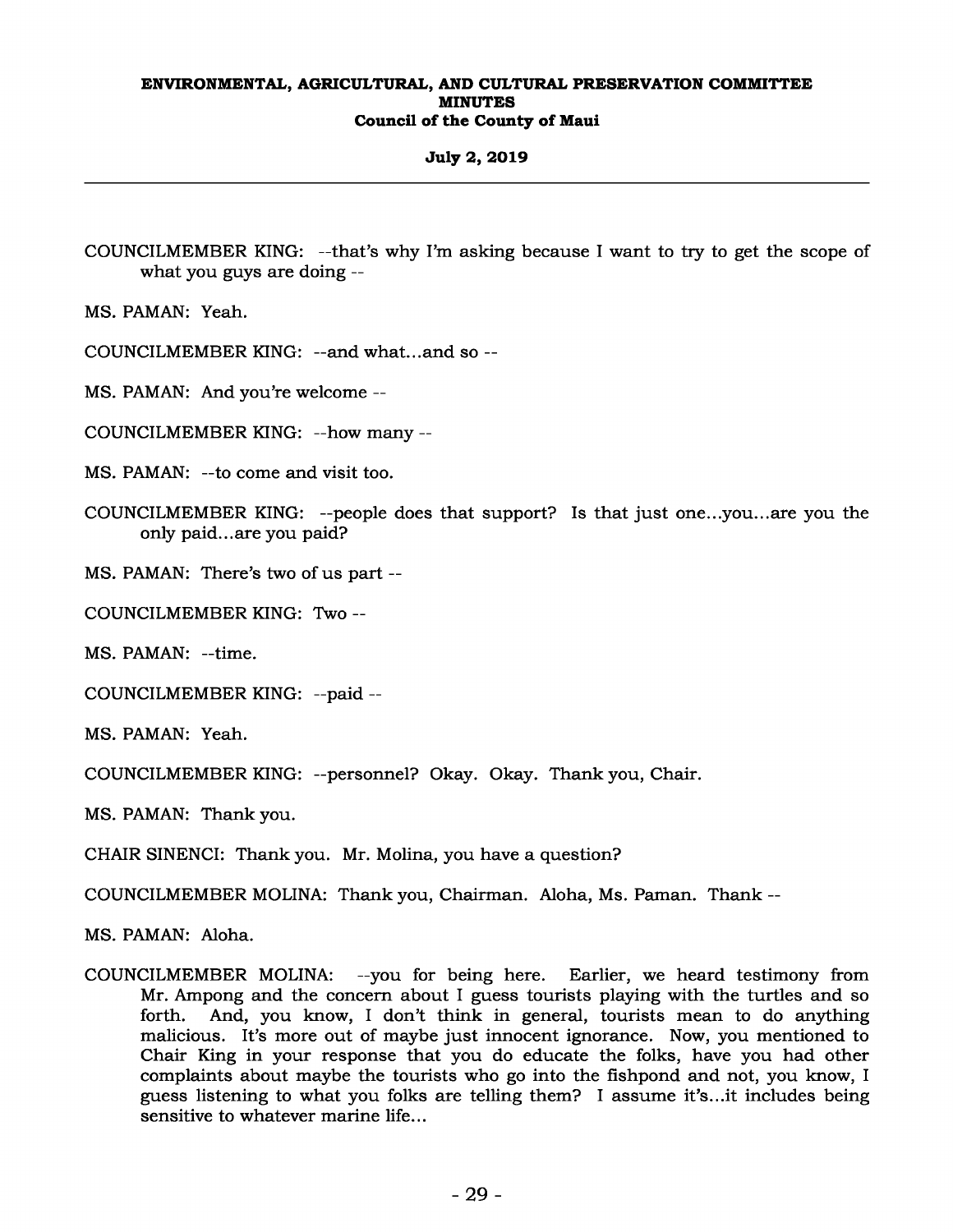**July 2, 2019** 

- MS. PAMAN: Right. There is signage that well, has been placed up in the area too about the fish...about the turtles. I've been at the site on a regularly...regular basis since '97, and so I've seen all the changes that have happened. The turtles didn't come until after a restoration had happened because our walls have all been up at one time or another. It's just, Mother Nature takes her down and we need money to put her back up. So, in regard to the turtles, my observations on a monthly, weekly basis there is that the people are respectful of them. I have never seen anybody try to ride a turtle or try to pet a turtle. So, I've always seen them be at a respectful of distance. And if they weren't, then I, as a kia'i, as a person who protects the pond, would go up there and politely tell them that's not the right practice. You know, one of the things that was shared at the meeting several weeks ago is how that the code of conduct could be something that should be posted there, that the Aha Moku had suggested. And some...we cannot...our nonprofit cannot say no, you cannot do this, this, this, but we can say these are good ways of doing things. So, we could work with the County to put a sign in...up in the County area that created a list of what the good type of behavior could be at the location. That would be a great way to work together.
- COUNCILMEMBER MOLINA: Okay. Thank you. And, Chair, just quick follow-up question. So --

CHAIR SINENCI: *. . .(inaudible). . .* 

- COUNCILMEMBER MOLINA: --your...based on your permit, you're, I guess you're allowed to operate seven days a week from...what are your, I guess times I guess you're allowed to operate 'till? From start to finish I guess?
- MS. PAMAN: Our tour...well, our tours are offered daily in the mornings when the weather is best and the Moae wind is not...the trade winds aren't coming through, and our...we usually host school groups in the mornings, but we are open seven days a week to help accommodate to community organization schedules and schools visit schedules as long as we're able to make it there, then we do...we take just about everyone who asks.

COUNCILMEMBER MOLINA: Okay. All right. Thank you. Thank you, Chair.

CHAIR SINENCI: Mahalo. Oh, we have one more question.

COUNCILMEMBER SUGIMURA: Yeah, just real --

CHAIR SINENCI: Member --

COUNCILMEMBER SUGIMURA: --fast.

CHAIR SINENCI: --Sugimura?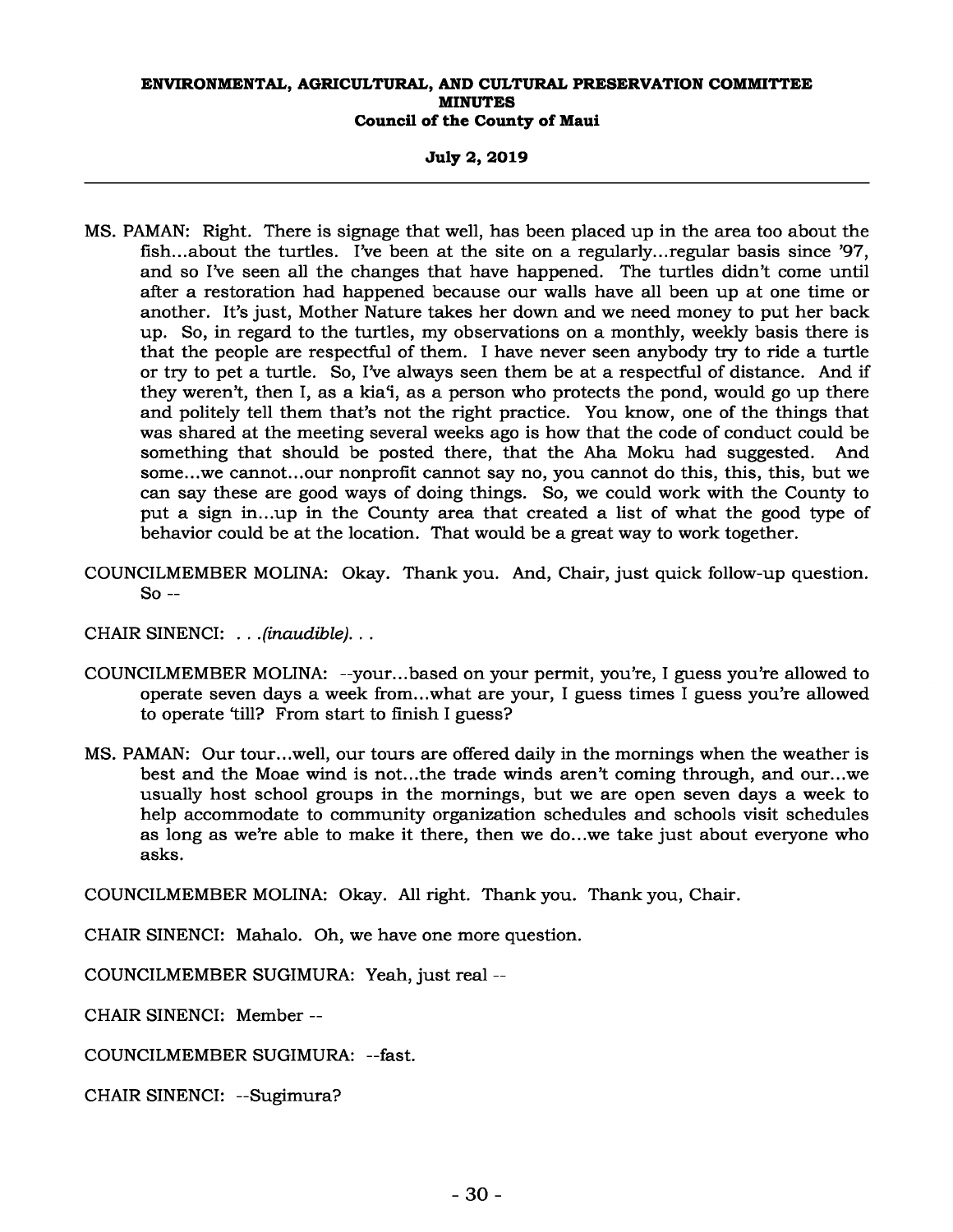**July 2, 2019** 

COUNCILMEMBER SUGIMURA: Yeah, thank you very much for spending the time educating us.

MS. PAMAN: Mahalo.

COUNCILMEMBER SUGIMURA: And I just want to thank you for the work that you are doing. I remember when you joined this fishpond, and I've seen you grow as a professional leader over through the years. So, I want to just give you recognition for that. I'm really grateful that you're able to do what you do on a 30,000-a-year budget. I mean that is so small considering what you give back, and I just want to put things in perspective. I hope you forgive us for our questions because it's not often that we can have this kind of information shared with us. And I want to just reinforce that if you are getting a County grant, boy, that's a really good use of the taxpayer dollars and our citizens to be able to share the aloha that you are. And I'm sure you're just as strict with them as you need to be so that there's no abuse. I wanted to just thank you --

MS. PAMAN: Oh --

COUNCILMEMBER SUGIMURA: --and --

MS. PAMAN: --mahalo.

COUNCILMEMBER SUGIMURA: --thanks for answering our many, many questions. So --

MS. PAMAN: And I'd be happy --

COUNCILMEMBER SUGIMURA: --mahalo.

MS. PAMAN: --at any time if you ever want to reach out to me, Chair, you have my contact information. I'd be more than happy to speak with any of you on a one-one basis to clarify these things that we're so short on time always in public, but I'm more than happy to clarify any kind of questions that you may have.

COUNCILMEMBER SUGIMURA: Thank you. One last question, Chair?

CHAIR SINENCI: Thank you, Miss...oh --

COUNCILMEMBER SUGIMURA: So, do you --

CHAIR SINENCI: --go ahead.

COUNCILMEMBER SUGIMURA: --know of any other of the fishponds do anything quite like this in terms of education and...do you know? Do you --

MS. PAMAN: I know --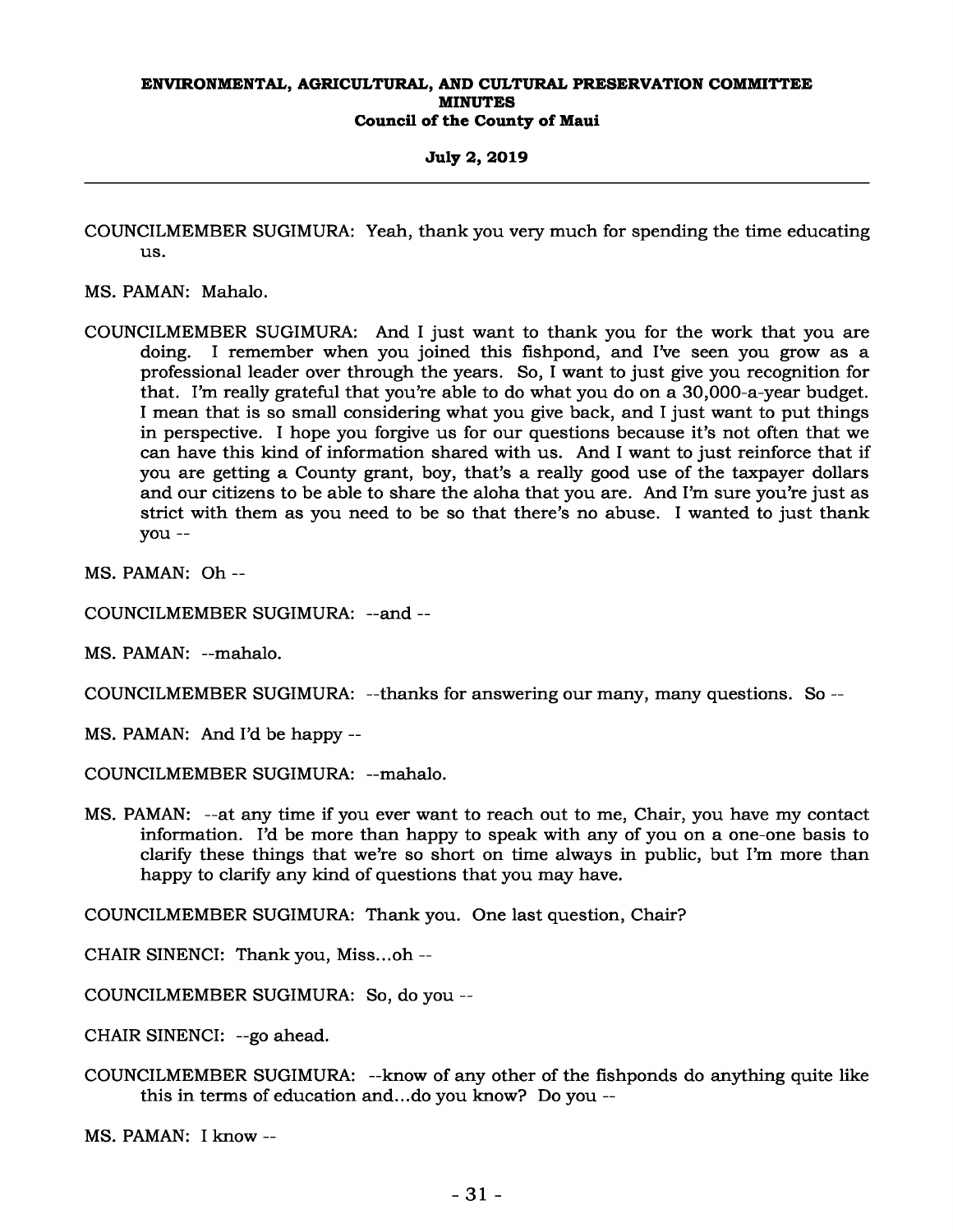#### **July 2, 2019**

COUNCILMEMBER SUGIMURA: --know? Oh.

MS. PAMAN: --Kualoa Ranch on Oahu has had canoe tours operating there but they're a private location. As for all the other fishponds, no, they haven't, and they're...Hui Malama Loko I'a has been aware of our canoe tours for many years. And we've never had any major problems or questions about it.

COUNCILMEMBER SUGIMURA: Thank you. I do --

CHAIR SINENCI: *. . .(inaudible). . .* 

COUNCILMEMBER SUGIMURA: --know that when Senator Inouye, US Senator, was alive, he's long...he's passed for about five years, but I know Federal government used to send a million dollars I think to Molokai, I think, or to the fishpond project just because of how important it is and --

CHAIR SINENCI: We can --

COUNCILMEMBER SUGIMURA: --you know maybe --

CHAIR SINENCI: --a follow-up.

COUNCILMEMBER SUGIMURA: --that can be a fact-check on it, but I remember Senator Inouye talking about the importance of this and he's sending Federal dollars.

CHAIR SINENCI: We can follow up --

COUNCILMEMBER SUGIMURA: Yeah.

CHAIR SINENCI: --on that, Member Sugimura.

COUNCILMEMBER SUGIMURA: Thank you. Thank you very much.

MS. PAMAN: Okay.

CHAIR SINENCI: Staff? Thank you, Ms. Paman, for being here. Thank you. Ms. Apo, how many testifiers do we have --

MS. APO TAKAYAMA: We have --

CHAIR SINENCI: --left?

MS. APO TAKAYAMA: --three individuals left signed up to testify.

CHAIR SINENCI: Three more? Okay. Can you call the next testifier?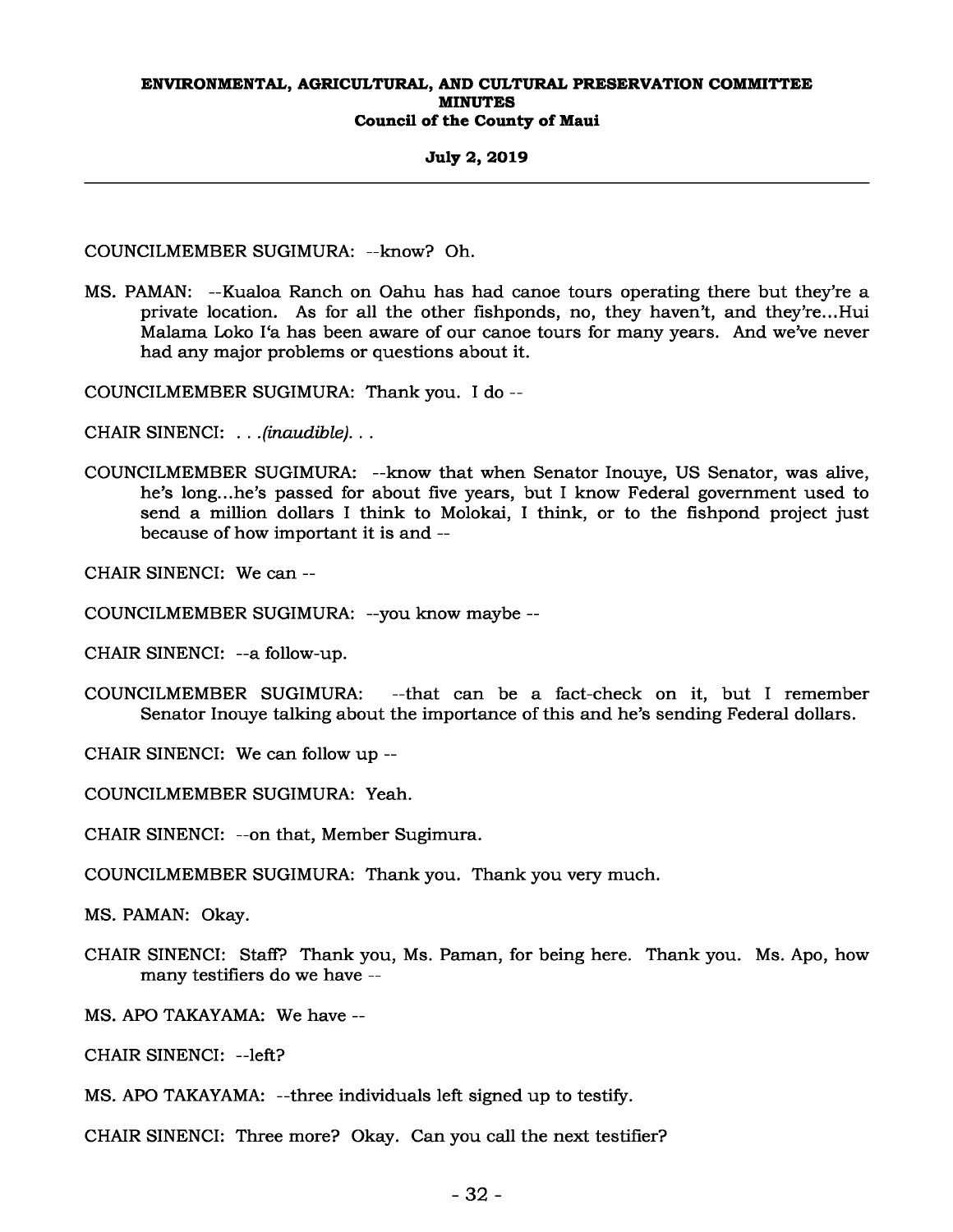**July 2, 2019** 

- MS. APO TAKAYAMA: Chair, the next testifier is Trinette Furtado, testifying on EACP-9, to be followed by Jacque Sinenci.
- MS. FURTADO: Aloha, Chair Sinenci --

CHAIR SINENCI: Aloha.

- MS. FURTADO: --and Committee Members. My name is Trinette Furtado and I currently live in Kula, and I am testifying on EACP-9, the Sustainability and Restoration of Traditional Hawaiian Fishponds or as we know them loko i'a. And if you refer to w*ehewehe.org*, yeah, and look at that phrase loko i'a. Loko is a pond, a lake, a pool; i'a, fish, marine animal. You know, and I want you to think about that and consider that, that this issue just isn't about one particular loko i'a that we are hearing about now nor is it just about the loko i'a that Uncle Walter has referred to on Molokai, but about all loko i'a that are currently identified potentially, you know, able to be used and restored in the future. And so, we need to think about, you know, what is currently allowed, you know, what are the current uses? Are they culturally appropriate? And when I talk about culturally appropriate, again, let's think about that phrase loko i'a. You know, what is and what has been the use of these areas? You know, have we had canoe tours in there before? Has it been documented in waa kahiko that this was a traditional use and that this actually helped to sustain and keep the health going of our loko i'a? Also, I would like you to consider the impacts of these current and, you know, possible uses that may be unintended. Are these impacts known? Do we know what kinds of chemicals may be entered into the kai from people who come on tours or people who use it recreationally and use sunscreen? And, you know, we don't know how the tides come in and out of a specific loko i'a and how that may affect benthic environments. I mean do we have studies that detail these things? Do those in charge of who have the kuleana of maintaining and making sure that the loko i'a flourishes, do they have these studies and information? You know, we need to make sure that we're cognizant and aware that when we put forth legislation to protect that we're looking holistically when we think about protection. Also, you know, when we look at State and County laws, you know, perhaps, in the spirit of not preempting any of them, you know, let's look at how we can close up loopholes, how we can further and more clearly define, because the end result, right, is greater protection of these areas, and we can't have that unless we have transparent, collaborative restoration, and considerate inclusive education, yeah, so that this can continue to happen so that we can have sustainability, health, and vitality. Mahalo.
- CHAIR SINENCI: Mahalo, Ms. Furtado. Members, any questions? Thank you for your testimony.
- MS. APO TAKAYAMA: Chair, the next testifier is Jacque Sinenci, to be followed by our last testifier, Robert Aldrich.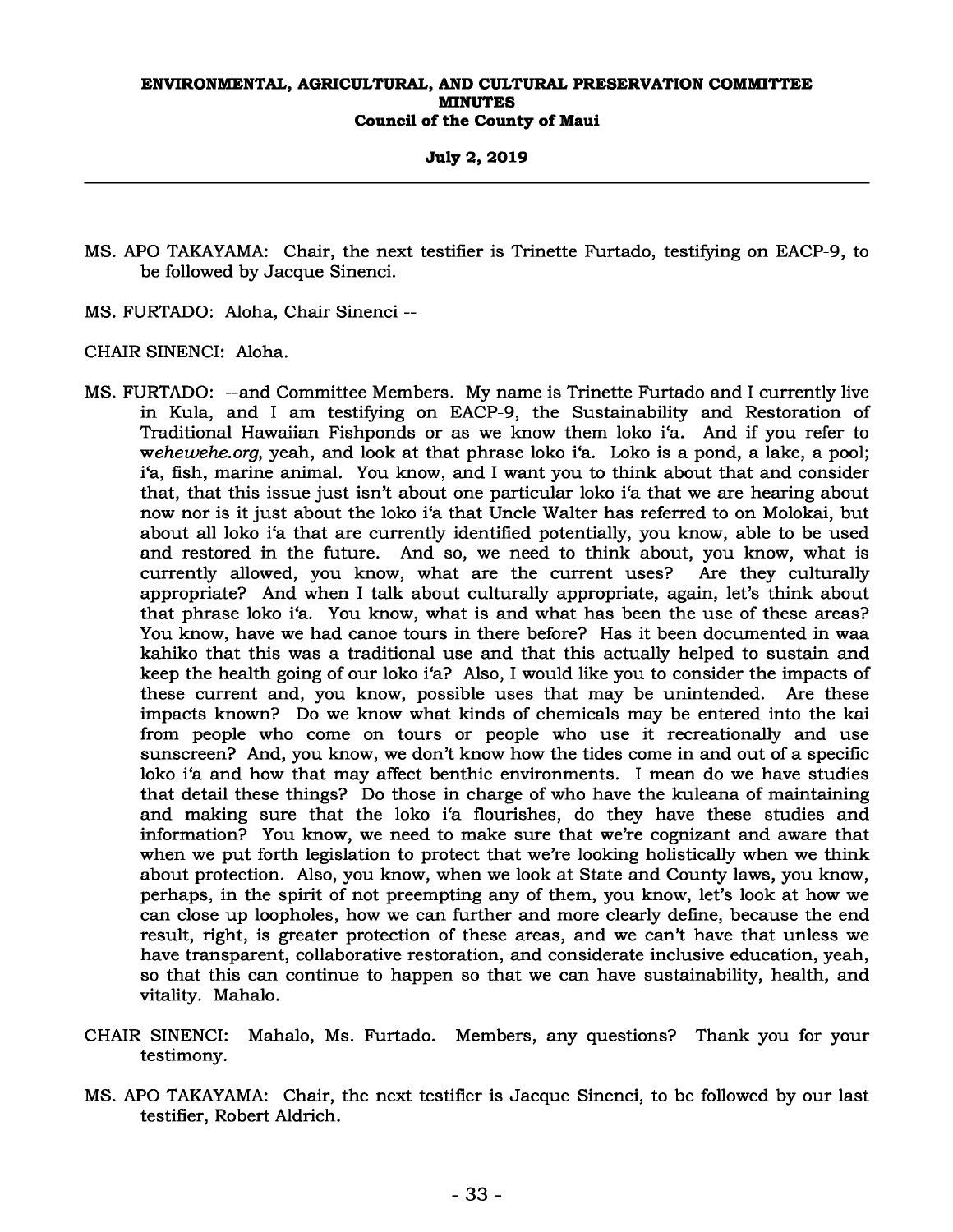#### **July 2, 2019**

MS. J. SINENCI: Aloha, Chair and County Councilmembers.

- CHAIR SINENCI: Speak into the mic please.
- MS. J. SINENCI: Let's see here, yeah. I'm testifying...my name is Jacque Sinenci, testifying in both. First, Sustainability and Restoration of Traditional Hawaiian Fishponds. For me, I'm going to speak through experience because I was granted the honor to rebuild and restore and work with Paepae o He'eia on Oahu, and to rebuild this 800-acre fishpond took a lot of work from not only government and the State and county but also from the community. This fishpond, 800 acres, if you can imagine is the size of Ala Moana Shopping Center, including the parking lot, with six makahas, three freshwater, and three ocean. It takes a lot because we had to every other weekend, we would go and clean out the invasive species of gorilla ogo, and that took a lot. So, we'd have UH come out as far as Kamehameha Schools, Punana Leo, Kula Kaiapuni, and it would really bring together what is...what makes Hawaii, Hawaii. Fishponds is really important mauka to makai. We heard it through all the past testimonies but it's important to bring them all back. We know that we're overpopulated. We have a lot of things going on in our aina. But if we bring it back, these fishponds could also restore the ahupuaas and help feed the hunger that we face today, the homeless that is here on Maui, and born and raised here on Maui it's really hurtful to see my own aina and my own home, I mean we can all relate to this. So, it's important for the Hawaiian fishponds to come back. Whatever we can do, if we got to kukakuka, then that's what we got to do. We got to hold ponopono, we're going to hold ponopono because it's what makes us Hawaiian. Second topic would be the Visitor Impacts to County Environmental and Infrastructural Resources. I live in Honokohau Valley, and every day when I got to pass Honolua and I see all these commercial vessels, private vessels in there, early in the morning to late in the evening, 10:00, 11 o'clock, sometimes I drive out special to go check on this bay and to see people in there. I don't know if they're moored or they just went drop anchor or they're floating, but they don't belong in there. They don't belong in there. To see the amount of people that are scuba diving with the snorkels, with the zodiacs, I mean it's got so intense, this morning, they're...praise the Lord, I mean we had Hikianalia in there. But you still get Trilogy, and now I'm noticing all these scuba diving boats with zodiacs in there with scuba tanks. We only get four portable toilets out there. With the amount of traffic and parking that is just insane. It's too much for that bay to handle, and that is just one little spec that needs to be addressed to everything else, you know, and they're all interconnected whether it's fishpond, it all interconnects mauka to makai we notice. So, whatever we can do to bring it all together and get the word out, you know, maybe some are...we're so busy working too, maybe we can all spread the word, you know, social media or whatever it is to kind of further educate, you know, and I just want to bring that to everybody's attention because we all are on the same page, we're noticing all these things, all these changes but what are we going to do about it, you know. Sometimes I get so angry, it's like I like...I stay on the lookout. I like yell. I stay yelling like get the hell out of there, you know, but, you know, sorry, excuse me, but I'm still getting the kind all riled up. But anyways, you know, I'm just trying to humbly bring it to the table because I live out there, and, you know, for the people in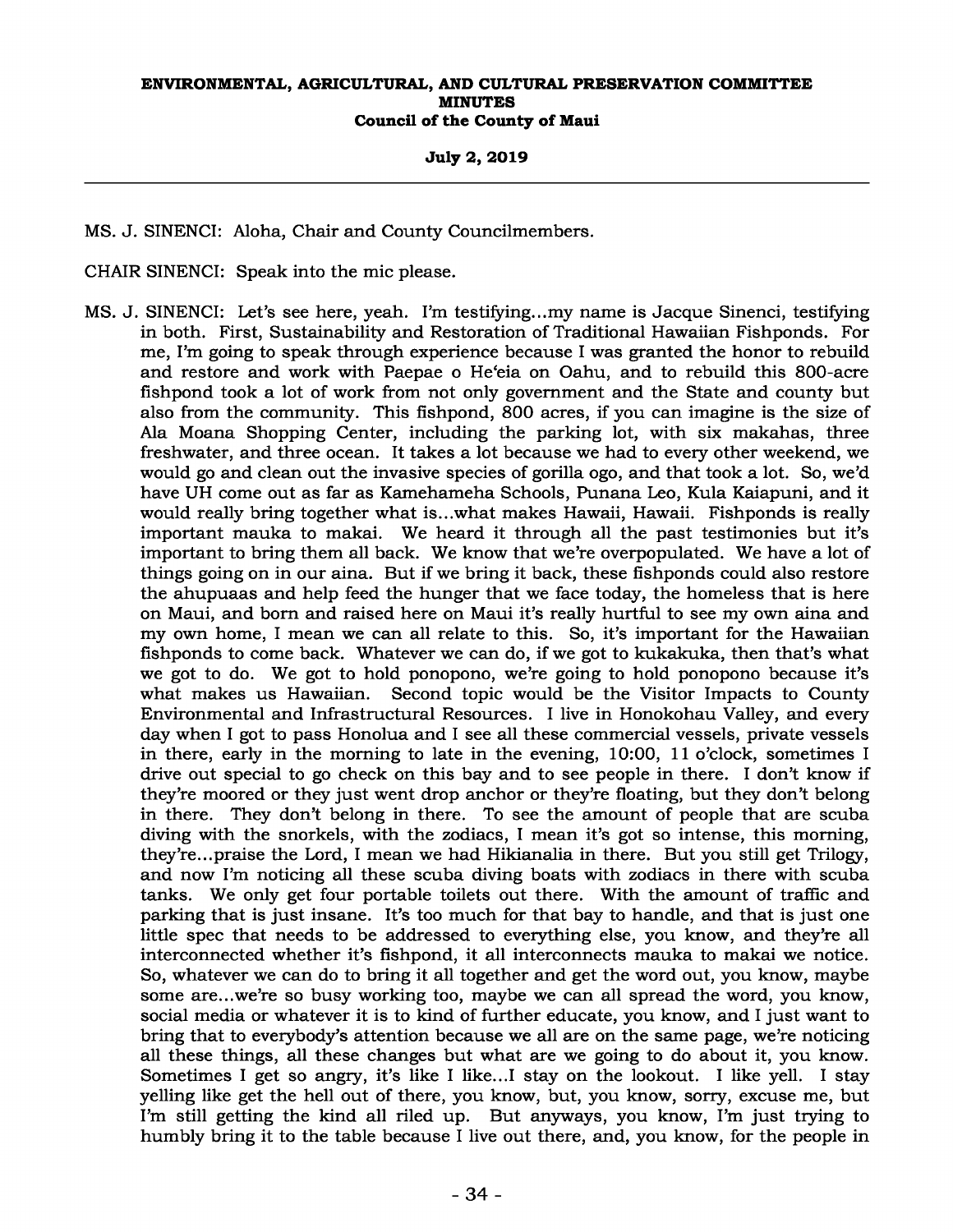**July 2, 2019** 

Honokohau Valley, Kahakuloa, like Hana, Kipahulu, Kaupo, Kahikinui, that's all we get, you know, as to one of the last places we have that going to ever bring our kupuna and our future in one full circle, yeah. So, thank you very much.

CHAIR SINENCI: I have a question. Thank you, Ms. Sinenci.

MS. J. SINENCI: Thank you very much.

CHAIR SINENCI: Did you have any ideas or would you recommend...

MS. J. SINENCI: As far as with Honolua, I mean I...we do have where, you know, it's a conservation and stuff like that, maybe more signage. Slaughterhouse, I'm noticing even though we get signage no parking and get the arrows and it's plain and simple, they're still parking. You know, that's like what do you do, you stop and tell them nicely, and then they just look at you like you're the dumb one, you know. So, I don't know, maybe we should have Maui Police Department do a little bit more coming around and checking it out because like they're parking on the road, past the white line, or they're walking and they see you coming, you know, \_\_\_\_\_ or Honolua, they see you coming by the bridge but they're not going to yield. Same thing with the ones on the bikes, you know, they're riding their bikes, their morning bike ride, and they don't yield. They're expecting, you know, and it's like oh, what, I got to...already I went share with you my aina, my ocean, now, I got to share my air because now, I, you know, I'm noticing all the drones coming around, and also with the tour companies, some of the vans are starting to come out all the way out to Nakalele. So, you know, maybe a little bit more monitoring. And if I got to go out there every morning, hey, I'll be out there every morning, every lunch time, every evening, and during the night if I have to only to protect because that's what we're here for, protect and just keep it going 'cause if not, our future is going to suffer for this, you know, and I don't like them battle that so that's why I'm here. So, you know --

CHAIR SINENCI: Thank you.

MS. J. SINENCI: --any more...

CHAIR SINENCI: And we had a question from Ms. Paltin.

MS. J. SINENCI: Hi.

COUNCILMEMBER PALTIN: Aloha, hi. Thank you for your testimony. Thank you for being here. I just was wondering if you've ever been involved with the Aha Moku O Kaanapali?

MS. J. SINENCI: 'A'ole.

COUNCILMEMBER PALTIN: Oh.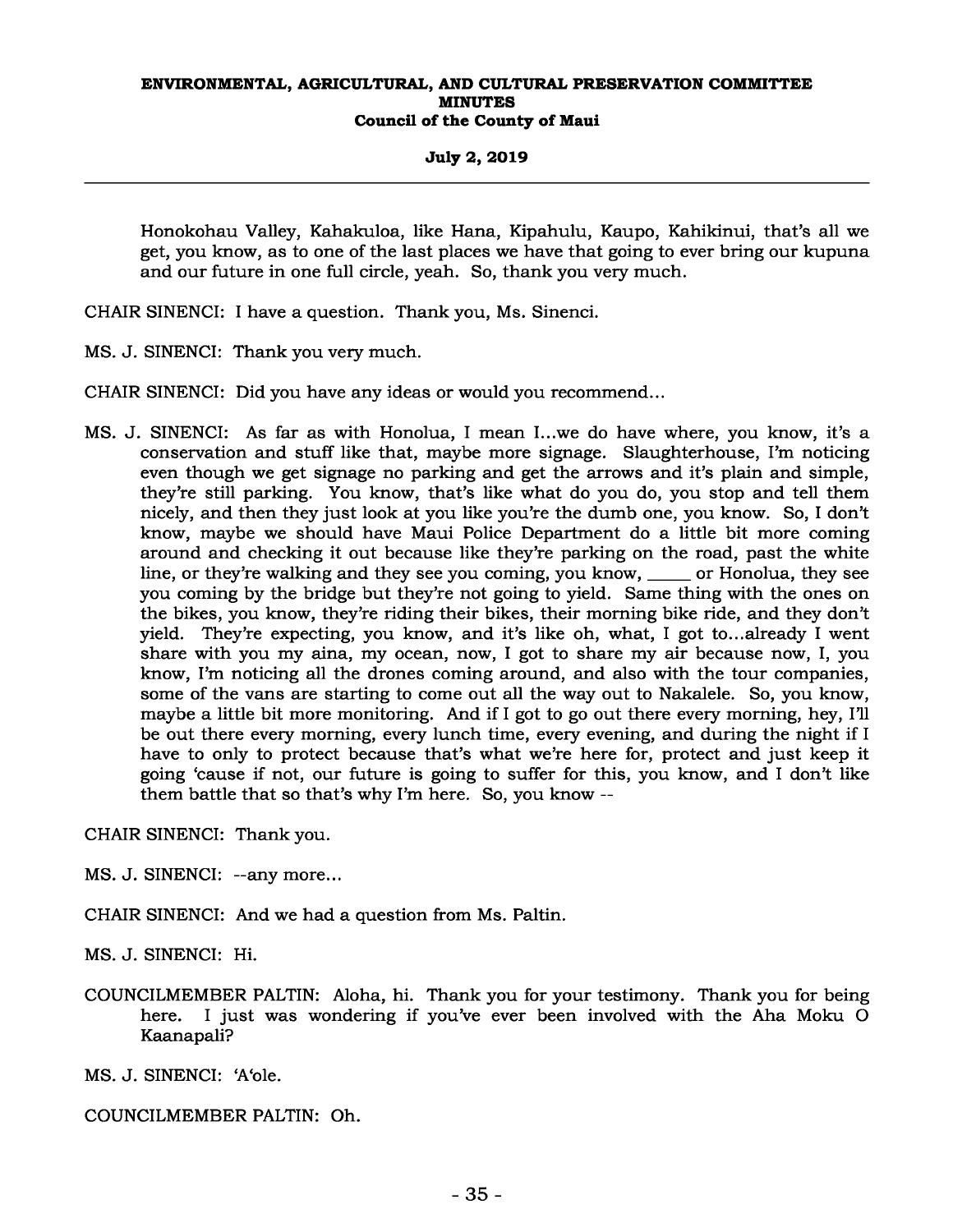## **July 2, 2019**

- MS. J. SINENCI: No, yeah, no. I am aware of Aha Moku but I've never got involved, you know. Maybe on Oahu with Paleke Flores them and Hiilei them but never really got into, you know, with the group itself. I wish to, you know, I wish I could.
- COUNCILMEMBER PALTIN: Yeah. Right now, Honolua is going through the just the State purchase parcel, the management planning. And if you would like to get involved, I think now would be a good time. They don't have any say over the MLCD part because the contract was only for the State-acquired lands. But --
- MS. J. SINENCI: Okay.
- COUNCILMEMBER PALTIN: --I think if you could have your contact information, I'll definitely let you know when the next meeting is.
- MS. J. SINENCI: Okay. Thank you very much, Councilwoman Paltin. All right.

CHAIR SINENCI: Thank you.

MS. J. SINENCI: Okay.

CHAIR SINENCI: Thank you for your testimony.

MS. J. SINENCI: Thank you. Thank you, Councilmembers.

CHAIR SINENCI: Ms. Apo Takayama?

- MS. APO TAKAYAMA: Our last testifier is Robert Aldrich.
- CHAIR SINENCI: Members, we have one more testifier, and we've got a staff here from the State Department, as well as our Administration. So, if you guys want to take a break after this last testifier, we may, and then we'll come back for the panel. Okay. Go ahead, Mr. Aldrich.

MR. ALDRICH: Aloha, Chair Sinenci --

CHAIR SINENCI: Aloha.

MR. ALDRICH: --and Committee Members. My name is Robert Aldrich. I live in Kihei. And you're probably wondering what a haole is doing up here, has interest in fishponds. Well, I have some Hawaiian friends on Molokai and here. They don't call me haole, they call me 'ili kea, you know, white skin. So, I go with that. If you're fine with that, I'm good with that too, but you can call me haole, I don't care. Kimokeo, did he leave? He left? Well, I was going to say, e kala mai, bruddah brother. I'm going to talk about Kimokeo for a minute.

CHAIR SINENCI: Well, Mr. Aldrich, we have the Council here. So, you --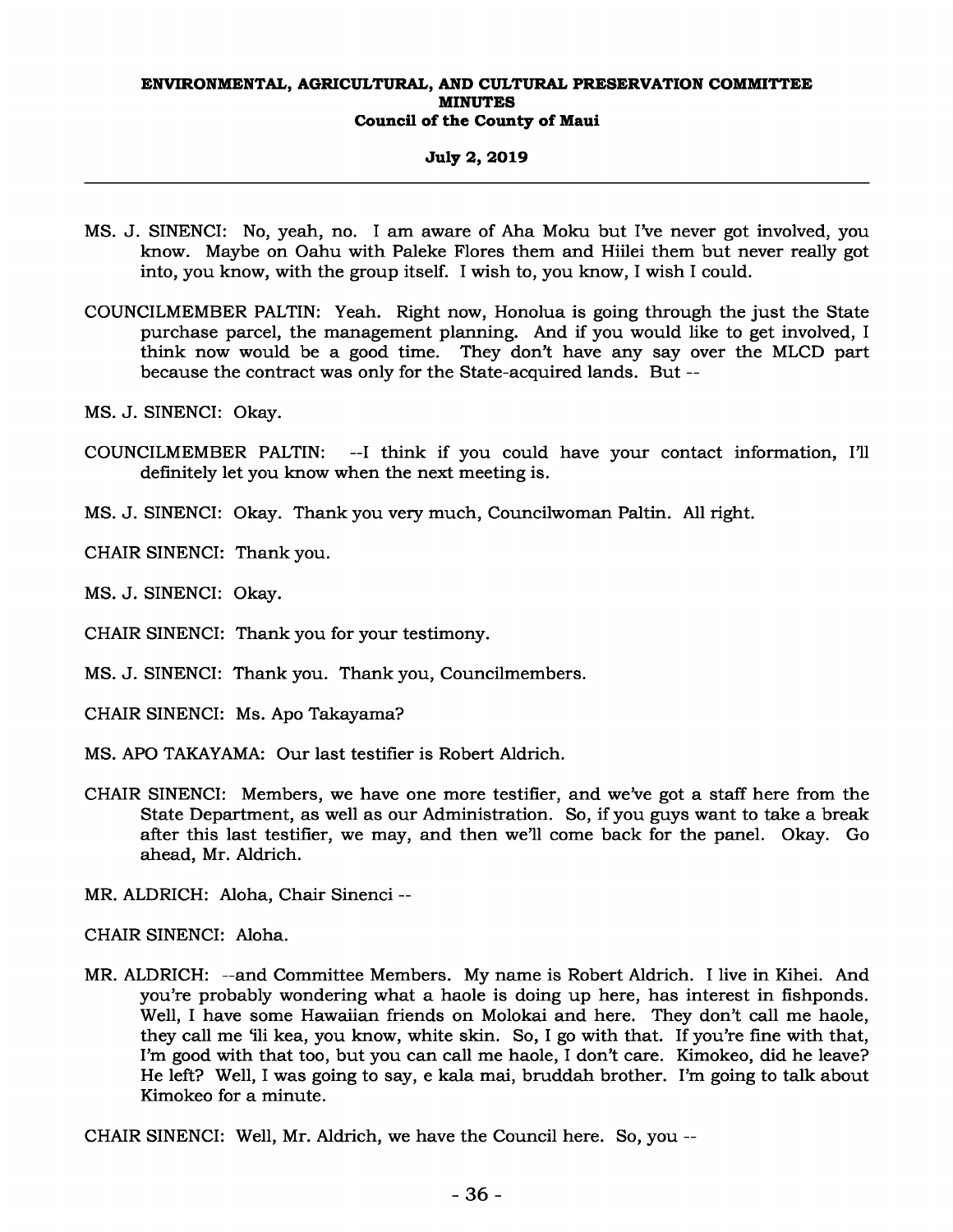## **July 2, 2019**

MR. ALDRICH: Okay.

CHAIR SINENCI: --have a great opportunity to address the Council today.

MR. ALDRICH: Okay.

CHAIR SINENCI: Mahalo.

- MR. ALDRICH: Okay. I consider Kimokeo a friend. He did something really special for me and some of my retired Navy people. I said, hey, they're coming over. You know, they'd like to see Maui. You do cultural canoe trips? He says yeah. So, he says bring them over. So, I did. We went out there, took a thing, and made a life impression on them. It was so good, you know, they're just going wow. They'll never forget this. And Kimokeo and Vernon Kalanikau got something in common. And what's this have to do fishponds, I'm going to lead up to it in a minute. I was having...I met him at Coconut's one day, and I was complaining to Kimokeo about some of the tourists that are coming over here 'cause, you know, I've lived here a long time on the islands. And he says, you know what, you aloha everybody, you aloha them all, you malama everybody. And I've heard Vernon say the same thing, I malama everybody. So, they got that in common. There's another fellow on the island, Ke'eaumoku Kapu. I said hey, I know some veterans on the mainland, some men and women, they're missing arms and legs, some of them got, you know, mental problems, PTSD, and I said any chance of bringing them over here and, you know, taking them out to Lahaina, maybe show them some culture and, you know, that kind of stuff. He said yeah, bring them over, we'll take care of them, we'll love them, we'll aloha them. And so, I just wanted to talk about everything is not maha'oi, you know. I can see Kimokeo and Vernon and other people, you know, that may disagree on something but akua is great, He brings people together. We don't fight all the time. And my first interest in fishponds was on Molokai. I lived there for six years. And Mervin Dudoit was going to build a fishpond. And I went up with some kanaka up on the overlook, overlooking the ocean, and help cut down some ironwood trees, and then pounded on them with a stick until the bark came off. That was seven years ago. I still have arthritis from that. But Mervin was building a fishpond I was very interested in, and then I got a friend on East End, he's been trying to restore fishpond. His name is Duke Kalipi. He's been here before. He's having trouble. He needs help from the County. He needs a lot of help and what have you. I'm out of time.
- CHAIR SINENCI: *. . .(inaudible). . .* closing remarks? Members, any questions? Thank you, Mr. Aldrich, for being --
- MR. ALDRICH: I'm interested --
- CHAIR SINENCI: --here.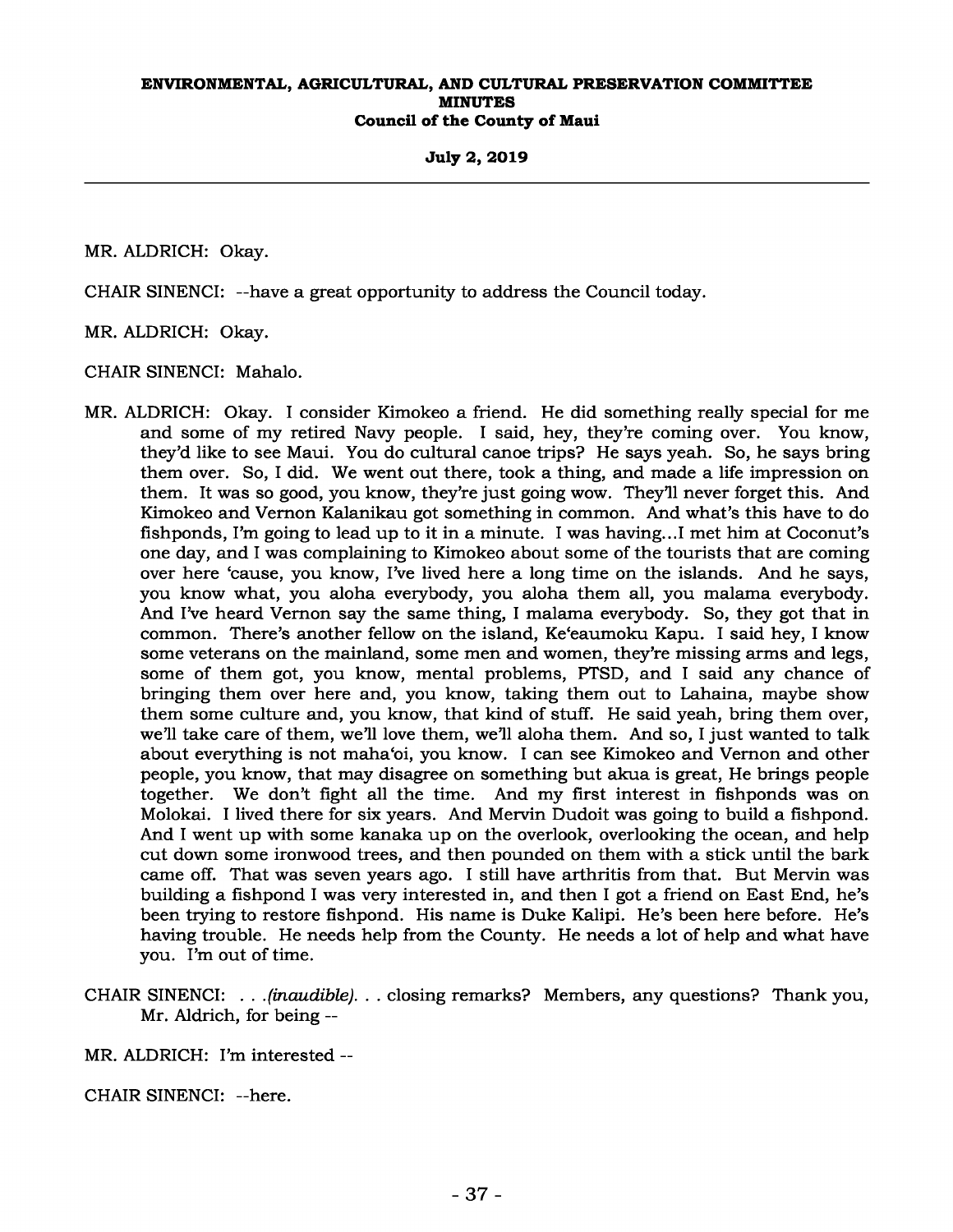## **July 2, 2019**

MR. ALDRICH: --in sustainability for the island. We got big hurricanes coming maybe and we need food. We only got five days if the barge is shut down, bottom line.

CHAIR SINENCI: Mahalo for your --

MR. ALDRICH: Mahalo.

CHAIR SINENCI: --testimony, Mr. Aldrich. Oh, we have one more testifier, Mr. Jasee Lau.

MR. LAU: Hi, Shane. My name is Jasee Lau from Kula. About a million more of these since the last time I talked to you was thrown into the landfill, and what better time to talk about plastic eating utensils in the 4th of July. It's sad that it's not only the visitors that are using these but now it's a...the mainland mentality has snuck in over here in Hawaii. So, I would ask everybody to refrain from using these over the...

CHAIR SINENCI: In the fishpond?

MR. LAU: Yeah.

CHAIR SINENCI: Thank you, Mr. Lau. We just connected his testimony to the agenda. So, Members, if you don't mind, we'll take a five-minute break, and we want to thank our guests who've been --

MS. APO TAKAYAMA: Chair?

- CHAIR SINENCI: --here today to answer some questions.
- MS. APO TAKAYAMA: Would you like to close public testimony?

CHAIR SINENCI: Yes. If there are no objections, we'd like to close public testimony.

COUNCILMEMBERS: No objections.

## *. . . END OF PUBLIC TESTIMONY . . .*

CHAIR SINENCI: Thank you. And we'll recess, and we'll be back here at 10 after 3:00. *. . .(gavel). . .* 

**RECESS: 3:05 p.m.** 

## **RECONVENE: 3:13 p.m.**

CHAIR SINENCI: *. . .(gavel). . .* Will the Environmental, Agricultural, and Cultural Preservation Committee please come back to order. It's 3:13, Tuesday, July 2<sup>nd</sup>. And, Members, you've heard a lot of great testimony this afternoon, and we've invited our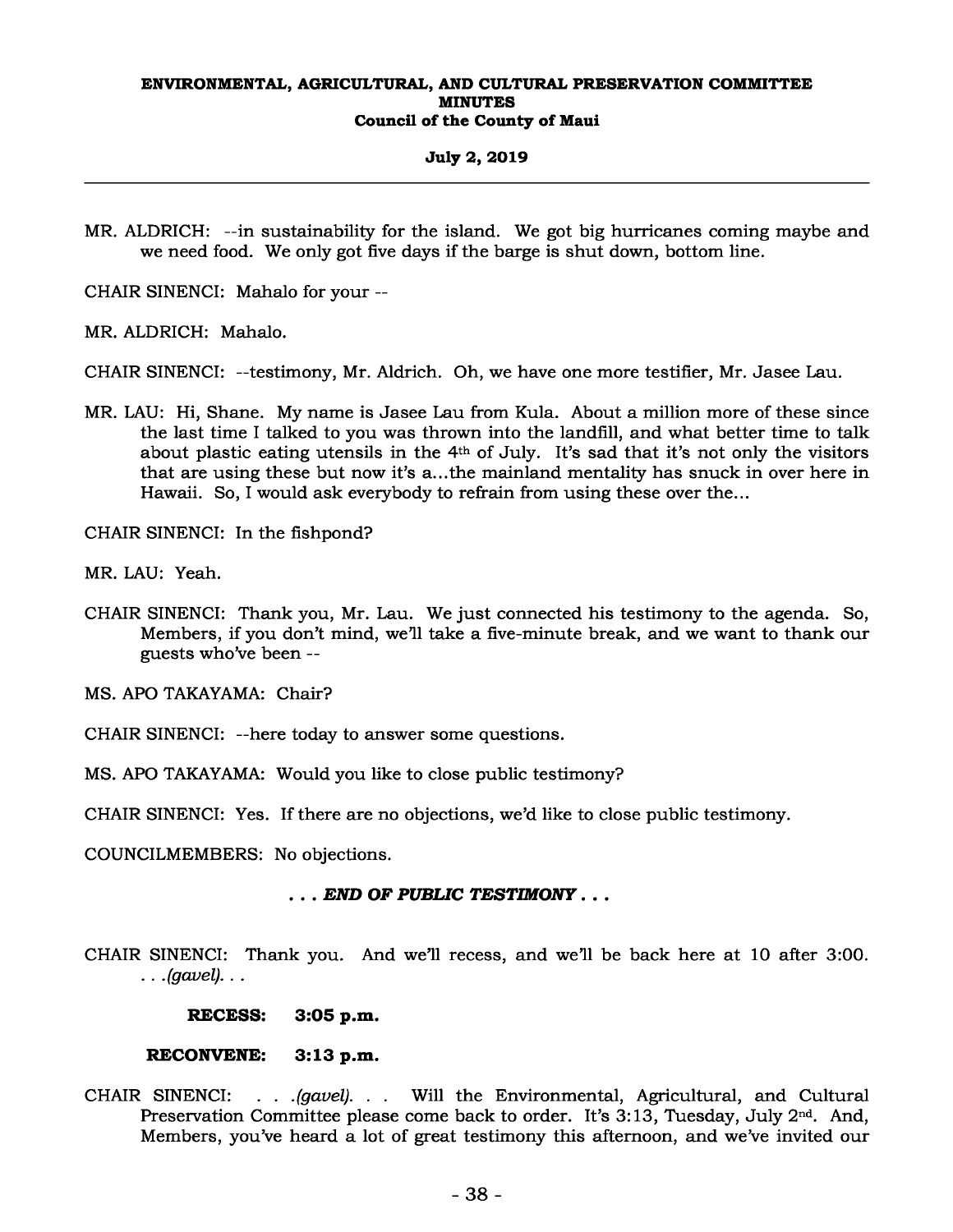**July 2, 2019** 

esteemed guests from the Administration, Planning Department, the State departments, to help field some of the questions that has been raised this afternoon.

## **EACP-9 SUSTAINABILITY AND RESTORATION OF TRADITIONAL HAWAIIAN FISHPONDS (CC 18-166)**

- CHAIR SINENCI: And before we start, you know, before any fishpond restoration work can begin, many permits must be acquired from Federal, State, and County agencies. Jurisdiction over Hawaiian fishponds, or loko i'a, is complex because they occur at the shoreline, a zone that interfaces between land and the ocean. And so, this zone is heavily regulated. And so, we just wanted to invite our guests today, and we posed some questions for them because they represent different agencies in government. Some of the questions we posed to them were, where are your agencies' boundary lines? And when it comes to fishponds, what is the permitting process and the regulatory authority related to fishponds? Who are you working with for the maintenance and enforcement of regulations regarding fishponds? And who else is involved in the management of fishponds when it comes to intergovernmental agency communications? So, we wanted to hear from some of the different agencies when it...as in regards to fishponds, and just to get some clarity with some of the issues that has been raised in our communities of late. So, we will start with Mr. Ornellas, with Department of Land and Natural Resources.
- MR. ORNELLAS: Good afternoon, Members. Daniel Ornellas, District Land Agent with the State Department of Land and Natural Resources. I'm over at the Maui District Land Office at the State Office building. And I was thinking I could just provide some chronological history to the topic dealing with the general lease that authorizes activities at Ko'ie'ie Fishpond. And through that, the description, I would be able to answer a lot of those questions that were just raised. So, back in 2003, the current lessee had stated they had done an Environmental Assessment, and that looked at the proposed uses for the restoration and management of the Ko'ie'ie Fishpond there in North Kihei. That was followed up with a conservation district use permit that was issued by the Department of Land and Natural Resources' Office of Conservation and Coastal Lands in April of 2004. That in turn was recommended to the Board for approval of a disposition or a general lease to the applicant. The Board of Land and Natural Resources approved the uses in October of 2004. But it wasn't until a few years later in May of 2008 that the actual general lease for 30 years was issued to 'Ao'ao O Na Loko I'a O Maui in May of 2008. The character of use described in this disposition is "the lessee shall use or allow the premise lease to be used solely for the restoration of the Ko'ie'ie Fishpond for educational, cultural, historical, and recreational purposes." And I just wanted to highlight a few of the other provisions in this general lease that have been raised in discussions through testimony. Item number 47 of the general lease, no commercial use. No commercial uses are allowed including but not limited to the sale of products from the premises. And also number 48, public recreational uses, the lessee shall allow public recreational uses at all times. Such activities to include fishing, netting, limu gathering, beach going,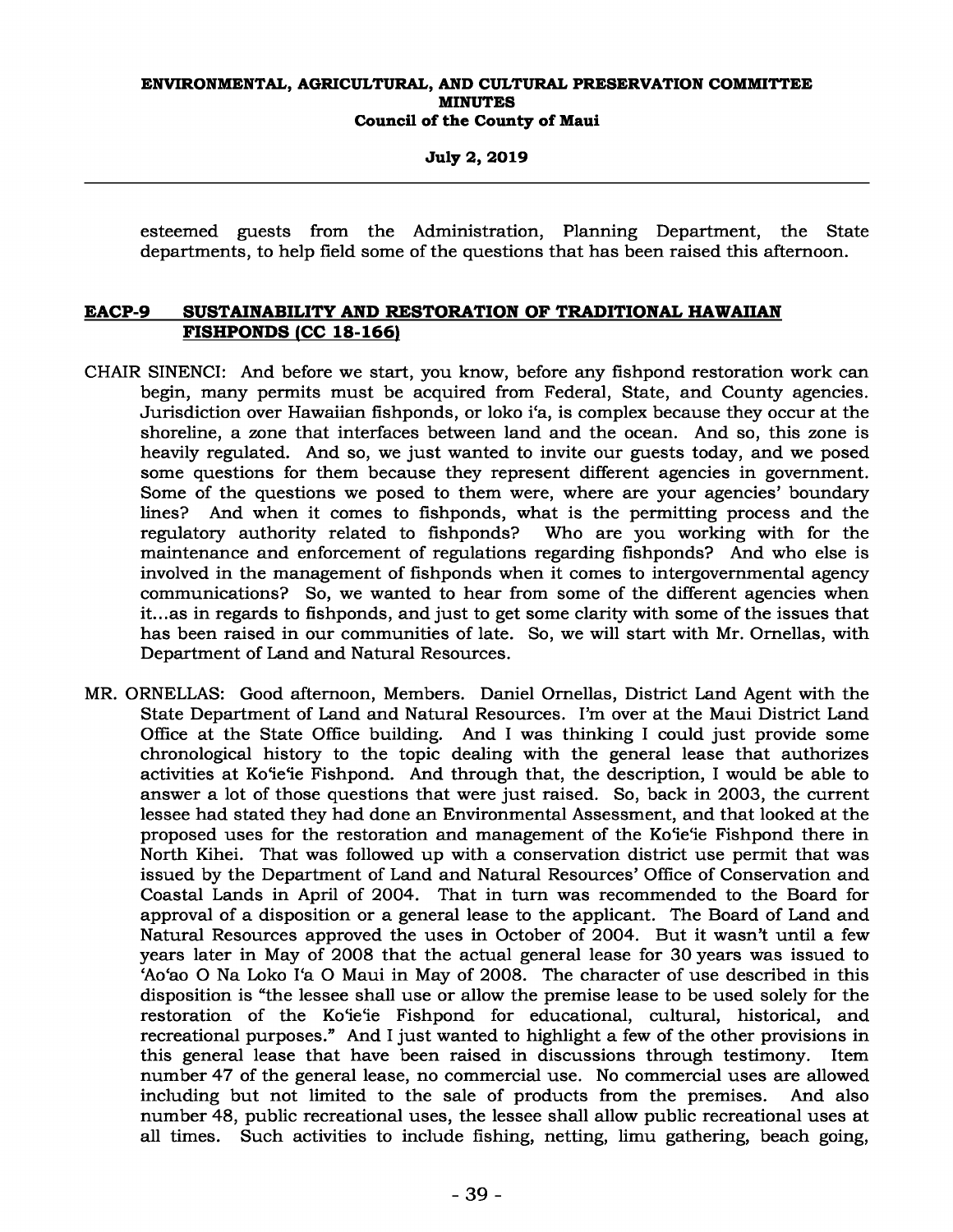**July 2, 2019** 

swimming, wading, snorkeling, diving, kayaking, and canoe launching. That is an actual provision in their general lease, which would make it extremely difficult for the applicant to engage in traditional loko i'a practices, I believe. So, to answer the question about jurisdiction, from the, what we call the shoreline or hopefully it's a certified shoreline with three indicators to identify this area, the high wash of wave, the debris line and/or vegetation line is what we determine to be the certified shoreline. And because of our shorelines evolving over time, these certifications are only good for one year. So, I couldn't tell you at this point in time where that line is but I would use the vegetation line fronting the Ko'ie'ie or Kalepolepo Beach Park as more or less the boundary, the seaward boundary of the park, which would be the landward boundary of the leased area. And then out to the outer toe, seaward facing wall of the fishpond would be the extent of the general lease. So, from the high wash of wave to the outside face of the wall to the toe of the wall is the leased premise, which they do have the authorization to use and manage and maintain. And to answer the question about, you know, oversight on our behalf, I want to refer to a simple provision, which is quiet enjoyment, whereby the lessor covenants and agrees with the lessee that upon payment of the rent at the times and in the manner provided and the observance and performance of these covenants, terms, and conditions on the part of the lessee to be observed and performed, the lessee shall have and may hold and possess and enjoy the premise for the term of the lease without hindrance or interruption by the lessor or any other person or persons lawfully claiming by, through or under it. So, basically, until something egregious happens and complaints arise, we don't go out there and get into their business. Main thing, they're following lease terms and conditions. We recognize quiet enjoyment and allow them to proceed. In my past practice, I haven't seen any egregious default in any of the lease terms. They are on time with their payment. I believe current lease rent is a little over \$2,000, which was recently reappraised in our opening at the tenth year, which was in 2018. And they keep their insurance current. And these complaints that came forward recently were the first time that I've been, in my tenure as a District Land Agent since 2005 has been the first time that I've heard of these concerns. So, we'll do our best to mitigate and resolve whatever is necessary. And then maybe I can follow up with other questions later.

CHAIR SINENCI: Okay. Members, did you want to take questions now?

COUNCILMEMBER KING: Yeah.

CHAIR SINENCI: Chair King?

COUNCILMEMBER KING: Yes. Thank you, Chair. Yeah, while it's still fresh in my mind. So, did you say there's not supposed to be any commercial use?

MR. ORNELLAS: Yes. One of the provisions is prohibiting commercial use.

COUNCILMEMBER KING: Okay. So, if they're charging for tours, doesn't that constitute commercial use or is it considered something else?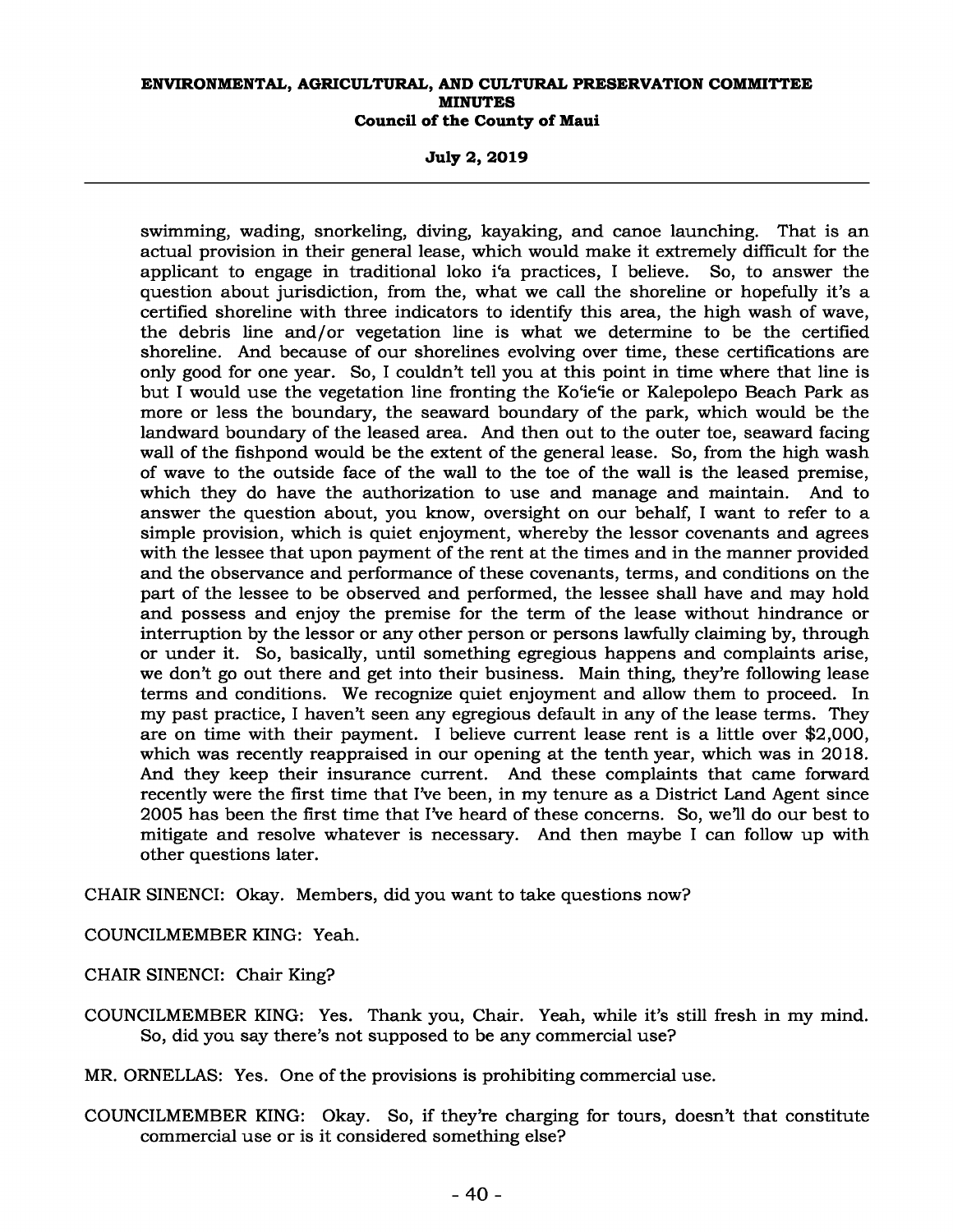**July 2, 2019** 

- MR. ORNELLAS: I'm not a lawyer by training, and I did have a discussion during the break with your Corp. Counsel, and I'd like to better understand where do we draw the line between a nonprofit and for-profit type commercial activities. My understanding of what happens at the fishpond is activities that support ongoing nonprofit efforts. I hear the term donation being used often when providing monetary donations in return for services. So, I'd like to better understand in this situation how we define commercial activity.
- COUNCILMEMBER KING: Okay. Because I, you know, I've sat on a lot of nonprofits in this County and I also own a business. And so, to me if you're charging per head for something, that's commercial activity. If you're asking for donations and taking people out on the canoe, then you have to live with whatever...if they give you a dollar, if they give you \$15, you know, it...if you say it's going to...I want a \$15 donation for you to come out for half an hour, then that's basically a per head charge. I mean that's just my opinion. So, I don't know if Corp. Counsel has a different opinion of it, so. Anyway, that needs to be looked at. So, the rent was you said \$2,000, is that per month?
- MR. ORNELLAS: It was an annual rent --
- COUNCILMEMBER KING: Okay. That...that's...
- MR. ORNELLAS: --paid semi-annually, every six months. So, half of the 2,000 somewhat dollars.
- COUNCILMEMBER KING: Okay. So, they pay the 2,000, then there's the annual...they have to have insurance. They have to indemnify the State, I'm assuming.
- MR. ORNELLAS: Yes, a standard 2 million aggregate, 1 million per occurrence general --
- COUNCILMEMBER KING: Okay.
- MR. ORNELLAS: --commercial liability insurance policy.
- COUNCILMEMBER KING: Okay. Does that make them liable also for all the other activity that's going on in there that's not commercial?
- MR. ORNELLAS: Yes, the insurance policy would cover all activity within the lease premise.
- COUNCILMEMBER KING: Okay. So, basically, the...so, they're paying \$2,000 annually, They have the, whatever it's costing them to do restoration because they're keeping the wall up and whatever else they're pulling out of there as far as debris and I don't know if there's pollutants in there. And then according to the tenant, their total budget is 30,000. So, they're not bringing in any more than that, and they've got two people they're supporting on it. So, it's a pretty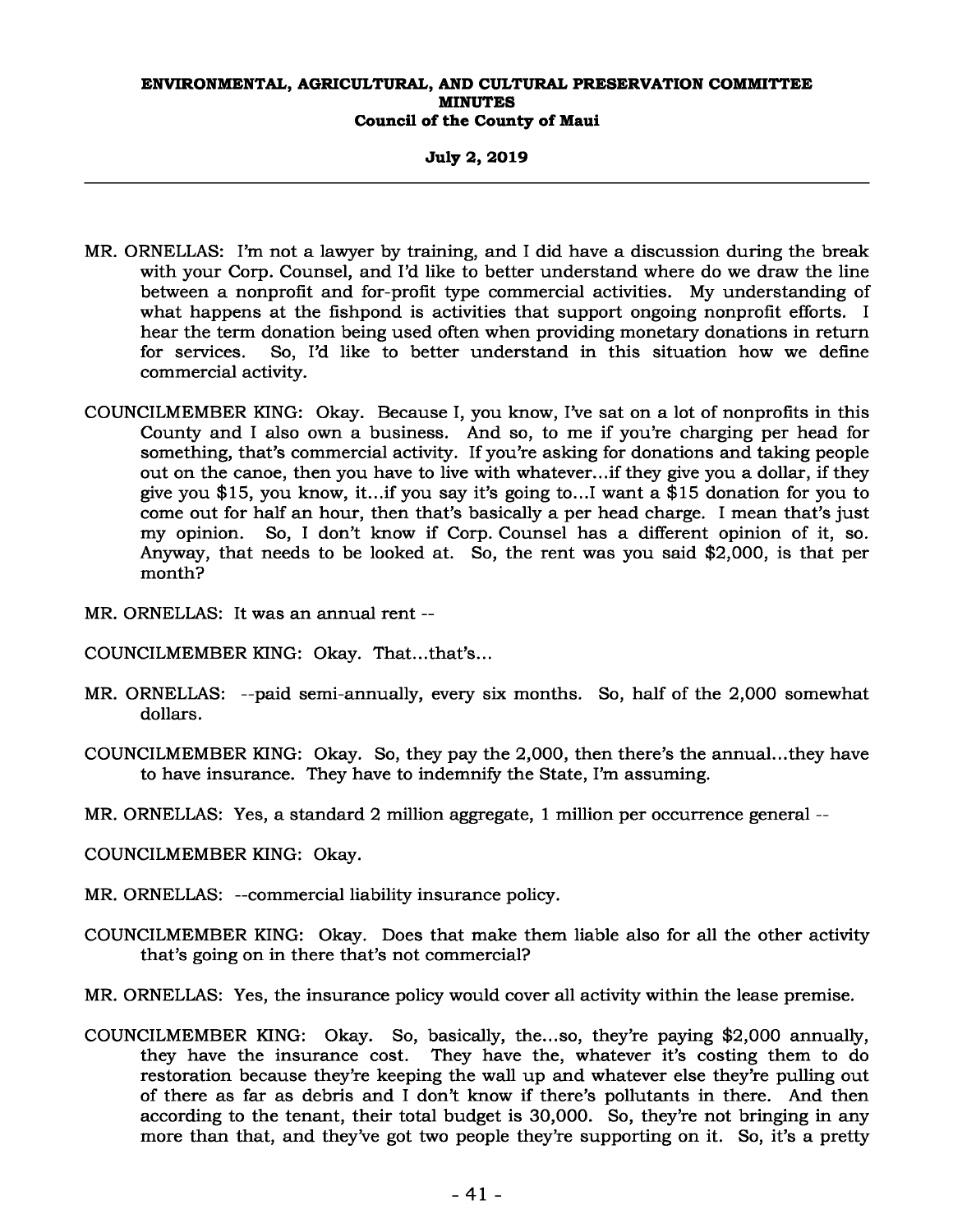## **July 2, 2019**

bare-bones operation. But yeah, I think you need to reconcile the idea of what part of it is commercial 'cause it sounds like they're relying on the commercial part of it for at least 50 percent of their revenue. You know, last year if they had a \$30,000 budget, 16,000 of it was from these tours, and the rest of it comes from a grant. So, that's about 50 percent, and it is going to leave them in alert if you cut them off but there has to be some kind of a description I think for, of what commercial activity is. Thank you, Chair.

CHAIR SINENCI: Okay. Thank you, Chair. Ms. Lee, and then Ms. Paltin.

- COUNCILMEMBER LEE: Thank you, Mr. Chair. Daniel, how big is the leased premises?
- MR. ORNELLAS: One second. I have a survey map. Leased premise is 4.52 acres of submerged lands.
- COUNCILMEMBER LEE: And then are there any other tenants using areas close by or the same area?
- MR. ORNELLAS: There are no other tenants in this vicinity.
- COUNCILMEMBER LEE: And how long have they had this lease?
- MR. ORNELLAS: Since 2008.
- COUNCILMEMBER LEE: Okay. And this is the first time in what 8, 9, what, 11 years that there have been complaints about this usage?
- MR. ORNELLAS: Earlier this...this is 2019, earlier 2018, I would believe there was a lady living in Menehune Shores, I believe, that was complaining about too much canoes on the shoreline. And this was in response to a Division of Conservation and Resources Enforcement Officer doing a site inspection and advising me of that condition, and that was probably the one and only other complaint that I had gotten.

COUNCILMEMBER LEE: So, then you spoke to the tenant about this and --

MR. ORNELLAS: Yes.

COUNCILMEMBER LEE: --there was a resolution to the problem?

MR. ORNELLAS: I went out there, did my own site inspection, took pictures. I believe we had a e-mail conversation, Joylynn and I, and that they would work to speak with that lady. I believe Kimokeo may have known who that lady was to come to a resolution, a mutual resolution. And I didn't have a follow-up complaint after that.

COUNCILMEMBER LEE: I see. Thank you. Thank you.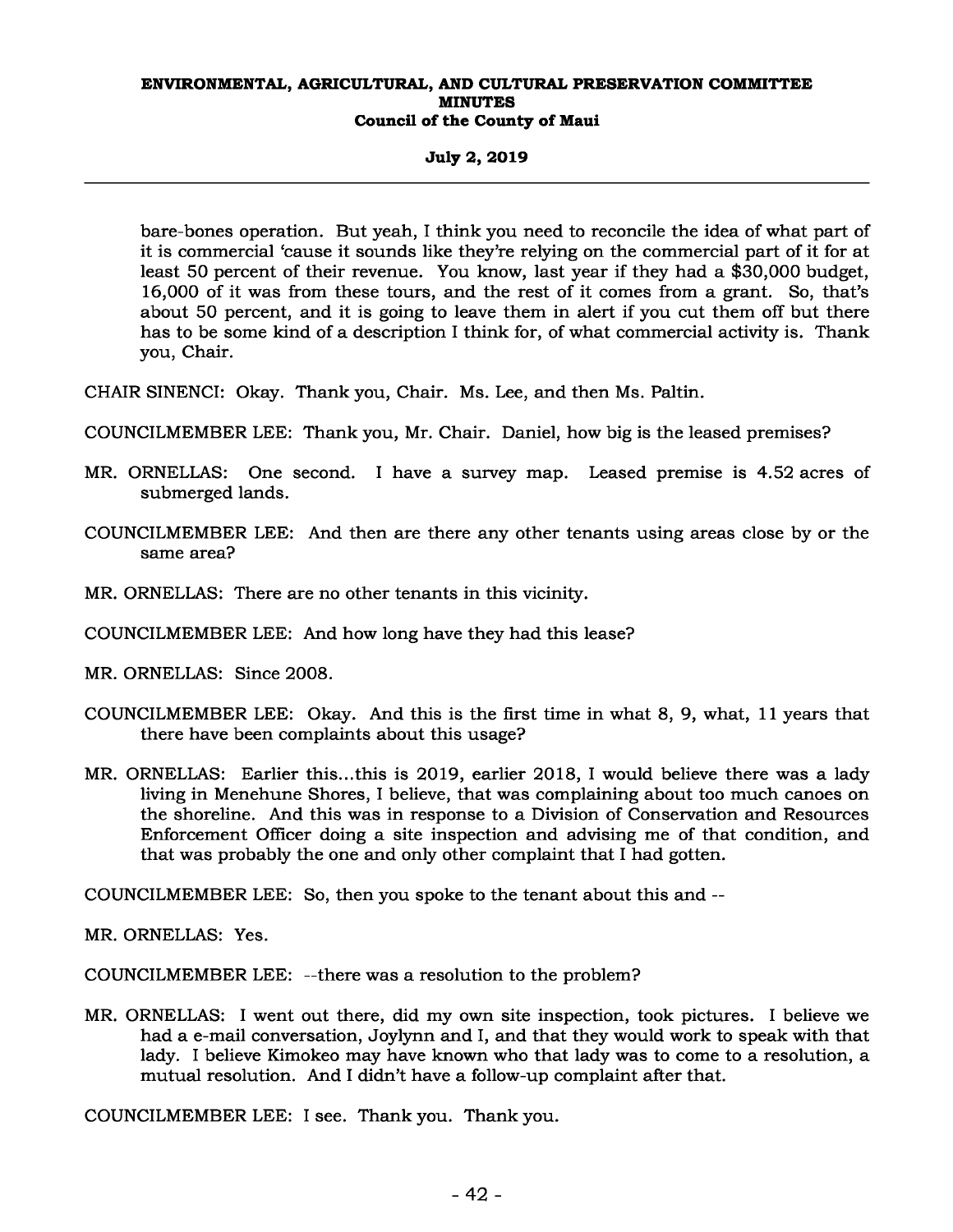## **July 2, 2019**

MR. ORNELLAS: Yeah.

CHAIR SINENCI: Ms. Paltin?

COUNCILMEMBER PALTIN: I just was wondering how long their lease is good for?

MR. ORNELLAS: It's a 30-year lease. So, 2038. So --

COUNCILMEMBER PALTIN: Okay.

MR. ORNELLAS: --there's going to be a rent reopening again in 2028.

COUNCILMEMBER PALTIN: And is that like the going rate for most fishponds is?

- MR. ORNELLAS: Actually, we do have an opportunity to reduce the rent because it's a nonprofit. Our standard...a standard annual rent for nonprofits, no matter the size of the premise is \$480 a year.
- COUNCILMEMBER PALTIN: And the reason they have to pay rent is...like I mean it sounds like they don't have exclusive use and they're restoring the State's property. So, how come they have to pay?
- MR. ORNELLAS: You know, the way we managed fishponds prior to 2014, 2014 was the period of time when the Office of Conservation and Coastal Lands created this program called Ho'ala Loko I'a, and it did a program ride...program-wide Environmental Assessment to look at ways to better manage the relationships we have with communities that want to do fishpond restoration. So, the recommendation was made to do through nonprofits a standard rent of 480 per year. And again, because this was prior to that whole program being established, we just used our old methods of appraising shoreline properties, taking out, you know, providing discounts for non-utility, you know. So, having that encumbrance of allowing people to recreationally use and you can't sell anything from the place. Those were justifications for reducing rent to what it came out to be. So, we do have a justifications for reducing rent to what it came out to be. independent appraisal for that rent.
- COUNCILMEMBER PALTIN: I guess I don't understand like most times, nonprofits are helping you to malama the area. So, how come they have to pay on top of that?
- MR. ORNELLAS: The independent appraisal using the methodology that was current at that time, that's the algorithm that created that cost or that expense.
- COUNCILMEMBER PALTIN: Or even after the Ho'ala study like 480 is still...I mean it's not as much as 2,000 but I mean usually, if someone comes in and does all your work for you, you just say thank you instead of --

MR. ORNELLAS: Right.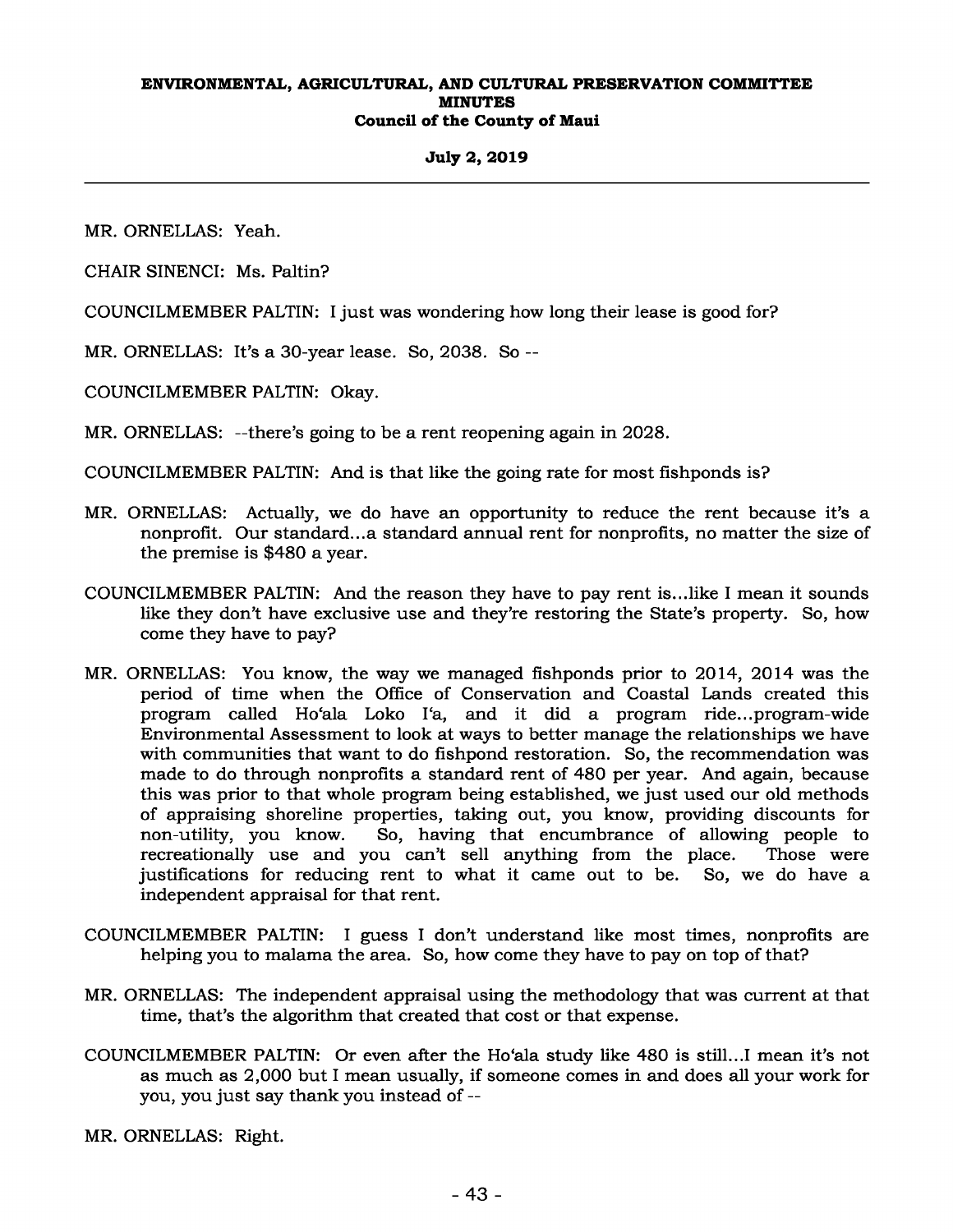**July 2, 2019** 

COUNCILMEMBER PALTIN: --say give me --

MR. ORNELLAS: So --

COUNCILMEMBER PALTIN: --\$480.

MR. ORNELLAS: --you know, in the vein of quiet enjoyment, I don't go out of my way to go look at people's rents and ask them, hey, do you want a cheaper rent? But if the applicant came to me and it's on the table, if the applicant wants to come and amend lease terms, we can make recommendations to the Board of Land and Natural Resources to achieve that end goal.

COUNCILMEMBER PALTIN: Okay. Thank you.

CHAIR SINENCI: Mr. Molina?

COUNCILMEMBER MOLINA: Yeah.

CHAIR SINENCI: Mr. Molina?

COUNCILMEMBER MOLINA: Yes, thank you very much, Mr. Chairman. I know a lot of the questions today have been kind of focused on the Ko'ie'ie Fishpond. If you'll allow me, just...my question more, just more on a broader scale --

CHAIR SINENCI: Sure.

COUNCILMEMBER MOLINA: --and just for some general information for Mr. Ornellas, my questions will be...oh, and, Mr. Ornellas, and thank you for being here.

MR. ORNELLAS: Thank you.

- COUNCILMEMBER MOLINA: I guess in general, if you have an estimate, how many fishponds in the County are within a Conservative District and how many are either State or privately-owned in Maui County? Would you have that information available today?
- MR. ORNELLAS: I can throw out some general numbers. So, Maui County, being Maui, Molokai, and Lanai, obviously, on the island of Molokai, we have the most. I believe Mr. Ritte had quoted 53 fishpond. A lot of them are government-owned or managed, claimed, and a lot are privately-owned. I would say maybe even half. And then...so, don't quote me on that but about half, private versus public-owned. And then on Maui, right off the top of my head, I can think of five...four or five fishponds. Lanai, I know of one being restored. There's probably more on Maui and Lanai. I just, you know, they're probably underwater. We don't really know them until we start studying for them, yeah.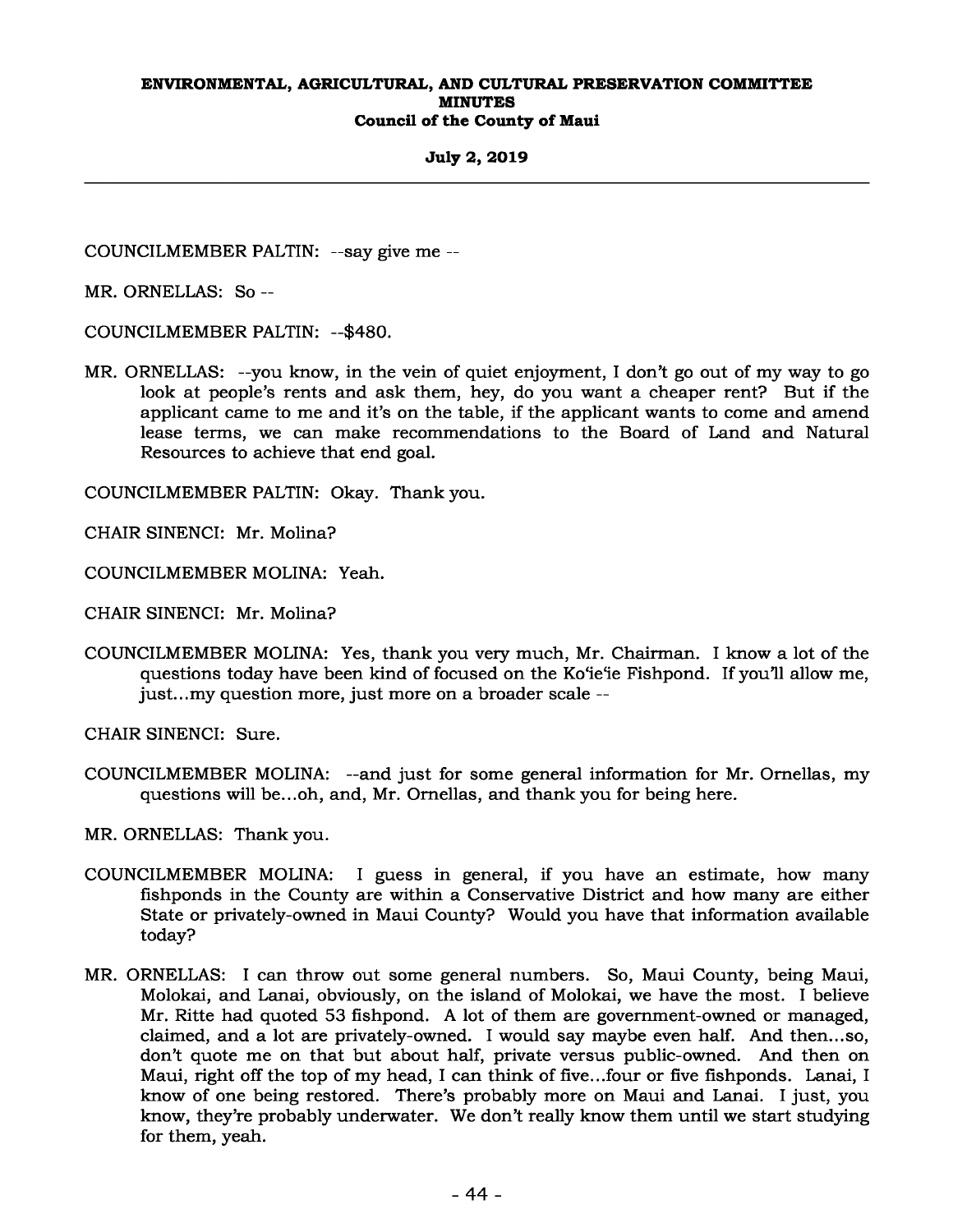**July 2, 2019** 

COUNCILMEMBER MOLINA: Okay.

MR. ORNELLAS: Yeah.

- COUNCILMEMBER MOLINA: And then for practitioners, you know, who are managing say the Department of Hawaiian Home Lands' fishponds, they, in applying for this...the loko i'a permit, they need to qualify, my understanding is for that qualification to be approved they have to get a water quality certification waiver. Why is it necessary for a practitioner to have a water quality certification waiver?
- MR. ORNELLAS: Yeah, it really depends on what level of improvement you're proposing for a particular fishpond. So, with all those constraints in the past, that's the reasoning behind creating this Ho'ala Loko I'a program with four different tiers of engagement. And they did an environmental...a program-wide Environmental Assessment so we could get over that hurdle. And depending again what you do, so, if you want to simply go in and fix some crumbling walls and do some very minor alteration to the fishpond, that would be considered something like tier one, which wouldn't trigger all the CORA-type permit, not CORA, the Army Corps of Engineer-type permits where dredging would be involved and all that kind of stuff. So, it really depends on the activity, the location, and how intense the use is going to be, yeah.
- COUNCILMEMBER MOLINA: Okay. And on that note, Chairman, just one last follow-up for Mr. Ornellas. So, could the County do a simplified permit with a kind of sort of a tier review process like that of the CDUP like the State does in your opinion?
- MR. ORNELLAS: We need to recognize that the fishponds are in the Conservation District area. The sole authority and jurisdiction is held by the State of Hawaii, Department of Land and Natural Resources. So, I think the County's permitting would extend up to the high-water mark. So, in this case, it would be the lease premise, I mean the Kalepolepo Park premises, yeah. So, and I guess an SMA would be applicable to that situation for review and concurrence with ongoing uses in Conservation District lands, yeah.

COUNCILMEMBER MOLINA: Okay. All right. Thank you. Thank you, Chair.

CHAIR SINENCI: Chair King, you had a follow-up?

COUNCILMEMBER KING: Thank you. That just kind of triggered another question. So, are fishponds considered waters of the US?

MR. ORNELLAS: We have here the expert and I'll turn it over.

CHAIR SINENCI: Mr. Sensano?

MR. SENSANO: Aloha.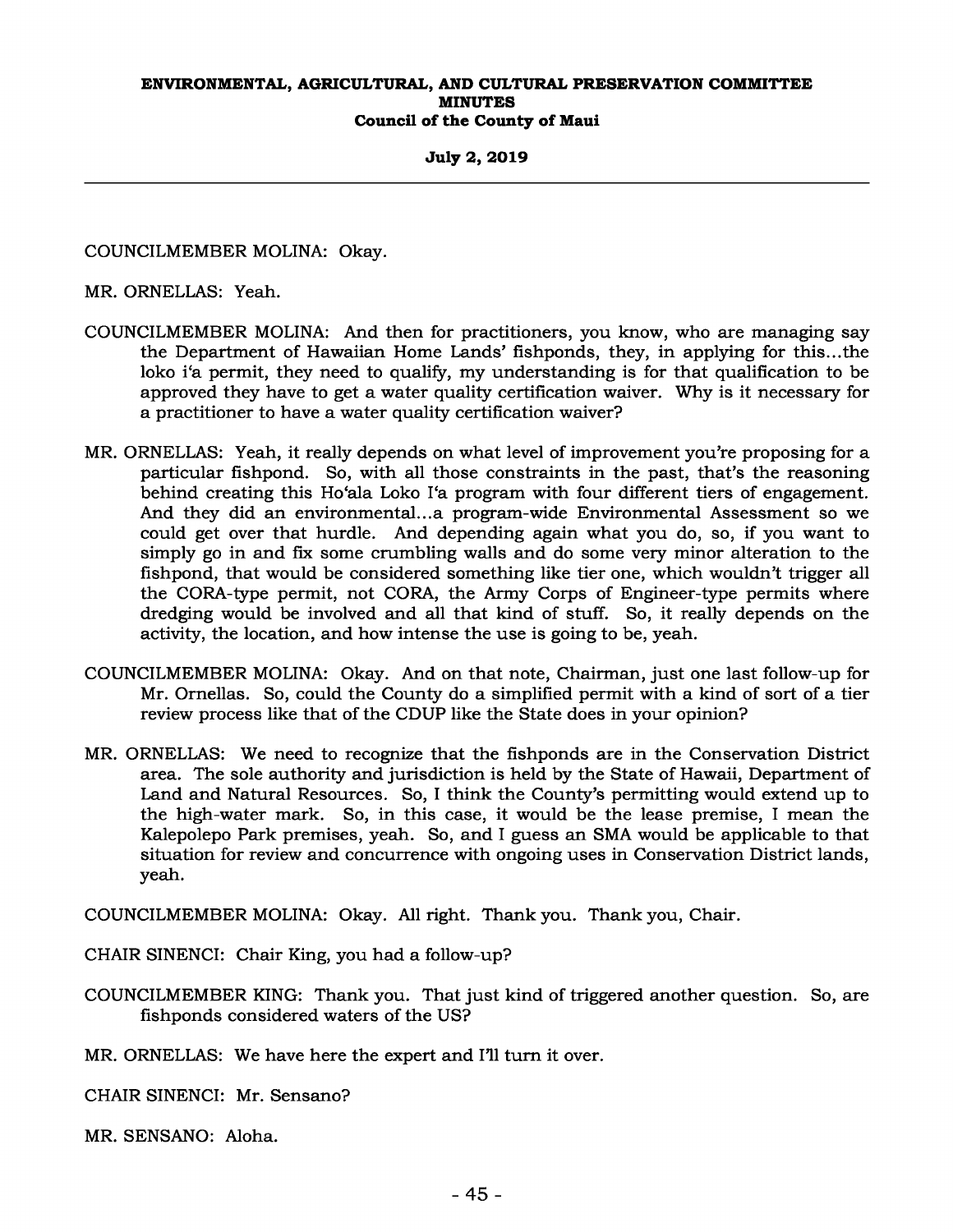**July 2, 2019** 

COUNCILMEMBER KING: Aloha.

- MR. SENSANO: Aloha auinala, Chair Sinenci, Councilmembers. My name is Paul Sensano. I am with the...the District Manager for the Department of Land and Natural Resources, Boating and Ocean Recreation. Your question is not my field of expertise as far as if they are part of the US waters. I can tell you one thing though that with all the testimony today and what I've heard, I'm astounded by the fact that everyone's testimony today is in pono with, you know, the Hawaiian fishpond. I think it's our government's time to be in pono also with what's happening with our fishponds.
- COUNCILMEMBER KING: Okay. Do we have a definition of the traditional Hawaiian fishpond anywhere?
- MR. SENSANO: I don't. But I can tell you, the individuals, when we were invited to come and be a resource, like I said, I find the resources all the people that testified today, submitted their testimony. And one of the things that we did was we reached out to the Office of Conservation and Coastal Lands, Sam Lemmo and Michael Cain, who's actually the authority on fishponds. They weren't able to make it today, you know, if they had known earlier probably, they may have been able to make it out here. But I just wanted to share a link or website with the Councilmembers, it's *dlnr.hawaii.gov/occl/*. And within this link, there is information. Right now, DLNR Boating, we follow the...I'm trying to find out what the act was, rivers and oceans act. But for our jurisdiction on all of the districts, Big Island, Kauai, Oahu, and Maui, is from the high wash of the water to three miles out to sea, and that is with regards to our ocean recreation management area, which we have three here on Maui. It runs parallel to the shoreline. It's only 3,000 feet from the shoreline.
- COUNCILMEMBER KING: But isn't the ocean considered part of the waters of the US? Maybe Ms. Thomson can speak to that? So, I'm just wondering if the ocean is considered waters of the US under the current, I know that Trump is trying to derail that definition, but currently, I believe the ocean is considered waters of the US. And so, if there is an adjacent fishpond that's between the beach and the ocean, is that considered part of the waters of the US?

CHAIR SINENCI: Ms. Thomson?

- MS. THOMSON: That's a very good question. Certainly, the ocean would be considered a waters of the US. Whether structures within that coastal zone are included in the definition of waters of the US, I'd have to look into that further. So, I don't know that answer off the top.
- COUNCILMEMBER KING: Okay. Is that something that we can send to...are you best source for that, Ms. Thomson, or is there another agency?

MS. THOMSON: That will be me.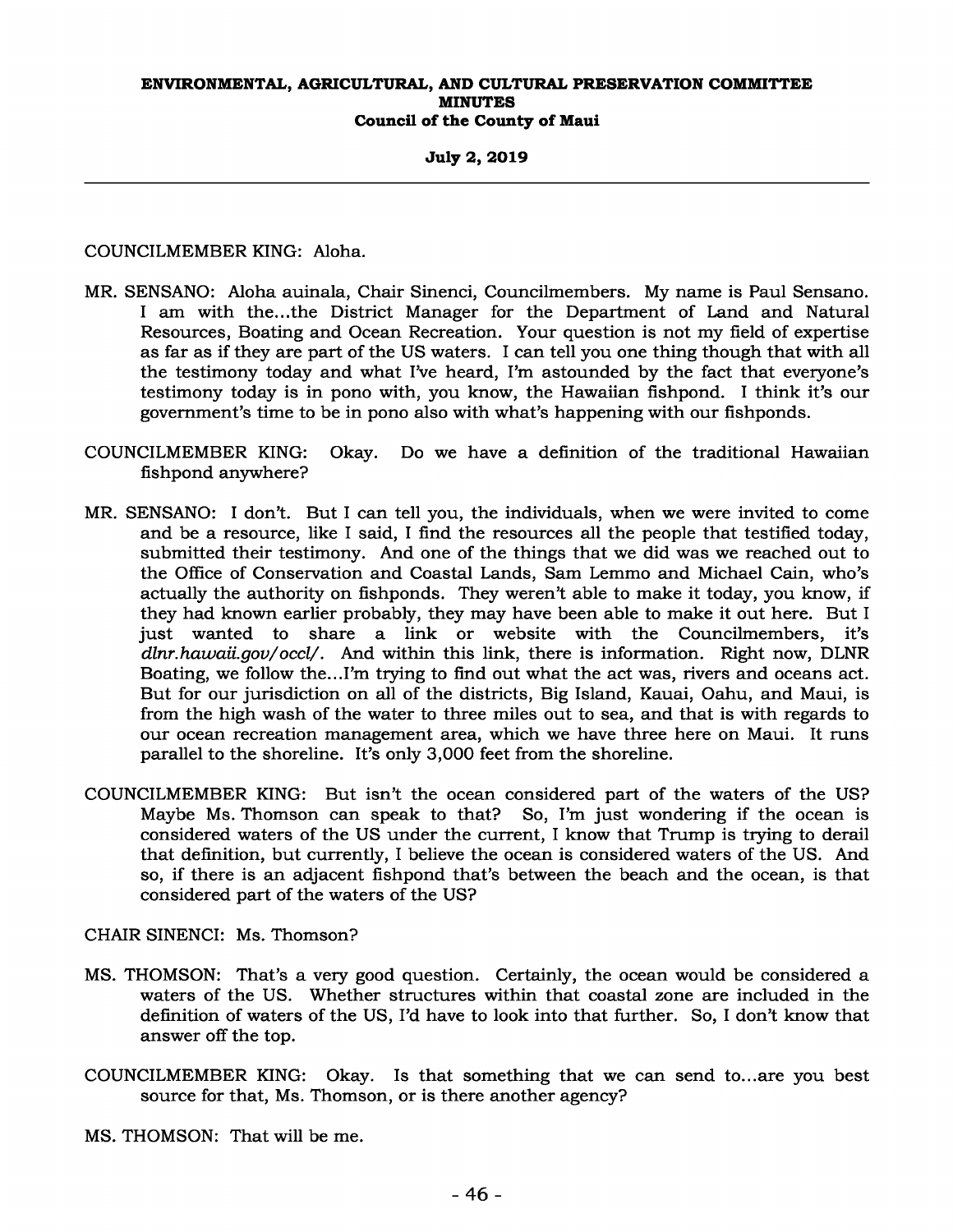**July 2, 2019** 

COUNCILMEMBER KING: Okay. So, maybe we can send a letter, Chair, to Corp. Counsel and ask for whether...ask the question whether fishponds are considered waters of the US, and is it different for public versus private fishponds?

CHAIR SINENCI: Ms. Apo? Thank you.

COUNCILMEMBER KING: Thank you.

CHAIR SINENCI: Ms. Sugimura, you have a --

COUNCILMEMBER SUGIMURA: Yeah --

CHAIR SINENCI: --question?

- COUNCILMEMBER SUGIMURA: --thank you, Chair. This is actually a point of information for you. I'm just curious what you're planning to get out of the presentations? I mean I appreciate all of the experts here to educate us, and of course, the testifiers. But I was just wondering what your plans are for this?
- CHAIR SINENCI: We just wanted to get some...where the different agencies' jurisdictions lie and also enforcement. There was a lot of questions about when we do call DLNR, or we're looking up certain things that who has jurisdiction over, you know, whether it be shoreline, fishponds, beyond, outside the fishponds. And it sounds like, Mr. Sensano, you mentioned going out to three miles outside of the shoreline, was that correct?
- MR. SENSANO: Yes. And then, again, as I also stated that our Ocean Recreation Management Area extends 3,000 feet, and runs parallel to the coastline, and extends seaward 3,000 feet.
- CHAIR SINENCI: Okay. So, today was just to --

COUNCILMEMBER SUGIMURA: Information.

- CHAIR SINENCI: --take some information specific to fishponds. It's been a hot topic in our community. And so, we just wanted to get some clarity from the different agencies. I believe Ms. Thomson had a definition for traditional Hawaiian fishpond.
- MS. THOMSON: Thank you, Chair. So, what I'm reading from is Hawaii Revised Statutes 183B. And 183B-1, it doesn't discuss traditional Hawaiian fishponds but it identifies Hawaiian fishponds. And I won't read the whole definition, just part of it. It means the unique, traditional system and methodology of aquaculture practiced by the aboriginal people of Hawaii and found nowhere else in the world. And then it goes on, has some further information there. It's HRS 183B-1. So, that may be instructive. Within that same chapter of Hawaii Revised Statutes, and this is talking about exemption from Environmental Impact Statement law, the very last section of that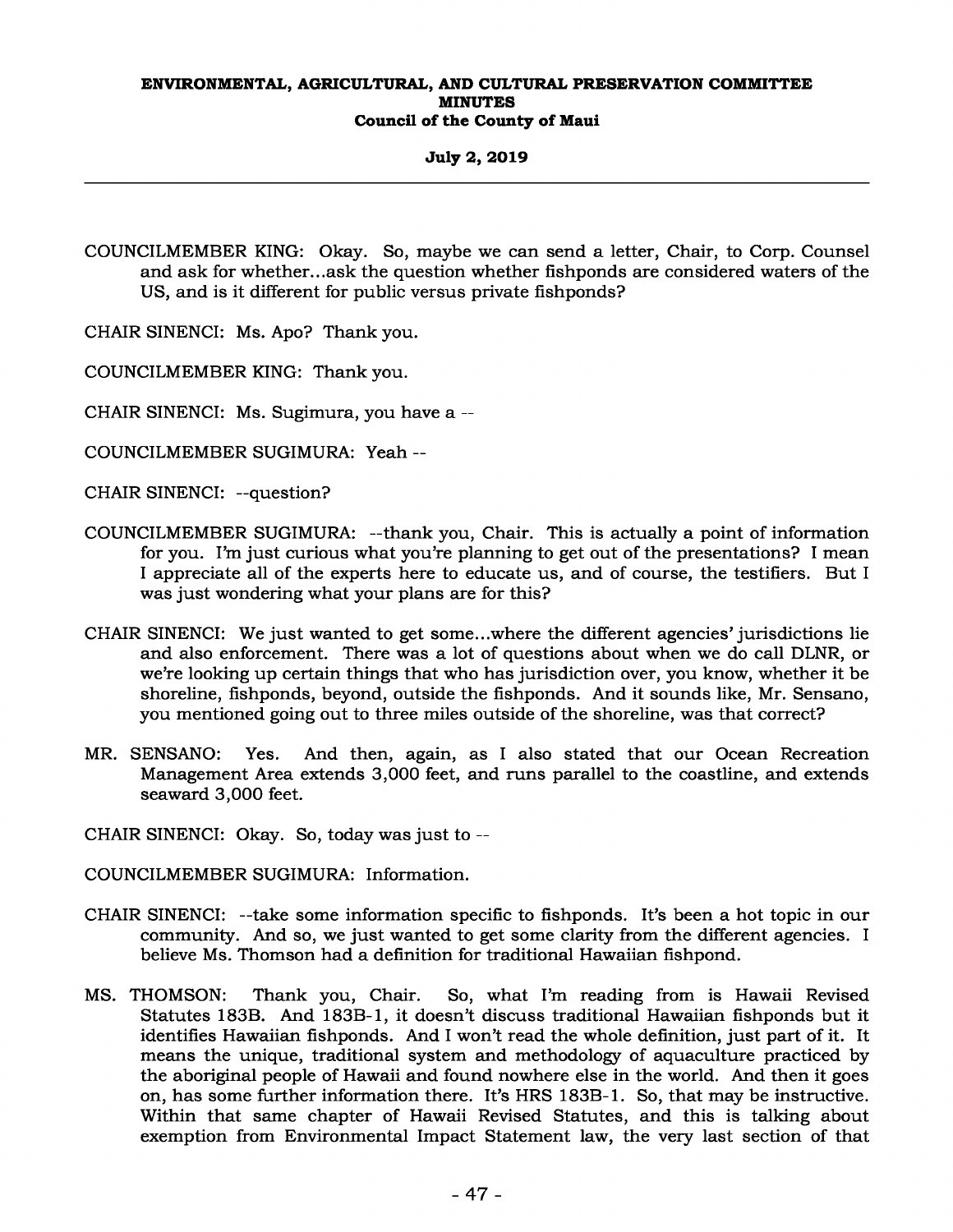**July 2, 2019** 

talks about an exemption is applicable to fishponds that are not used for water recreational purposes except those recreational activities customarily and traditionally practiced in Hawaiian fishponds prior to 1778. So, there may be some other law or information related to that chapter that could be useful.

- CHAIR SINENCI: Thank you, Ms. Thomson. Ms. Paltin, you had a question?
- COUNCILMEMBER PALTIN: Yeah, I was...I just was wondering about, you know, when you said that some of the fishponds are government-owned and some of them are private-owned, and how the government took ownership, was it because it of it was ceded lands through the Mahele or was it just because of the location under the debris high-water mark or...I mean how are some under the control of the government and some are private if most of them all are submerged lands?
- MR. ORNELLAS: So, a lot of times these lands were disposed of through the Mahele period. So, as a chief, you may have been provided from mauka to makai, out into the fringing reefs actually, so you hear the term konohiki rights as an example. And over time, common law had allowed, say a chief wanted to sell his land and maybe he owned one of the kuleana fronting a fishpond, he could have sold that as a unit to a buyer. Areas that the government still retains, oftentimes it was lands that were just set aside by the king for government purposes, or oftentimes as part of receiving lands, chiefs had to pay what they called commutation. If they didn't have money, sometimes they would give portions of their lands back to the government. And in those situations, sometimes you have...they retain the land base but may have given back the fishpond as commutation. So, you really got to get into the title search of each and every fishpond to truly understand the purpose and intent of who owns what and where.

COUNCILMEMBER PALTIN: So, some of it might have been ceased lands?

MR. ORNELLAS: I...I'm not clear on what you mean by ceased lands.

COUNCILMEMBER PALTIN: Or ceded, unceded, depending on your...

MR. ORNELLAS: So ceded refers to a period of time. I think again, the fee title was adjudicated through the Mahele period. And if we go back to that point in time, we would have a better sense to understand if that particular pond was just commutation, a payment from the chief back to the government, or if it was always government land and ended up being ceded lands as of 18 --

COUNCILMEMBER PALTIN: Ninety-three.

MR. ORNELLAS: --whenever ceded lands took code, 1893, I guess the overthrow. No, no, 1895 after the republic or is it 1898? I got to go brush up.

COUNCILMEMBER PALTIN: It gets kind of murky I think --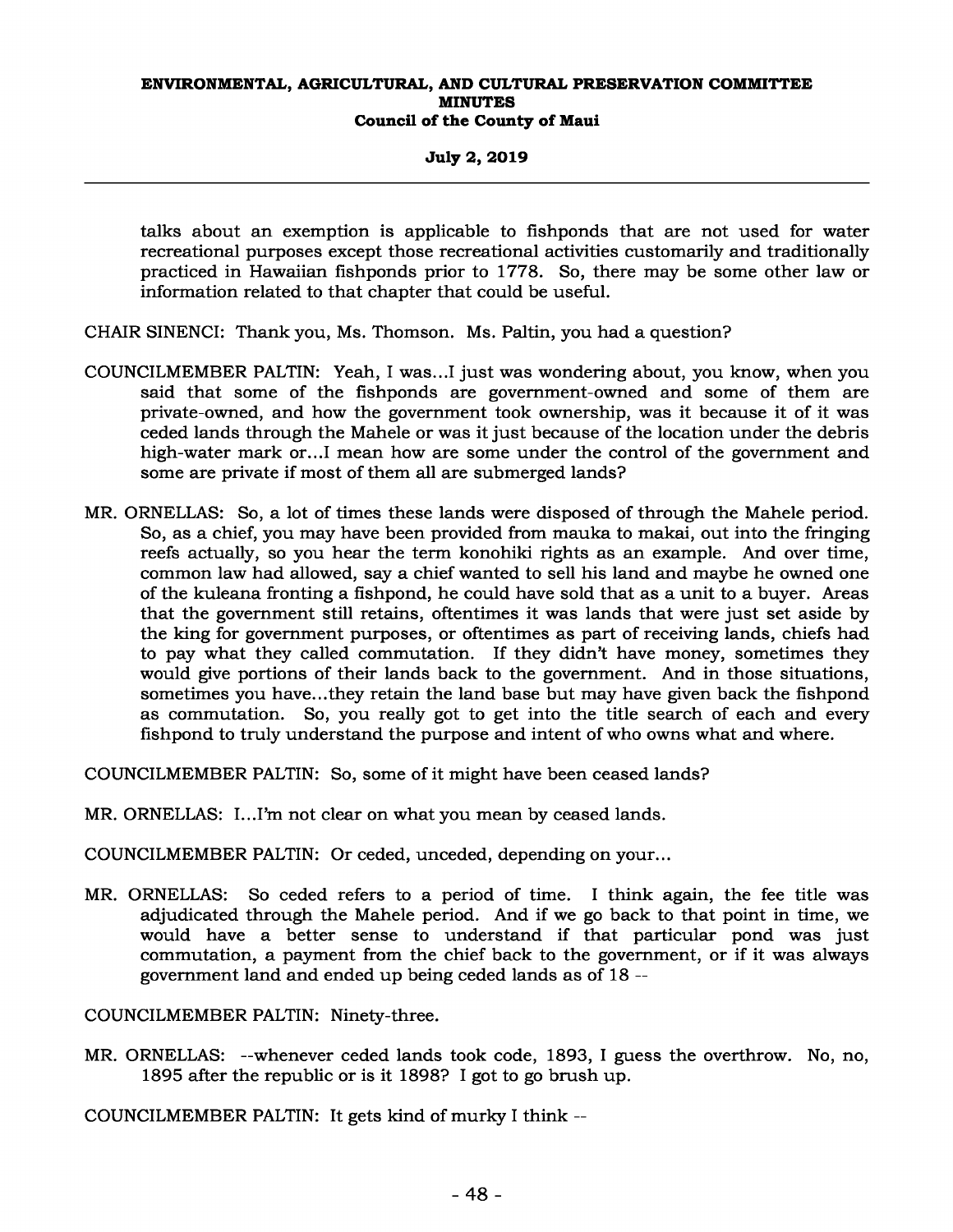## **July 2, 2019**

MR. ORNELLAS: Yeah, I...

COUNCILMEMBER PALTIN: --depending of which version.

MR. ORNELLAS: Yeah.

- CHAIR SINENCI: Thank you. Members, we also invited Department of Planning, mahalo for your guys' patience, Mr. Buika and Mr. Hart. And we wanted them to chime in as far as the County perspective as another intergovernmental agency. In 2018, the Department was asked to provide information about streamlining the process of restoration of fishponds and we wanted our County officials to kind of chime in on the SMA process. Mr. Hart?
- MR. HART: Thanks, Chair. Jordan Hart, Deputy Director. I'll just make some brief opening comments. So, in general terms, the...well, specific terms, the Planning Department's jurisdiction extends to the shoreline, as Mr. Ornellas was saying. So, in support of fishpond restoration projects, you know, there could be potentially SMA or shoreline setback review and approval that would be needed. In the context of some of the permits that are required or could be required, Army Corps or other kind of permits, our permits are much more simple to obtain. If something more complex was being proposed where they're proposing to take some significant action or construct something in the shoreline setback, potentially, that could be a requirement for a shoreline setback variance and an SMA major permit, and that could be a much larger operation. But just something like staging in order to go into a fishpond and repair it is pretty simple for the Planning Department to approve. Obviously, they'd want to...we would want to do some initial review before, you know, just issuing, but those specific permits that were being discussed are one is an exemption and one...both are administerial permits regardless, and they're pretty short duration to submit, complete, review, and approve. Thank you.

CHAIR SINENCI: Thank you, Mr. Hart. Mr. Buika, you had some comments?

MR. BUIKA: Sure. Thank you. Jim Buika, Shoreline Planner with the County of Maui. Hi, everyone. Thanks for this session and all the comments. I dug into our...we have the SMA rules for the Maui Planning Commission, Molokai Planning Commission, and the Lanai Planning Commission, as well as the shoreline rules for the Maui Planning Commission, Molokai Planning Commission, and Lanai Planning Commission. And as far as the activities that would be land-based that would support the fishpond restoration, the planning assumption is that we would be working in the shoreline setback area, which is defined, as Mr. Ornellas said, as from the State-certified shoreline and back from, anywhere from 25 feet back to 150 feet back from the State-certified shoreline. The State-certified shoreline, it is a State requirement; however, the Department, the...yeah, the Planning Department Director can waive it for certain SMA permits, and there are some situations where they can waive it, and it's used for defining your jurisdiction, State and County, also any encroachments that are onto State property such as concrete stairways or things like that. And then the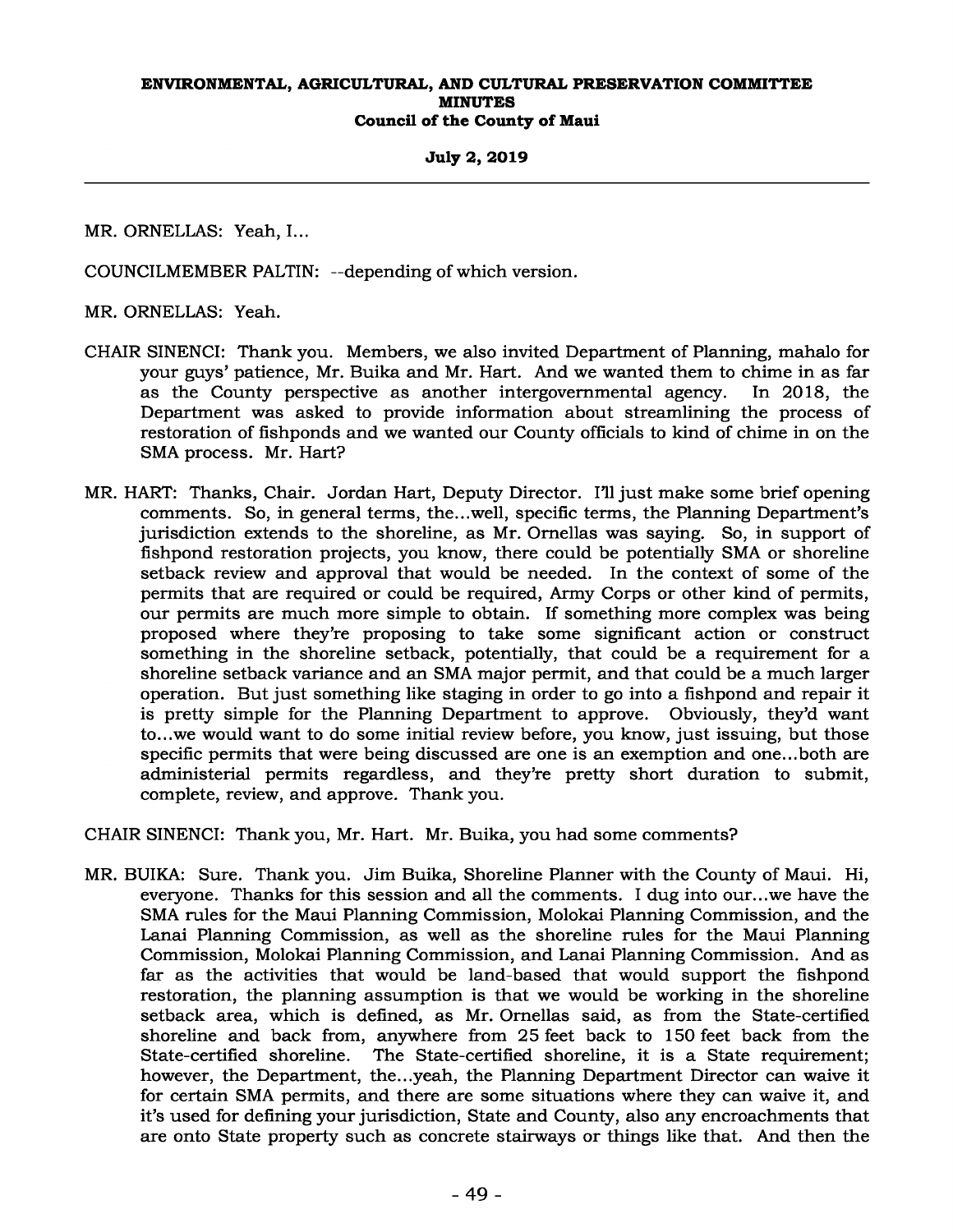**July 2, 2019** 

third one is really for determining the setback. And since we're working in the setback already, we really don't need to determine the setback with a State-certified shoreline. So, we would be able to, through our permits, not require a State-certified shoreline for fishpond restoration, which would save time and money. And then, we do have in our shoreline rules, we do have some permitted or allowed activities, smaller types of activities that can be allowed in the setback. And one of them, number three which we don't use that often but is directly applicable to fishpond restoration is a structure or activity that--and these are allowed in the setback area--a structure or activity that is necessary for or ancillary to continuation of agriculture or aquaculture existing in the shoreline setback area as of June 16, 1989. I think when building permits were allowed that date. So, it does allow for support to aquaculture activities. And as far as whatever is being land-based, we would apply the SMA rules just to look at best management practices. That would be our concern. We could do it quickly and expeditiously but we want to use best management practices to first of all get authorization for work on private property or even right-of-entry onto County property that will be land-based; stockpiling of materials, certainly; construction of sheds for tools or materials or staging area for sand, rocks, materials; moving of heavy equipment; protection of cultural and natural resources that are within the shoreline setback area; continued shoreline access, we would make sure that shoreline access would be preserved; protecting of use to and along the shoreline; and especially protection of endangered species and protected shore birds in the work zone area. So, we would do that with a very quick pedestrian biological survey we can do of the shorelines. So, those are the types of things that...the types of activities that we would try to mitigate and use best management practices for, and we can issue a Special Management Area permit, a minor permit, and what's called a shoreline setback approval for allowing allowed activities in the setback area. So, that's how we operate. And as the Deputy Director said, it's not an impediment to moving forward in terms of cost or time compared to the, some of the other parts of the permits. So, thank you. That concludes my --

CHAIR SINENCI: Thank you.

- MR. BUIKA: --comments.
- CHAIR SINENCI: Thank you, Mr. Buika. Mr. Welling, did you have any comments to add? Public Works?
- MR. WELLING: Thank you, Chair and everyone. We didn't have any real specific comments just that we didn't really see that anything would trigger a building permit, only just if they were going to be doing like a large tier three-type project that might trigger a stockpiling permit if they were to put materials on the site there. That was the only thing I think that we came up with. Otherwise, the...if there were...if certain entities wanted to be able to...the question came up as far as partnering with Public Works, like certainly, we're...we want to support any activities but we were thinking that more like it would be better to apply for a grant to get monies from General Funds in order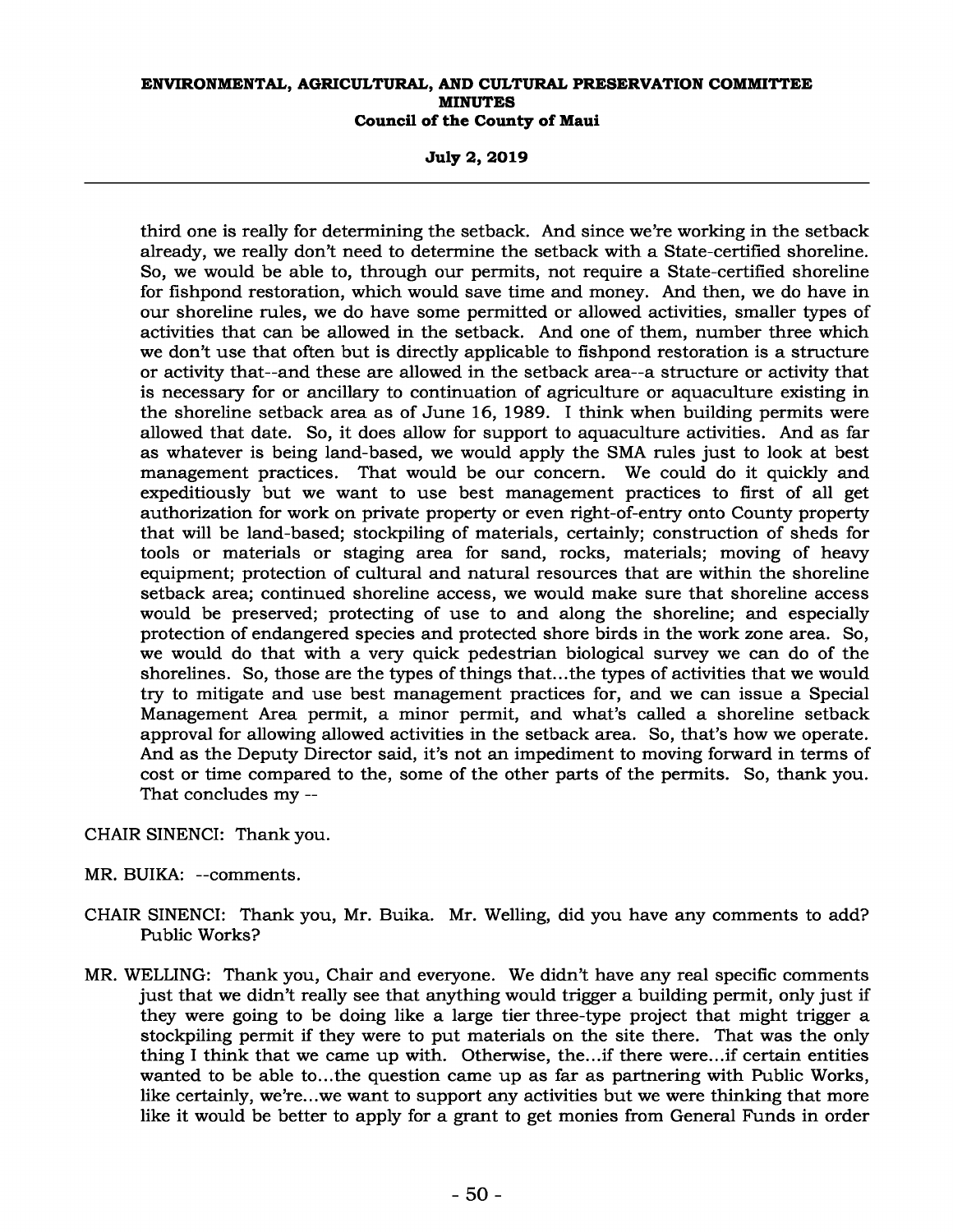## **July 2, 2019**

to do that type of work versus us partnering and taking from Highway Funds, that type of thing.

- CHAIR SINENCI: You know, with Public Works, because the fishponds are normally like some of the testifiers mentioned, near a wetlands, what about stormwater runoff near these areas when it comes to Public Works as far as clearing out some of the stormwater drainage near fishponds?
- MR. WELLING: Yeah, we tried to identify the...we didn't really see a direct relation between the County infrastructure and the fishponds so much that a lot of times they're in the same place. More of the stormwater infrastructure belong to like State Highways and so forth. But, you know, certainly, our opinion is anything that might need to be done to support fishpond construction and maintenance, we would love to take a look at and help out as much as we possibly can.

CHAIR SINENCI: Okay. Mahalo. Mahalo for that.

MR. WELLING: You're welcome.

CHAIR SINENCI: Members, any questions for our County officials? Okay. So, we have one more item. So, if there's no objections, I'd like to release our special guests today so we can move on to our last item.

COUNCILMEMBERS: No objections.

COUNCILMEMBER KING: Chair, are you planning to defer this matter?

CHAIR SINENCI: Yes. So, if no objections, Chair would like to defer this item at this time.

COUNCILMEMBERS: No objections.

CHAIR SINENCI: Okay. Deferred.

**COUNCILMEMBERS VOICED NO OBJECTIONS** (Excused: TK)**.** 

## **ACTION: DEFER pending further discussion.**

CHAIR SINENCI: Thank you guys for hanging out with us and discussing this item today. Mahalo.

## **EACP-6 VISITOR IMPACTS TO COUNTY ENVIRONMENTAL AND INFRASTRUCTURAL RESOURCES (CC 17-231)**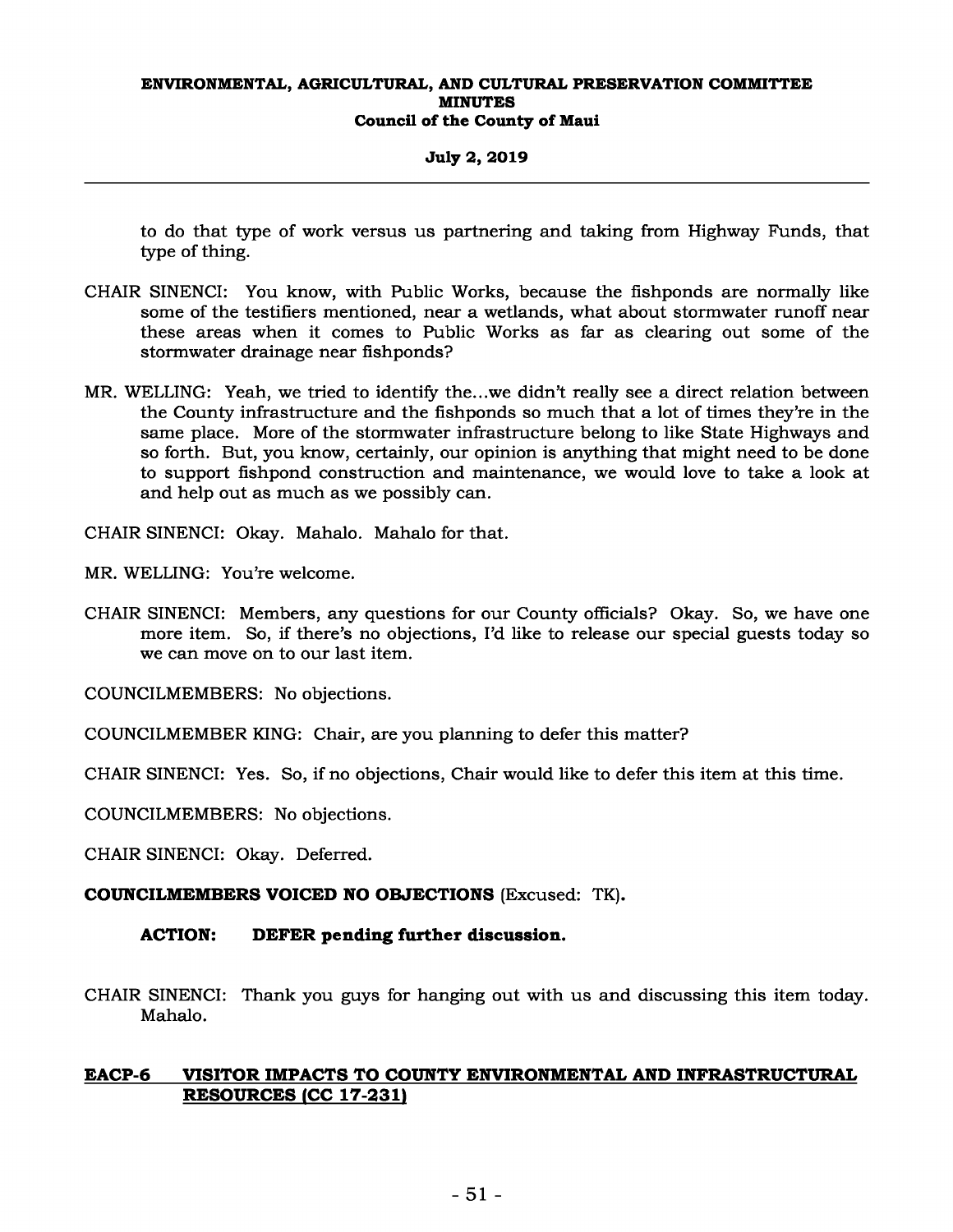## **July 2, 2019**

CHAIR SINENCI: Okay. So for...Members, we have almost the four o'clock hour, and we have a second item, EACP-6, Visitor Impacts to the County Environmental and Infrastructural Resources. And we have some resources here, Terryl Vencl, and Kay Fukumoto. I would like to invite them down onto the Chamber floor. And while they're coming up, I'll quickly explain. At our last meeting, Members, on June 18th, we had a panel and lots of good discussion, acknowledging the fact that Maui is at a tipping point, in terms of visitors. Our guiding policy documents, the Countywide Policy Plan and the Maui Island Plan, both direct us to monitor the carrying capacity of the island, diversify our economy to sectors less vulnerable to the economy, and to become more self-sustainable and self-reliant. I am thankful that the Mayor's Office has already begun working on this topic, and I wanted to follow up on this discussion from our last Committee meeting, with a revised proposed resolution to encourage more action on this item, and that is in your Granicus. Did we have hard copies for the Members of the...

COUNCILMEMBER KING: *. . .(inaudible). . .* It's in Granicus.

- CHAIR SINENCI: It's in Granicus? Okay. So, today, we have Ms. Terryl Vencl, the County's Tourism Liaison for the Mayor's Office, and I would like to allow Ms. Vencl to provide some opening remarks.
- MS. VENCL: Aloha, Mr. Chair and Councilmembers. I want to thank you for keeping me in the loop and continue asking for the support and the collaboration. Since our last discussion, the tourism group has ended its resource meetings and moving into discussions on suggestions and recommendations to give to the Mayor. We will turn those recommendations in by no later than the beginning of September. I'm not sure if I said so at the last meeting but I did, do expect some type of an oversight task group to continue whatever the work is that we come up with or that gets accepted by the Administration. Regarding the resolution, I had hoped while we were doing this stuff with the tourism group and moving forward, that we don't end up with different types of groups doing duplicative work. So, if I misunderstand the resolution, please don't hesitate to tell me that. But I'd like to maybe give a couple of suggestions or couple thoughts on the reso. Since our work is near done, and since I'm not Since our work is near done, and since I'm not personally aware of any money in the budget to do a study, I wonder if it would behoove to wait another six weeks and review the tourism group recommendations, some of which could be a duplicate of a sustainable assessment, and then maybe roll out a plan that would be a combination of the sustainable-type things maybe if they're not what we're looking at, at this point, along with recommendations that certainly we feel would help. The second thing I wanted to mention is that the other thing that's happened since we last met is that both Kay and I, and many others on the island of Maui, were invited to and will continue to work on a strategic plan for the HTA, HVCB and MVB. So, that process again, may come up with other things that maybe our tourism group doesn't come up with or a sustainable assessment. In essence, while we're doing an assessment, it certainly is not what professional people would do in an assessment, but I do think that some of the things that will come out of the group, and possibly the strategic plan for HTA, would be very beneficial to whomever might be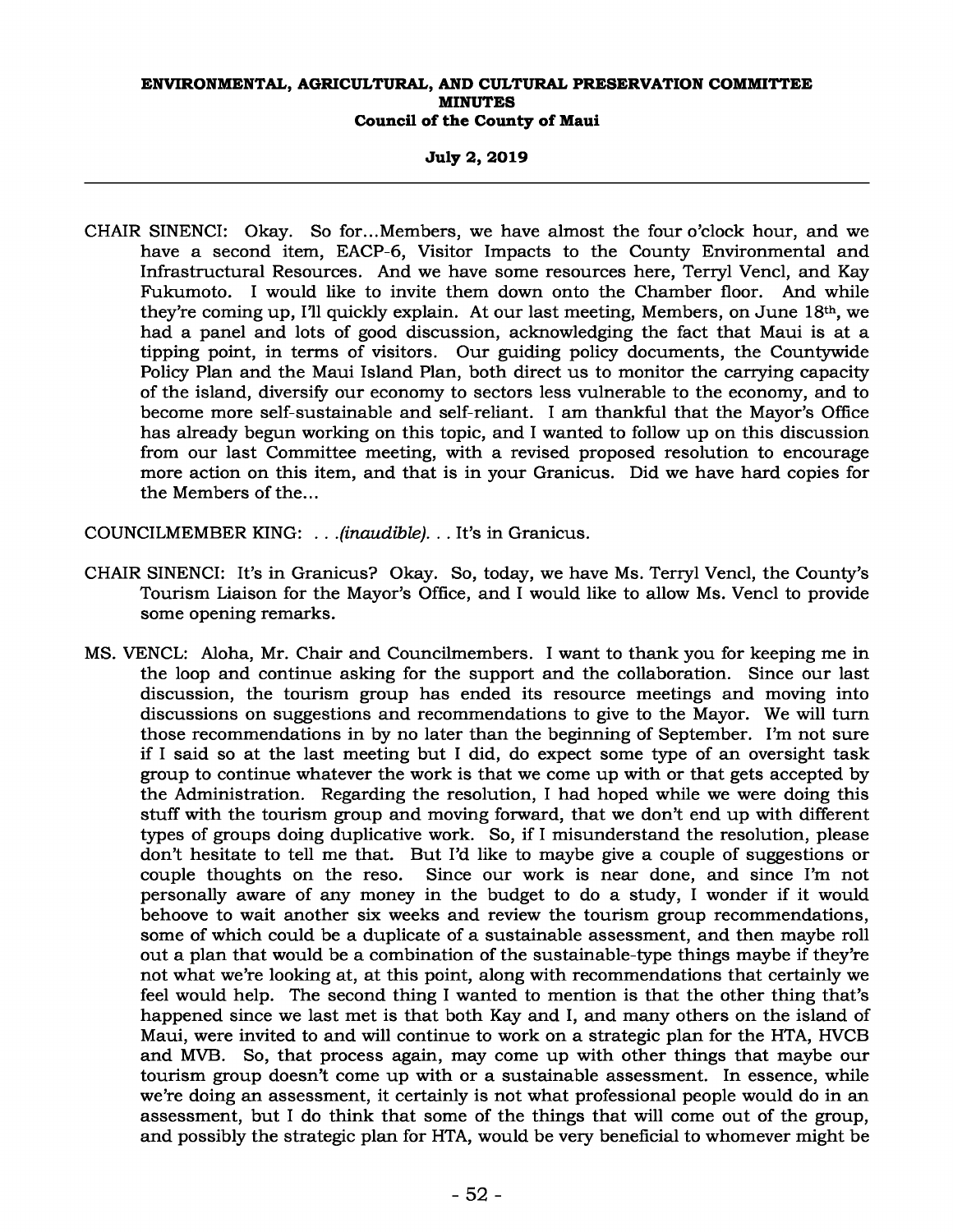**July 2, 2019** 

doing something in a more professional way that might have to be hired. I'm not sure. So, I guess those are my opening remarks. And finally, I guess, Chair Sinenci and Councilmembers, just know that we do want to continue to work collaboratively with the Council, and we understand or where we get...really getting a good lesson on what is happening on our islands, and know that we want to work to get our arms around what's happening. So, if you go ahead and you pass this resolution today, please know that we'll continue to look to ways of how to integrate the intent of your resolution. Thank you.

CHAIR SINENCI: Thank you, Ms. Vencl. Ms. Fukumoto, you had any comments to add?

MS. FUKUMOTO: Thank you for having us. I just wanted to note that the Fiscal Year 2020 Budget just began, and I know there's a lot of provisos set aside for some of the tourism management type of grant funding. And so, we are in the process of receiving those grant applications right now. And so, the timing of, you know, everything happening with our group making suggestions and the application, the grant applications coming at the same time, you know, I think it's a...it's good timing that we're able to use some of the ideas perhaps that will be coming out of this strategic group as part of the funding already set-aside. Thank you.

CHAIR SINENCI: Thank you. Members...Chair King?

- COUNCILMEMBER KING: Thank you, Chair. So, yeah, we had a lot of...the testimony was really telling I think in the previous meeting because people are really getting impatient with being, you know, our numbers of tourism are higher than the Maui Island Plan calls for. So, I think that was the main part that we learned. But the tourism group, the oversight group that you said just ended, Ms. Vencl, is that...did that create a sustainable tourism assessment? Did you...did...was that assessment done in your group?
- MS. VENCL: No, and I'm sorry if I misconveyed it. The resource meetings part of this group has finished. In other words, we were bringing in resource people about different subject matters to talk to us and help to understand. The group is not finished.

COUNCILMEMBER KING: Oh.

MS. VENCL: We still are working. We will begin next week to work on discussions, suggestions, and recommendations to deal with some of the issues and some of the things that we found through the resource people and the communities as we --

COUNCILMEMBER KING: Okay.

MS. VENCL: --travel.

COUNCILMEMBER KING: Can you give us a kind of an overview of the resource people that you brought in to talk to?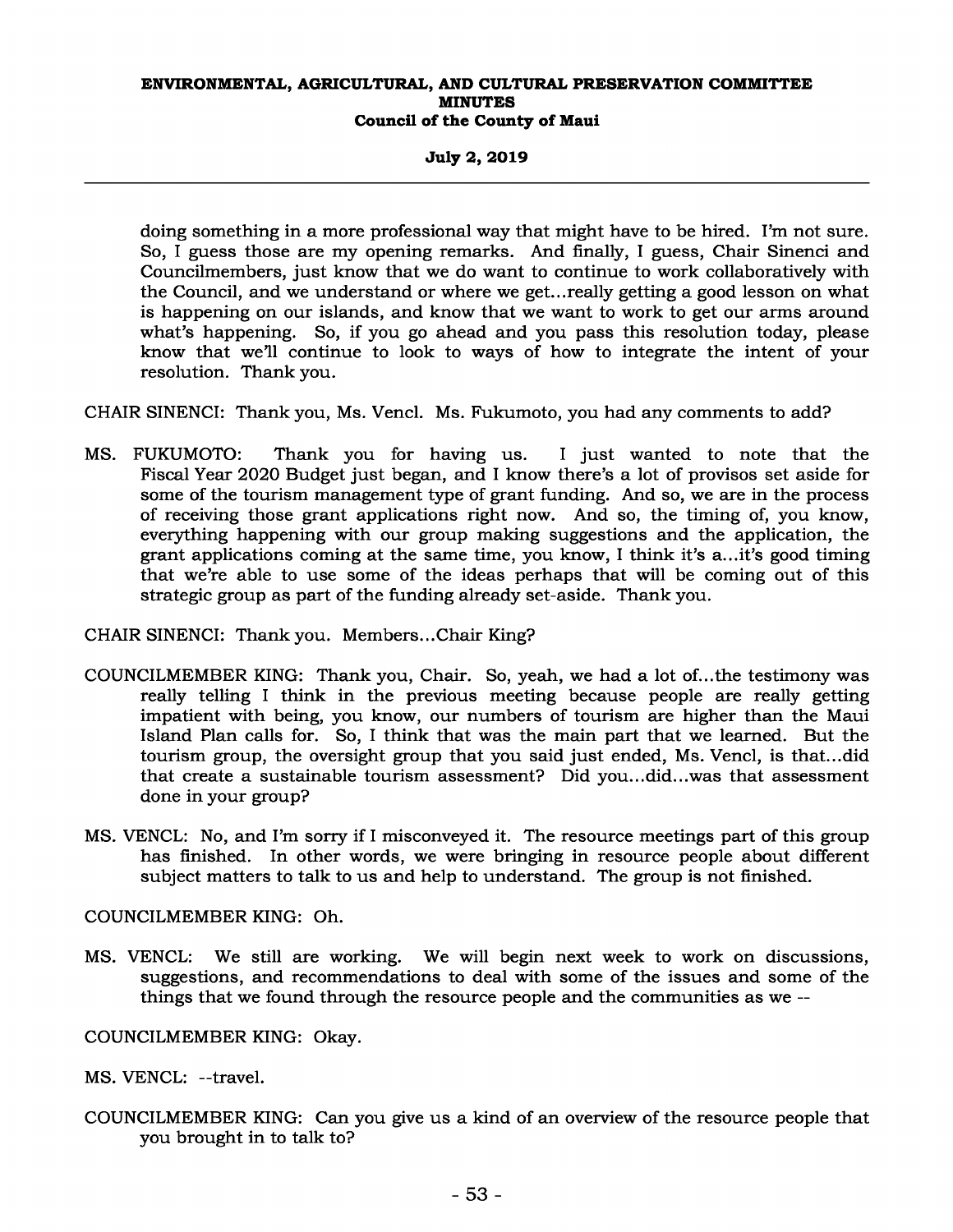## **July 2, 2019**

- MS. VENCL: I'm sorry, can you say that again?
- COUNCILMEMBER KING: Can you give us an overview of the types of people you brought in as resources for that portion of your --
- MS. VENCL: Sure.
- COUNCILMEMBER KING: --meetings?
- MS. VENCL: We brought in people in transportation. We brought in people in the marine life. We talked about vacation rentals. We've had people--help me think of who all. I should have brought that paper with me--but I broke it...what I did was I took the tourism plan and I broke it down into ten subject matters, and we brought in people about those subject matters to talk and visit with us, in addition to my going out to community associations who invited me to come and discuss what we were doing to their communities.
- COUNCILMEMBER KING: Okay. So, yeah, so I'm not...I'm just trying to get...wrap my head around the difference between what this resolution is asking for and what you folks are doing. But one of the questions I had that's overriding because we do have a number, and in the Maui Island Plan, it calls for a maximum of one tourist for every two I think. It is two or three people, two, three residents on the island, and we're way over that amount right now. But do you know what the criteria was that was used to get to that number or...
- MS. VENCL: To the 33 percent that's in the plan?
- COUNCILMEMBER KING: Right.
- MS. VENCL: I don't know a criteria. I was there at that meeting for the GPAC, and I know that was a number that was suggested. But how or where that number came from, from the suggestion, the suggested person, I don't know.
- COUNCILMEMBER KING: Okay. Because to me, that would have been a number that should have come from some kind of an assessment. And so, if we can go back and dig back into when that was created. And I know you were in the meetings, so I was hoping you might remember but maybe we need to bring whoever was chairing those meetings in, so we can kind of figure out how they got to that number and what that number means to us, and that might inform us of how we either get back to that number or what we have to do to accommodate a larger number if we're trying to do that. But right now, we just know there's too many people on this...visiting this island for our infrastructure and for the health of our environment. So, thank you. But, Chair, if we're going to go ahead with this resolution, it really would be good to have, to understand the difference between what you're asking the Administration to do in this resolution versus what they're currently doing.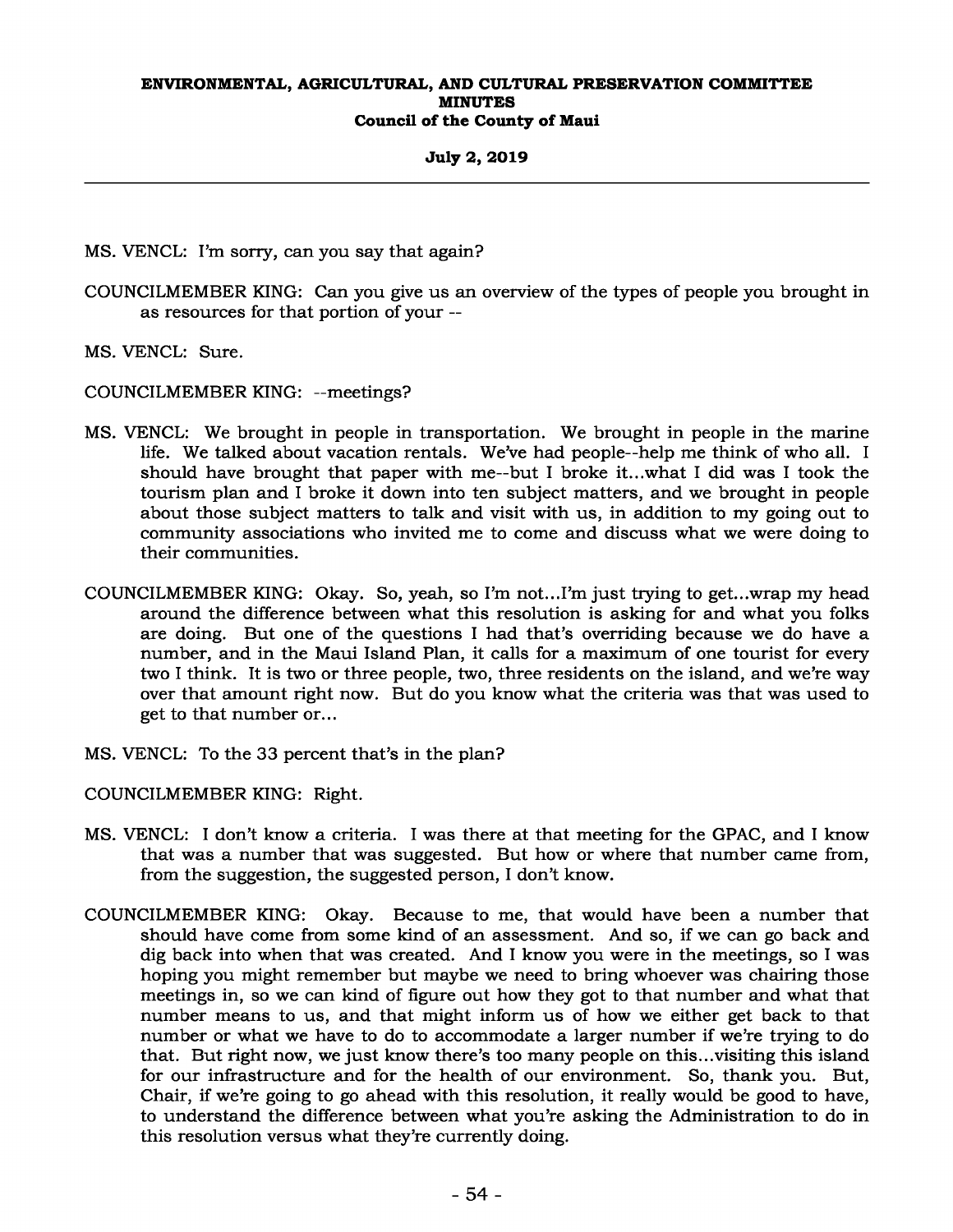## **July 2, 2019**

CHAIR SINENCI: Okay.

COUNCILMEMBER KING: Thank you.

CHAIR SINENCI: Thank you, Chair. Any other comments? Ms. Sugimura?

COUNCILMEMBER SUGIMURA: Yes, I was just curious, that's a good question from Kelly King, and I wonder if, that's exactly what I was thinking is probably happening, the request of the resolution that you're already taking action from beginning of this term with your --

MS. VENCL: We have --

COUNCILMEMBER SUGIMURA: --group.

- MS. VENCL: --determined that we're taking some actions, yes. We haven't actually solidified yet what those will be. That's what we'll be doing in the next four weeks. But there's lots of stuff that has come our way, yes. But does it...I can't say for sure that it's...that we're going to pick a number of some sort as a threshold. I don't know that we know how to do that frankly. So, while I think, and maybe you folks think, that there might be a need to look at that, I think that in addition to that, the things that are causing us, besides the numbers, are all of the concerns and all of the issues that we have, and those are more about the kinds of things that we are trying to address through the tourism group. And if someone does a sustainable thing, maybe some of the stuff that comes out of the tourism group would be helpful to them to further determine whatever it is they need.
- COUNCILMEMBER SUGIMURA: Yeah, I'm sorry if I made you think that we going to have you accountable for, you know, the numbers that are being thrown out 'cause that's kind of...well, when you're the best island in the world, when you're at MVB and for taking it as many years as, I don't even know what the number is now, and the beauty of our lands and the people, you know, it's something hard. You can't stop people from flying here. But it sounds like you're doing already or addressing the concerns. I wasn't at the last meeting, Chair, to hear the discussion. I had a family thing so I dashed off to be with my brother, but I heard about the meeting and the sentiments of people who came to testify. So, I share that and I think that I appreciate, you know, the work that you are doing. I look forward to see what your outcomes are from your community outreach, and I think you've been, from what I hear, I've talked to you briefly, that you've been reaching out to different groups and hearing the good and the bad, and trying to mesh it into something that will take us forward. So, I appreciate that.

MS. VENCL: Thank you.

COUNCILMEMBER SUGIMURA: Thank you.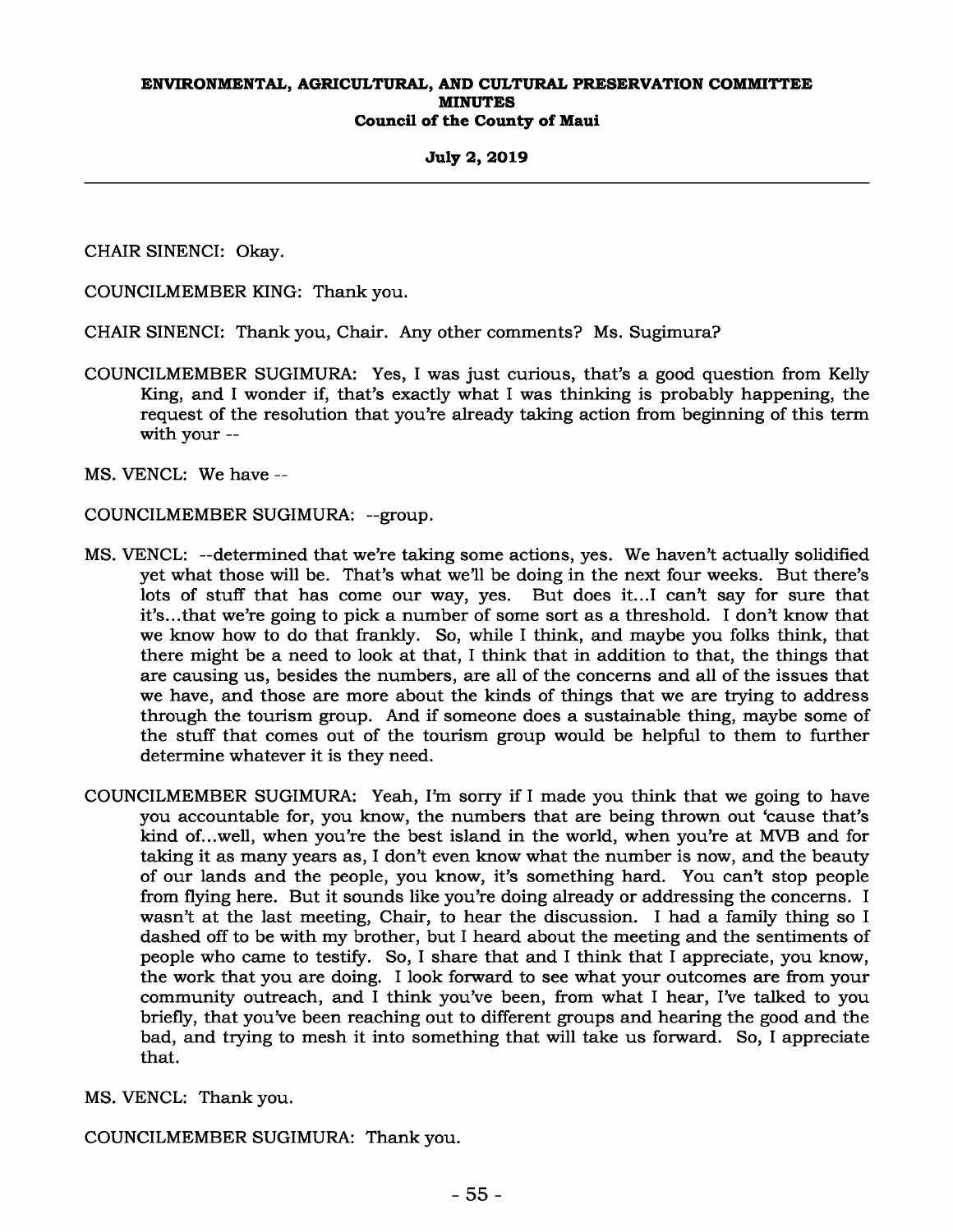**July 2, 2019** 

- CHAIR SINENCI: Thank you, Member Sugimura. And from the last meeting, you know, we've taken all the different questions that was brought up at the last meeting, and we had, you know, compiled it and put it into this reso. And we also wanted to include some of the, you know, past work that people have done and the Maui Plan, and we just wanted to put it into a reso just to, you know, highlight the importance of this issue, and it was, you know, some testimony was emotional. There was a lot of, I mean it's definitely hitting our residents hard, and so we didn't want to take it lightly that, you know, they came out to testify about how their personal lives around the County is being affected by added tourism or added commercial activities in their communities. And so, the reason for putting these together is to, we've, as the County, we've established these policies and these rules that was, you know, a lot of people before us put this work in, and we wanted to make sure that we uphold those policies, and we just wanted to...and therefore, urge the Mayor and just the importance of it, and we want to enforce County policy. Member Molina?
- COUNCILMEMBER MOLINA: Yeah, thank you very much, Mr. Chair. And just a question for Ms. Vencl. You know, you mentioned earlier about the tourism group, can you tell us who are the individuals, maybe not so much by name but what areas or segments of the community they represent?
- MS. VENCL: We have folks from again, the marine life. We have folks from the resort areas, not hotels, the resort areas. We have folks from...OED sits on that. We have MVB on there. Help me out. Who else? We've got about 15 people.
- COUNCILMEMBER MOLINA: Okay. So, basically --
- MS. VENCL: Pardon me?
- COUNCILMEMBER MOLINA: --you have a balanced representation of people --
- MS. VENCL: I'm sorry?
- COUNCILMEMBER MOLINA: --who...you have a balanced representation of people, I guess pro-visitor industry and those who may have --
- MS. VENCL: And correct.
- COUNCILMEMBER MOLINA: --different...okay.
- MS. VENCL: Right. We've tried very hard to do that.
- COUNCILMEMBER MOLINA: Okay. And speaking of the resolution, you know, it's basically to let them, I guess in this resolution it talks about the efforts to educate, you know, our visitors. Now, our...will the focus be on just one particular group of visitors or all? 'Cause I know years ago, when you were with MVB, the target was I guess the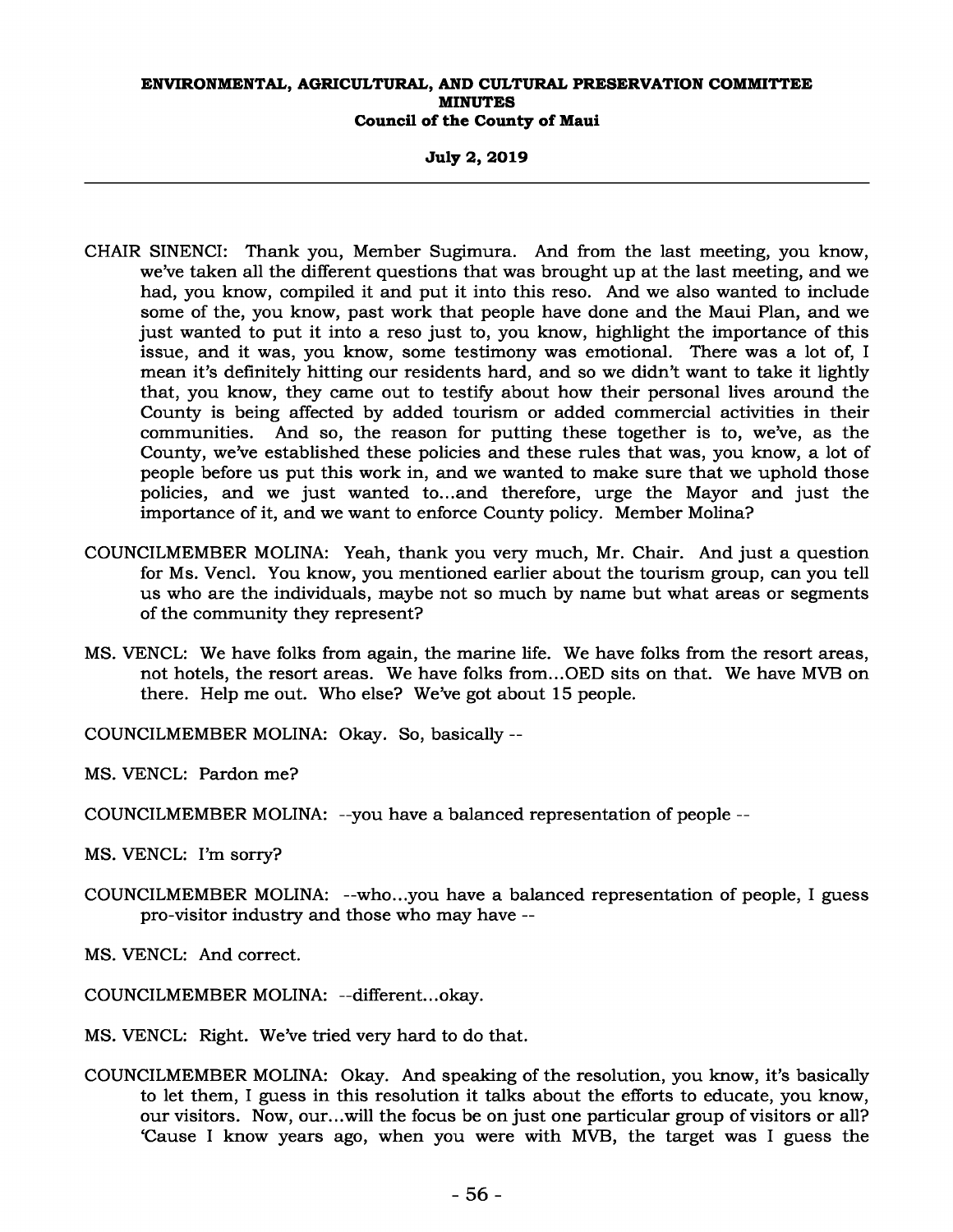## **July 2, 2019**

high-end visitor. And in the news lately, we've been seeing visitors, more visitors are coming but they're spending less. So, I'm just curious to see the educational component, who is being targeted, what type of visitors so to speak. I presume all but...

- MS. VENCL: I don't, you know, because I don't work for MVB anymore, I don't know exactly what their particular job is at this point. I believe that we will continue to look for the high-end, longer staying, better spending if you will, visitor, and they do that through going and educating wholesalers and travel agents and people who send those types of people. I mentioned I think when Ms. Lee asked me a question the last time that our visitors have changed, the world has changed since then, and we now have short-term visitors, and much of the reach for those folks is through social media. And so, we do have social media things going on through the MVB and the HTA, et cetera, but it's a different mix than it was back then. But where the bureaus are concerned, I believe their reach is still to the wholesalers and the travel agents and those types of areas.
- COUNCILMEMBER MOLINA: Right. And it's interesting you mentioned that because with the proliferation of short-term rentals as well as Airbnb's, it's bringing a different type of visitor.
- MS. VENCL: Yes.
- COUNCILMEMBER MOLINA: And just the other day by going to Costco, I noticed over the years, you see more...you --
- MS. VENCL: Yes.
- COUNCILMEMBER MOLINA: --can tell they're visitors but they're not, I guess you wouldn't see too many high-end visitors going to Costco, so, which kind of tells you that, you know, the visitors that are coming to Maui County these days, they're more, I guess on a limited budget and...but yet still creating impacts to our community. So, Chair, if I may ask, with tour operators, you know, and I know there's mention of talking to the airlines to let passengers know of our, you know, our concerns, and there's...will there be the same effort made to our tour operators that will have personal contact with visitors? For example, I see tour buses that not only from, you know, local companies but also that target Asian visitors and visitors from elsewhere. So, will this outreach if you will, include all of them as well the tour...as well as the airlines educating their visitors?
- MS. VENCL: If you're speaking about getting to them to make them come here, that would not be the purpose. That's...that I mean we don't go to, you know, a Roberts and say, this is the kind of visitor. What I see happening is that this tourism group, when they make their recommendations, they'll be reaching out to the folks who do tours and who have a little...who need to have maybe in some cases, a little more understanding of the expectations of the locals with regard to visitors. But we work...if we go...we do go out too. If you mean tour operators--it just dawned on me--if you mean tour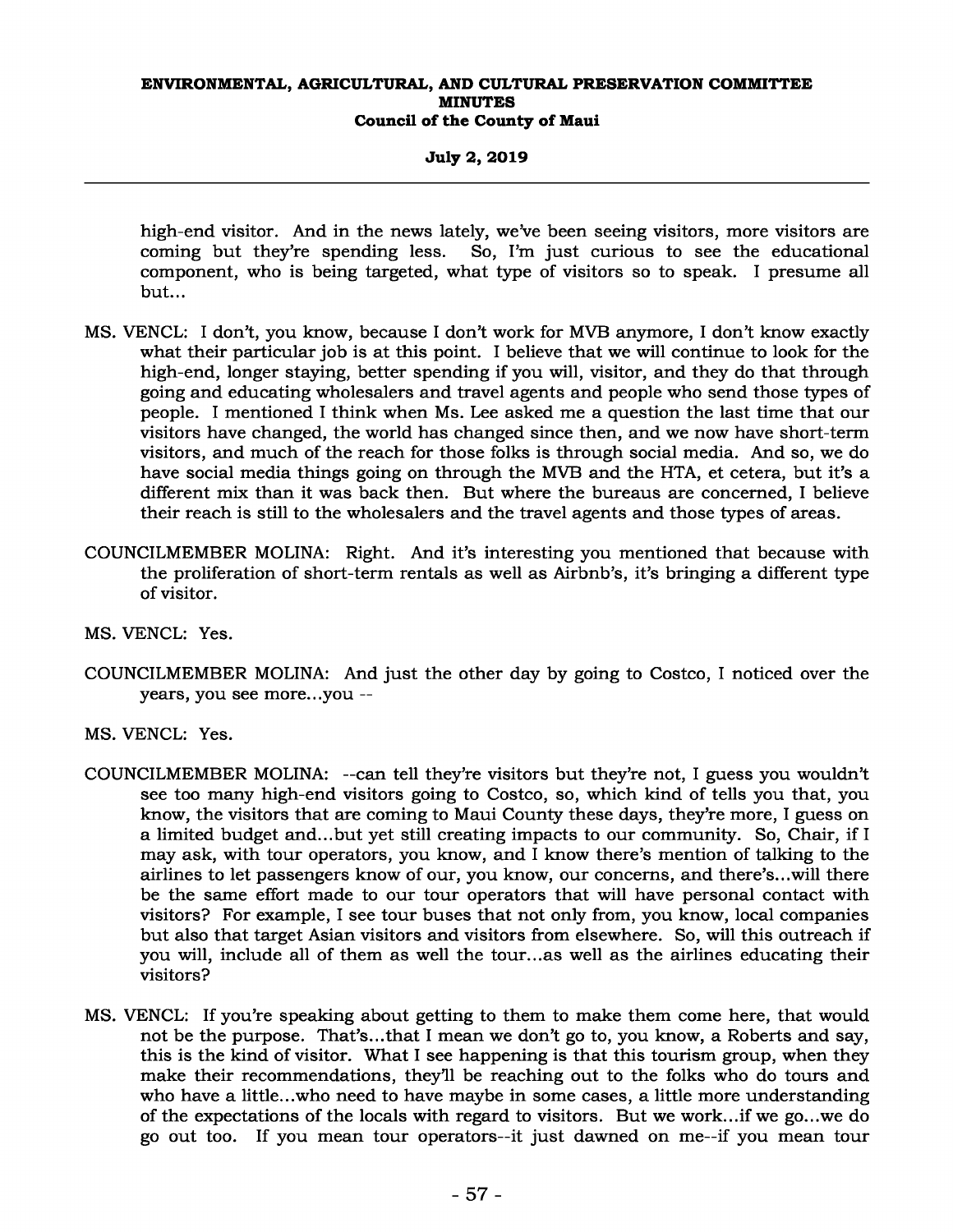**July 2, 2019** 

operators such as Expedia's and those Travelocity, and those kind of people, yes, we do reach out to some of those, the industry does, yes, and that would be continued. And they are the people that we...when we're on the road, I don't know if anyone in this group has been on the road with us, but what happens is, and I'm sure that Sherry would love to have anybody to go along and understand what we do, but in those cases whether you're a travel agent, whether you're wholesalers, whether you're expeditors, those are actually wholesalers. Those types of people, we go there and we educate their clientele, their employees. We go to the airlines and we do the same thing. And so, we have the opportunity to tell them what they should or should not do. We have the opportunity to tell them what's new and what, you know, all of that. So, that's all, all that education is wrapped into those road trips that we take. And then they in turn share that information with the travel, I mean with their people who buy their travel packages.

COUNCILMEMBER MOLINA: Okay. All right. Thank you for that explanation. And I know you go to educate and not to warn or scare --

MS. VENCL: Exactly.

COUNCILMEMBER MOLINA: --visitors of what's happening here, so.

MS. VENCL: Exactly.

COUNCILMEMBER MOLINA: Yeah.

MS. VENCL: But I think that you can educate without scaring.

COUNCILMEMBER MOLINA: Okay.

MS. VENCL: So --

COUNCILMEMBER MOLINA: That's good to know.

MS. VENCL: --that's what we'll be working on to do that.

COUNCILMEMBER MOLINA: Okay. Thank you. Thank you, Chair.

CHAIR SINENCI: Thank you, Mr. Molina. Chair King, comments?

- COUNCILMEMBER KING: Thank you. Thank you, Chair. So, are you doing any education on the impacts of booking illegal rentals, short-term rentals?
- MS. VENCL: We have not at this point done education on the illegal rentals. What we have done and what we do, typically do, is invite them to...if they're thinking in those terms, to go to the website, on the County website, and make sure that they're booking with a legal rental.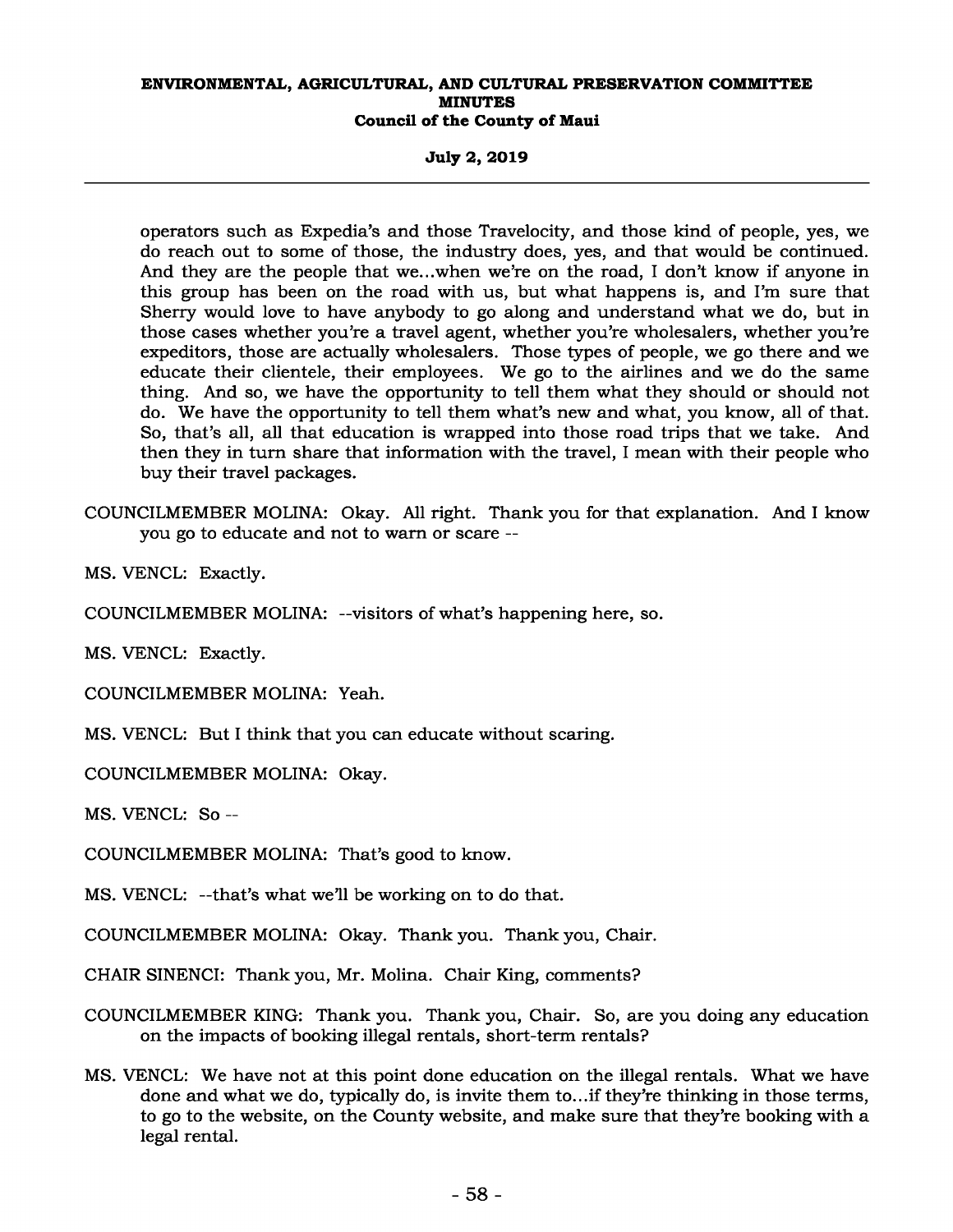**July 2, 2019** 

COUNCILMEMBER KING: Okay. But we are...we've got educational, and this is what this reso urges to instill an educational awareness and that people know how to treat, you know, how to have a smaller impact. One of the greatest impacts that tourists have when they come here is renting illegal short-term rentals, driving our cost of housing up, lowering our inventory that's available. And I think they need to be made aware of this not just why they should book something because it's legal, but what the impacts are when they do something that's illegal. I mean short of...and I've thought about this, you know, putting a fine on tourists for renting something that's illegal because basically they're helping someone break the law, they're breaking the law themselves. But at some point, that has to be just as important as letting them know they shouldn't...they should use reef-safe sunscreen, letting them know they shouldn't walk on the reef, letting them know, you know, where they should dive, where they shouldn't dive, not to go hiking when, you know, in areas that are forbidden, or go in the water when there's red flags. But that's one of the, I think that's one of the...we talk about it all the time, and if you're taking these trips to educate people before they come here, that should be job one that you educate them on is to rent where it's legal, you know, go into to spaces where it's legal and stop taking housing away from local people.

CHAIR SINENCI: Thank you, Chair.

COUNCILMEMBER KING: Thank you.

CHAIR SINENCI: Just as a reminder, the reso also, you know, urges the Administration to establish a sustainable tourism board to ensure that County and State-level policy, outreach efforts align with environmental protections, preservations, and enhancement. So, there's a lot of the issues that were discussed, and we wanted to go ahead and put it into this reso. So, Member Sugimura, your comments?

COUNCILMEMBER SUGIMURA: Let's pass it.

CHAIR SINENCI: Oh.

COUNCILMEMBER SUGIMURA: I mean I --

CHAIR SINENCI: Okay.

COUNCILMEMBER SUGIMURA: --support --

CHAIR SINENCI: You guys --

COUNCILMEMBER SUGIMURA: --that.

CHAIR SINENCI: --ready to vote?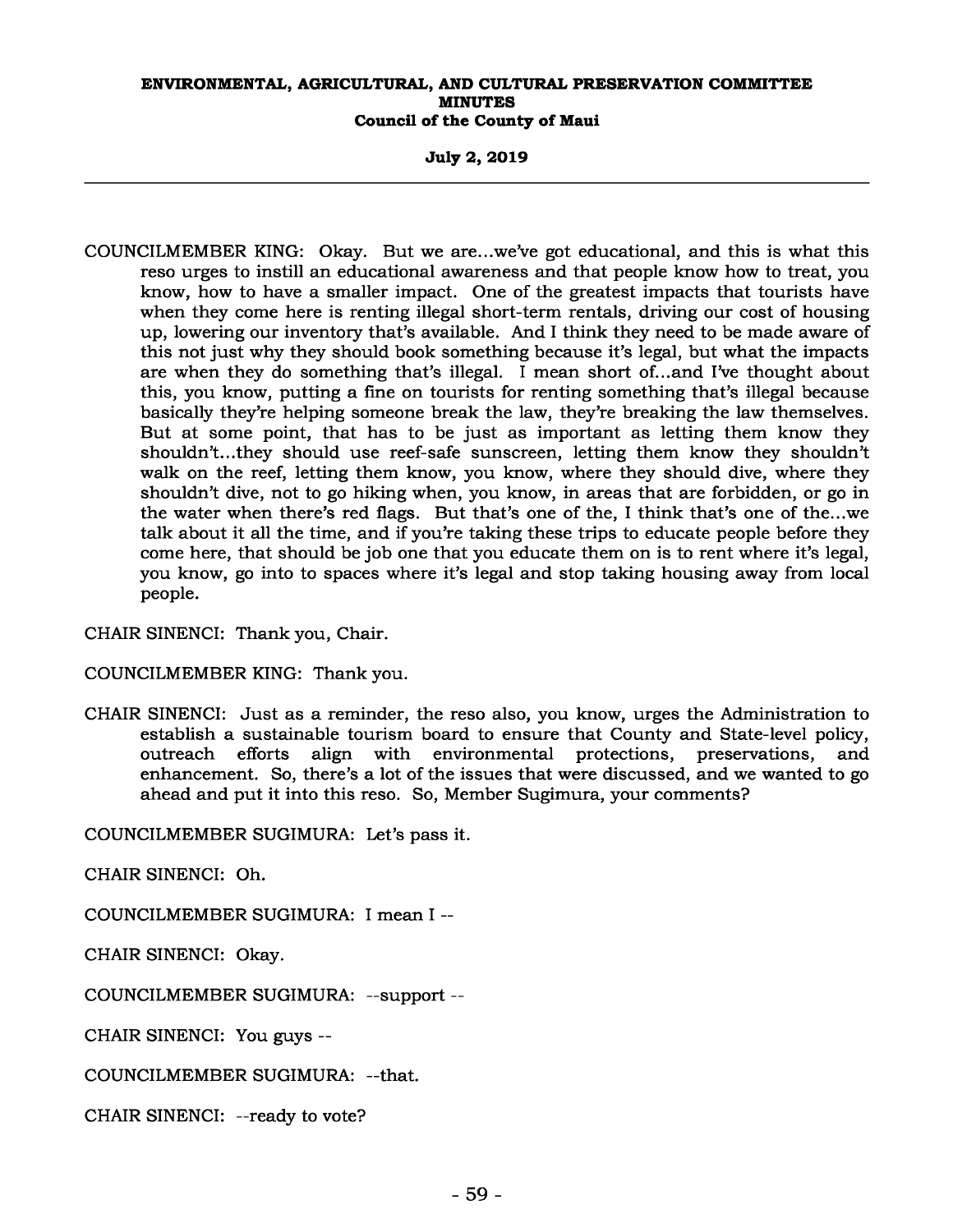### **July 2, 2019**

COUNCILMEMBER SUGIMURA: Yeah.

UNIDENTIFIED SPEAKER: Ready.

CHAIR SINENCI: Okay. It sounds good. So --

COUNCILMEMBER SUGIMURA: Recommendation?

CHAIR SINENCI: --Members, the Chair will entertain a motion to recommend the adoption of the revised proposed resolution entitled Urging the Administration to Conduct a Sustainable Tourism Assessment and Require Grant Recipients to Incorporate Environmental and Infrastructural Action Steps into Grant Objectives; and incorporating any revisions made by the Committee today and any nonsubstantive revisions.

COUNCILMEMBER PALTIN: So moved.

COUNCILMEMBER MOLINA: Second.

- CHAIR SINENCI: Moved by Member Paltin, seconded by Member Molina. Discussion, Members?
- COUNCILMEMBER SUGIMURA: You know, I just realized something, we never asked OED to make any comments 'cause the grant portion would affect OED and others, Water, and whoever else has grant. I'm sorry I...

CHAIR SINENCI: Discussion?

COUNCILMEMBER SUGIMURA: That's...is that okay?

MS. FUKUMOTO: Chair, if I could make some comments? You know, regarding that specific word, the wording, it...where it requires all grant applicants to incorporate environmental and infrastructural action steps into grant objectives consistent with core principles and other elements of the Countywide Policy Plan and other General Plan ordinances, it should be noted that the infrastructural action steps may place undue burden on grant applicants. You know, the proposed legislation is really broad at this point, and, you know, if we could refine it to be more specific, it may be easier for us to implement, you know. To require this so quickly without it being more streamlined in terms of definition, it may place burden on the grantees.

CHAIR SINENCI: We can make amendments.

COUNCILMEMBER KING: Chair?

CHAIR SINENCI: Chair King?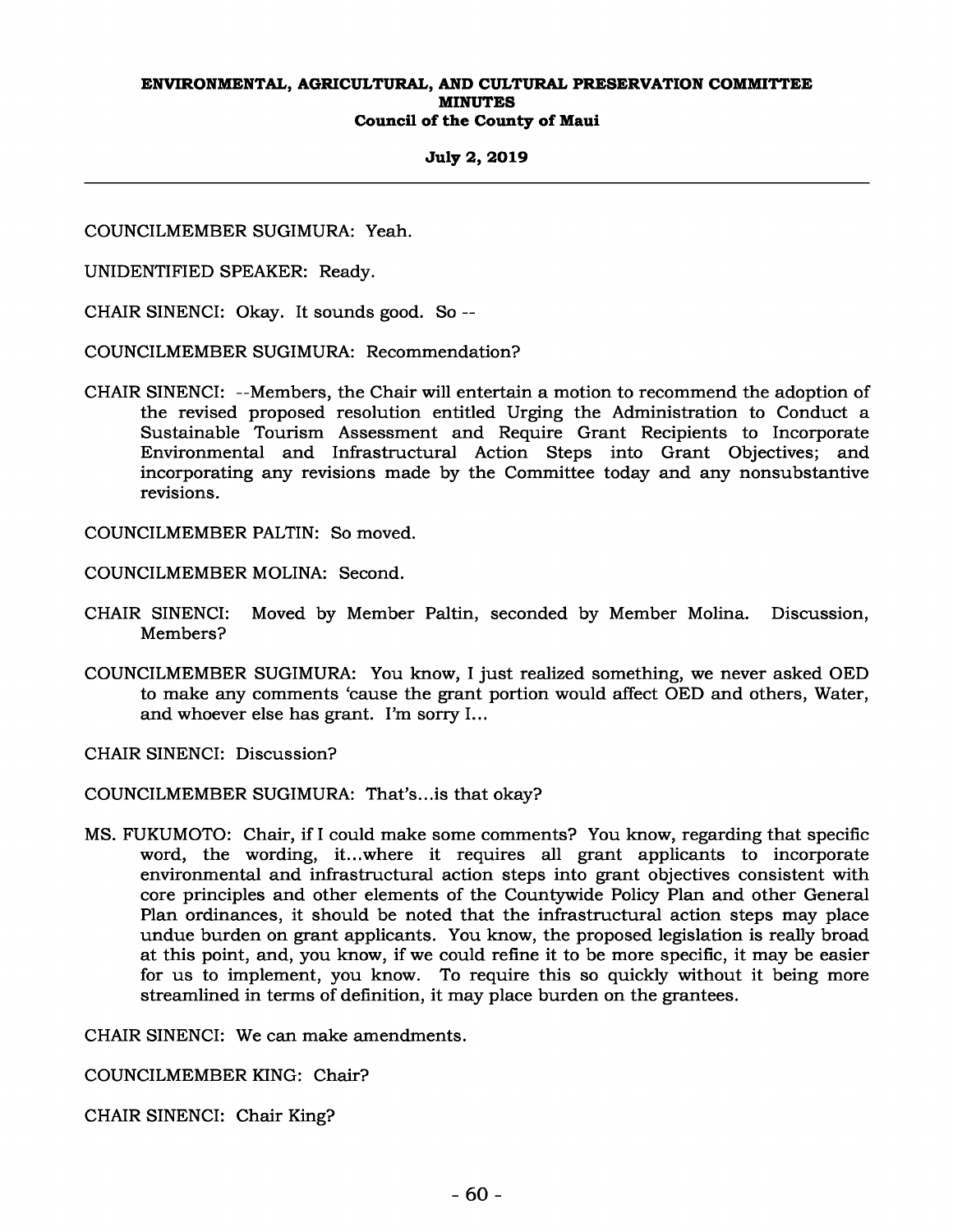## **July 2, 2019**

COUNCILMEMBER KING: Yeah, I think we might...I think she's right. I think we might be jumping the gun --

COUNCILMEMBER SUGIMURA: Yeah.

COUNCILMEMBER KING: --pushing this through before we've had a chance to wordsmith and then look at it. So, I mean if you folks...I would like to have these folks take this reso and look through it, and then give us comments on it and then --

COUNCILMEMBER SUGIMURA: Good idea.

COUNCILMEMBER KING: --maybe we can bring it back --

COUNCILMEMBER SUGIMURA: Yeah.

COUNCILMEMBER KING: --at another meeting, and maybe those of us who are here today can kind of take a look at it and, you know, make sure that nothing is missing or that there is not something in there that's not enforceable or that, that's not doable. But I'm a little uncomfortable just, you know, passing it at this point without doing a little bit more scrutiny than we can do in the next ten minutes that we're all hoping to get out of this meeting. Thank you.

COUNCILMEMBER SUGIMURA: Withdraw.

CHAIR SINENCI: Okay. Member Lee?

COUNCILMEMBER LEE: Yeah, I agree with Chair King because some of these, you know, well-intentioned ideas really need some wordsmithing and some...and make it a little bit more achievable. Even though it's idealistic, still, you know, how do you keep a airline...the airlines within certain guidelines, you know, when they're not even in our jurisdiction. So, yeah, I think maybe we could take another look at this.

CHAIR SINENCI: And give the Administration some time to address it?

COUNCILMEMBER LEE: Yes.

CHAIR SINENCI: Okay. Member --

COUNCILMEMBER SUGIMURA: So, going to --

CHAIR SINENCI: --Sugimura?

COUNCILMEMBER SUGIMURA: --withdraw the motion.

CHAIR SINENCI: You withdraw your motion?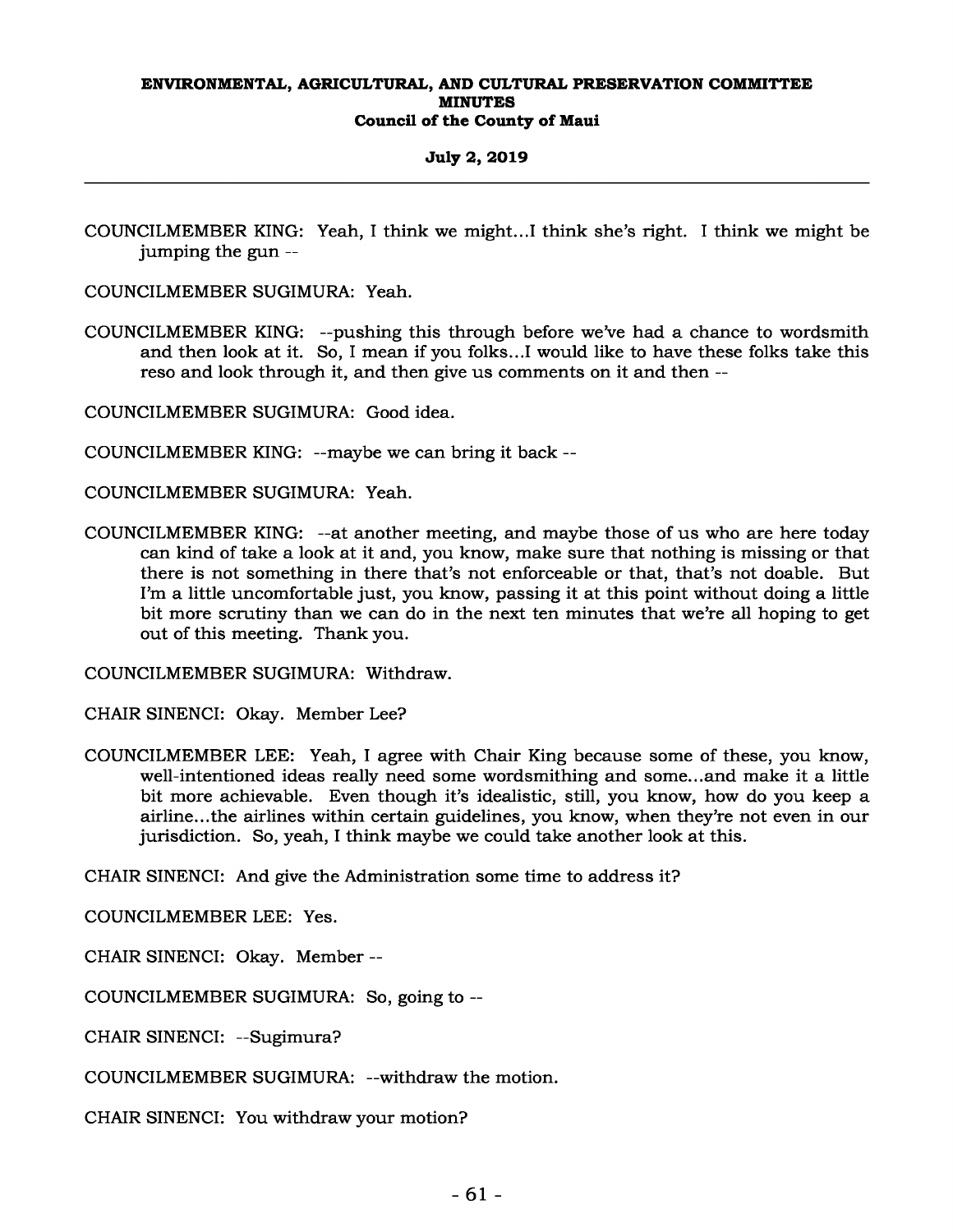## **July 2, 2019**

COUNCILMEMBER SUGIMURA: I didn't make. I think --

CHAIR SINENCI: Oh.

COUNCILMEMBER SUGIMURA: --somebody down there. I...

CHAIR SINENCI: Ms. Paltin?

COUNCILMEMBER PALTIN: I'll withdraw.

CHAIR SINENCI: Okay.

COUNCILMEMBER MOLINA: And I withdraw my second of...Member Sugimura got us all excited so, but I'll --

COUNCILMEMBER SUGIMURA: I know.

COUNCILMEMBER MOLINA: --withdraw my second out of --

COUNCILMEMBER SUGIMURA: After listening --

COUNCILMEMBER MOLINA: --consideration.

COUNCILMEMBER SUGIMURA: --to Ms. Vencl --

CHAIR SINENCI: It's the --

COUNCILMEMBER SUGIMURA: --so I thought --

CHAIR SINENCI: --11th hour --

COUNCILMEMBER SUGIMURA: --hey --

CHAIR SINENCI: --yeah --

COUNCILMEMBER SUGIMURA: --this is good.

CHAIR SINENCI: --let's go for it. Okay. So, Members, so listening to you, you would...we'd like to defer this item?

COUNCILMEMBER SUGIMURA: Okay.

CHAIR SINENCI: So, that if there are no objections --

COUNCILMEMBER KING: No objections.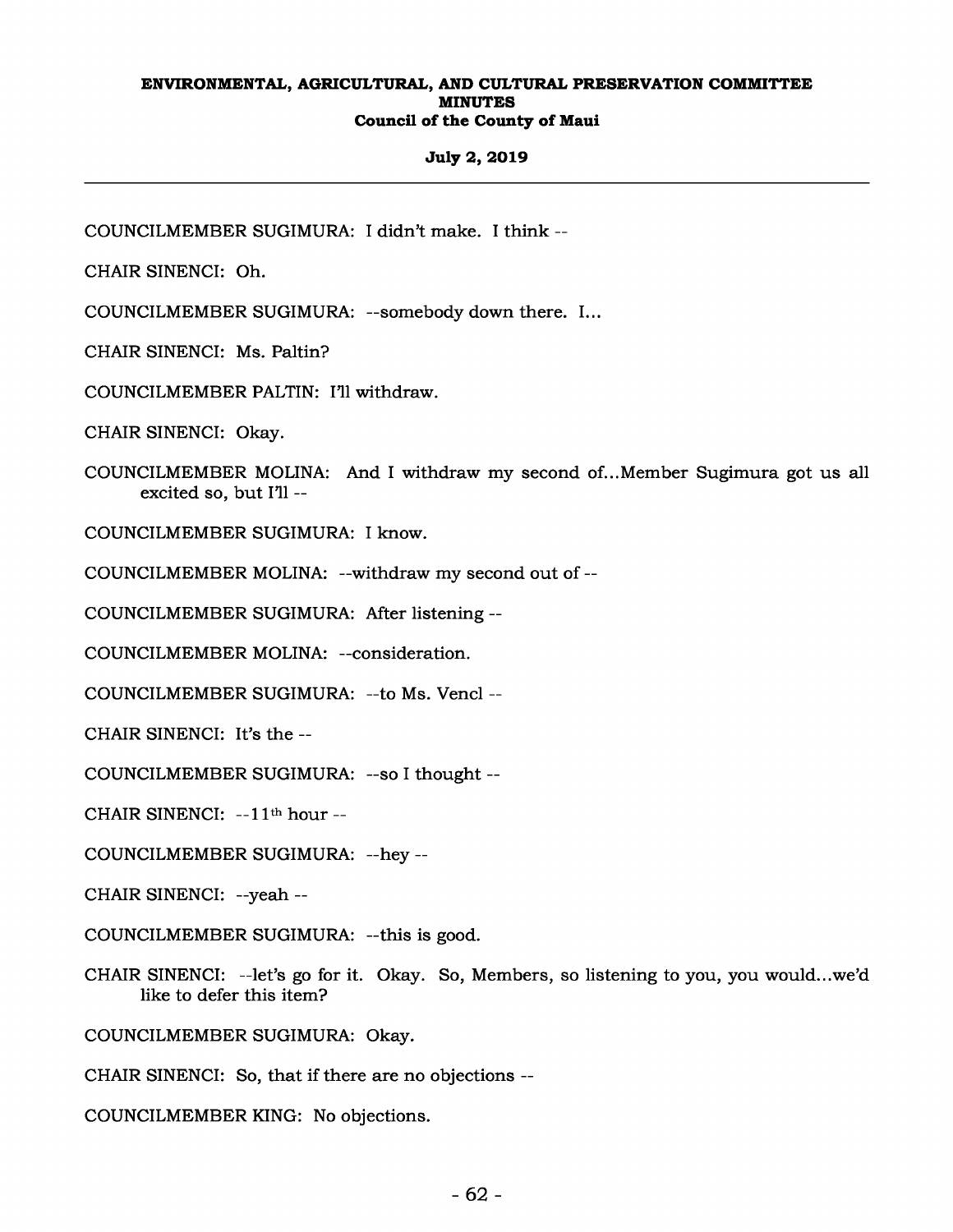## **July 2, 2019**

CHAIR SINENCI: --so that the Administration can go over it and if we can go over --

MS. APO TAKAYAMA: Chair?

CHAIR SINENCI: --some of the language.

MS. APO TAKAYAMA: Can you do a formal request on the record to have OED or Administration look over this reso and wordsmith --

CHAIR SINENCI: Yeah.

MS. APO TAKAYAMA: --and provide comments?

COUNCILMEMBER SUGIMURA: Sure.

CHAIR SINENCI: And including the Administration and Office of Economic Development to provide comments on the reso.

UNIDENTIFIED SPEAKER: Yeah.

COUNCILMEMBER SUGIMURA: Yes.

CHAIR SINENCI: Is that it?

COUNCILMEMBER SUGIMURA: Yeah.

CHAIR SINENCI: Okay. If there are no objections to deferring the matter...

COUNCILMEMBER SUGIMURA: No.

COUNCILMEMBERS: No objections.

## **COUNCILMEMBERS VOICED NO OBJECTIONS** (Excused: TK)**.**

## **ACTION: DEFER pending further discussion.**

CHAIR SINENCI: Okay. So Members, thank you today for a spirited discussion, and your input. This concludes today's Environmental, Agricultural, and Cultural Preservation Committee meeting. Thank you very much for your participation. This July 2nd meeting of the EACP Committee is adjourned. Mahalo. . . . *(gavel)* . . .

## **ADJOURN: 4:22 p.m.**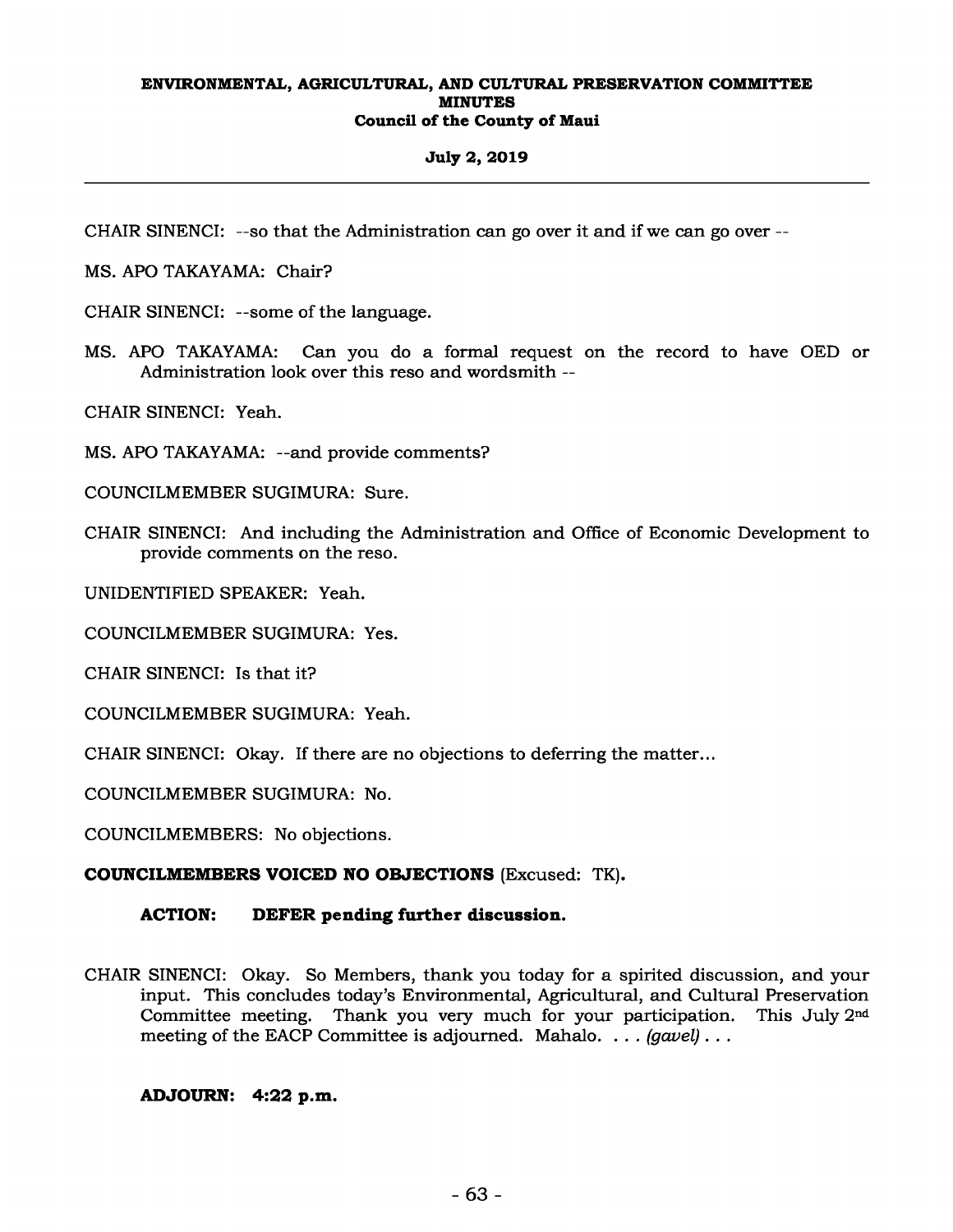**July 2, 2019** 

APPROVED:  $\mathcal{U}$ mc $\mathcal{M}.$ William -

SHANE M. SINENCI, Chair Environmental, Agricultural, and Cultural Preservation Committee

eacp:min:190702:acqp Transcribed by: Ann Carmel Q. Pugh